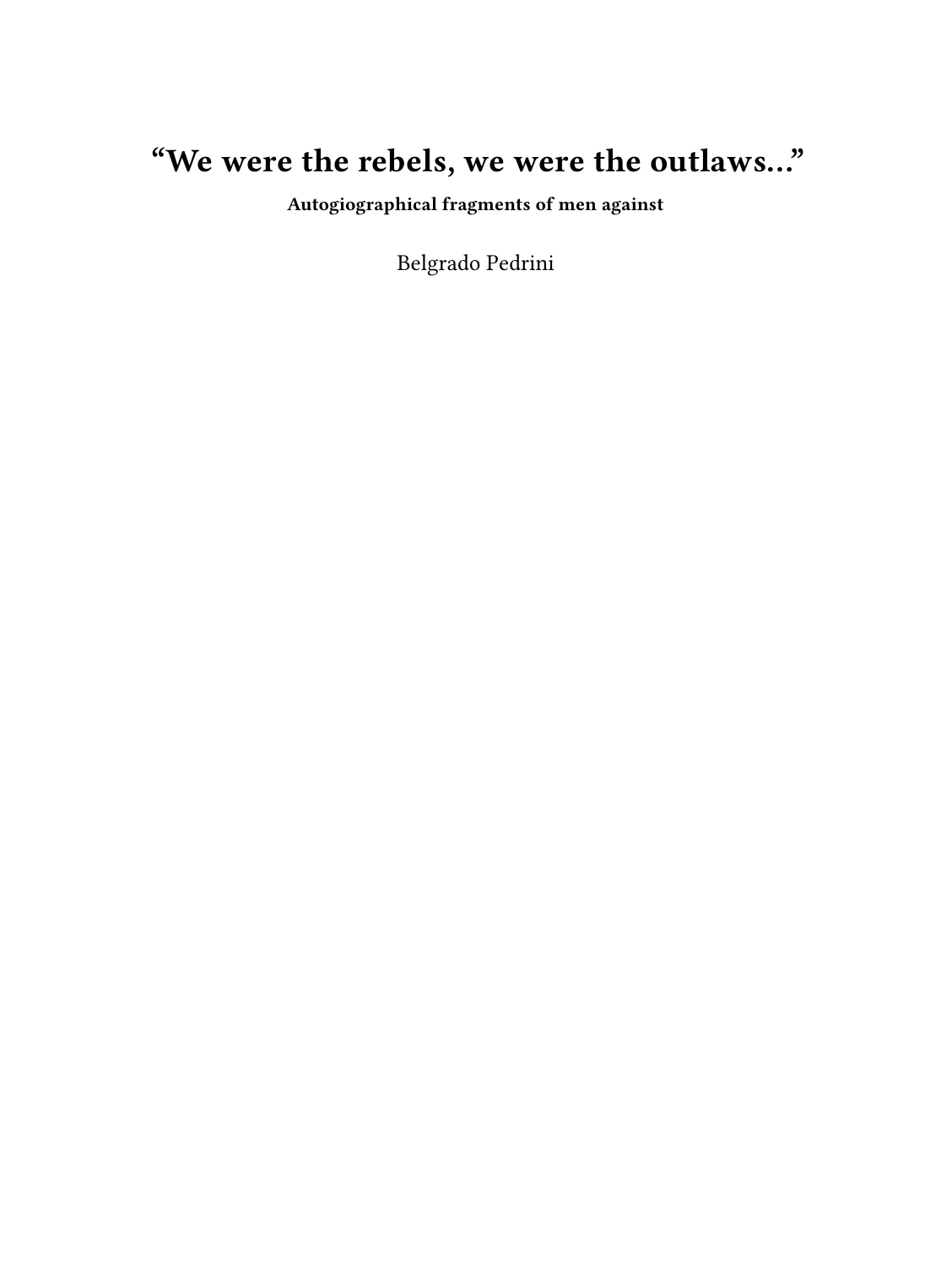# **Contents**

|                                                                                                   | $\overline{4}$ |
|---------------------------------------------------------------------------------------------------|----------------|
| Chapter 1. The protagonists                                                                       | 12             |
| Chapter 2. The period before the war                                                              | 13             |
| Chapter 3. My first experiences in jail                                                           | 15             |
| Chapter 4. 1942-1944                                                                              | 16             |
| Chapter 5. The partisan struggle                                                                  | 19             |
| Chapter 6. The aftermath of the war                                                               | 21             |
| Chapter 7. The sentence                                                                           | 22             |
| Chapter 8. My prisons                                                                             | 23             |
| Chapter 9. Other comrades in jail                                                                 | 25             |
| Chapter 10. What the majority of detainees think                                                  | 30             |
| Chapter 11. My attempted escapes                                                                  | 31             |
| Chapter 12. Life in Italian prisons                                                               | 33             |
| Chapter 13. To react in order not to die                                                          | 36             |
| Extracts from 'L'Amico del Popolo' (February 1978-March 1979)                                     | 38             |
|                                                                                                   | 38             |
|                                                                                                   | 39             |
|                                                                                                   | 39             |
|                                                                                                   | 40             |
|                                                                                                   | 40             |
| L'AMICO DEL POPOLO N. 16                                                                          | 41             |
| L'AMICO DEL POPOLO N. 30                                                                          | 41             |
| L'AMICO DEL POPOLO N. 33                                                                          | 42             |
| L'AMICO DEL POPOLO N. 36                                                                          | 43             |
|                                                                                                   | 43             |
| BELGRADO PEDRINI'S SPEECH AT THE VII CONGRESS OF F.I.A.P. [Italian federation of Partisan Associ- |                |
| ations] IN MODENA                                                                                 | 44             |
| SOLIDARITY TO THE YOUNG SQUATTERS OF THE MONTECATINI PLANT                                        | 45             |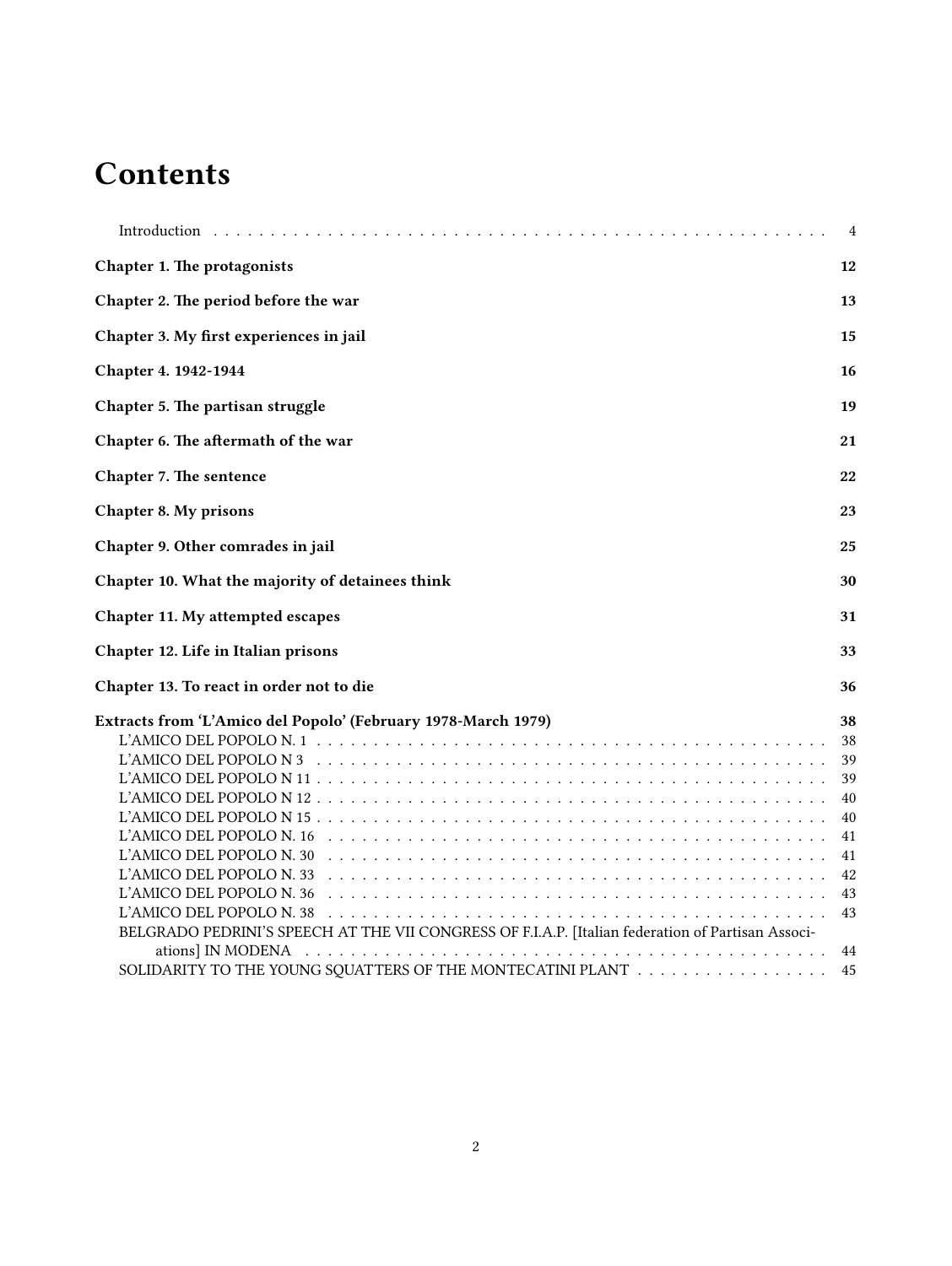These few lines that I am about to write to express my impressions on reading this book come straight from the heart. I won't talk about methods and strategies of struggle this time, but of the emotions that are the very reason of the latter.

Reading Belgrado Pedrini's words and the events that marked his life and that of other comrades takes me back through my experience as an anarchist, a journey in which I can find faces, places, events and tales that greatly contributed to forming my deep-rooted convictions and my way of dealing with life.

It would be pointless to indulge in the celebration of an 'heroic past' that I did not experience in first person, even to break the silence surrounding certain facts and people thanks to some of the 'official' historical accounts put forward by the anarchist movement. It would certainly be easy but it would not satisfy what I consider the most important aspect of this past, that is the unquestionable continuity between the necessity and desire for revolt today and that of the past.

This is also one of the reasons, perhaps the main one, why the comrades who can be found in this text had been condemned to silence.

In an epoch of reformism and the politics of 'let's do as little harm as possible', which unfortunately some anarchists are not extraneous to, events and words that strike with courage and push one to commit oneself in the war against authority without reserve could turn out to be inconvenient.

Today's situation has certainly changed and we do not breathe the same air. If it is true that millions of exploited have fallen into the golden trap of consumerist society, it is also true that false comforts and the tolerant hypocrisy of the technocratic regime have also found their way in the souls of all of us, and are affecting our desire for action.

It happens therefore that in order to not 'lose' something, the past becomes uncertain and everything is done to divert attention from the inevitability of the clash with the enemy. But the enemy is always the same, even if it has changed its mask, while social relations and forms of exploitation also have changed their facade: economic and political privilege, inequality and abuse turned into institution… and all those who nurture, protect and reproduce this social abomination.

In this way the actions that are depicted in these pages inevitably burst into the present and dig into the most sincere and courageous feelings that all lovers of freedom keep inside themselves. And they take you to the side of the many comrades that you find again or meet for the first time in this text, in that dimension of relentless struggle where time and age do not count.

You find yourself by their side… hidden behind a rock while laying an ambush to the nazi-fascists… in front of the strongboxes of a property to be raided guns in hand… among the bullets during gunfights against police and carabinieri… in the corridors and dark cells of the jails, those of Franco's dictatorship as well as those of 'democracy that came from the Resistance'… while engaging in the nth escape attempt… while taking part in any explosion of revolt.

Be aware, I'm not talking about fascinating visions or adventure stories. I'm talking about the same strength, the same decisive desire that shines in the eyes of the rebel who aims at his target today, who attacks by using the complicity of chemical materials today, who shouts today, who today writes and makes concrete his hostility towards a world that is becoming increasingly accustomed to the nocivity of power.

Belgrado Pedrini's words are here to tell us to go ahead and try the impossible with all the awareness and determination that each of us is capable of.

In this book I don't see a hero to be commemorated or an era or situation to feel nostalgic about. On the contrary I see the fire that can warm the veins and put in tension muscles and nerves of those who want to find the chance to take this existent-prison off its hinges and deal with the world as free beings, those whose hearts and limbs are not weakened by resignation.

This is the track that unites anarchists from generation to generation and I'm convinced that books like this can contribute to its awakening in the minds, tension and action of those who rebel today, and of those who will do tomorrow.

#### **Guido Mantelli**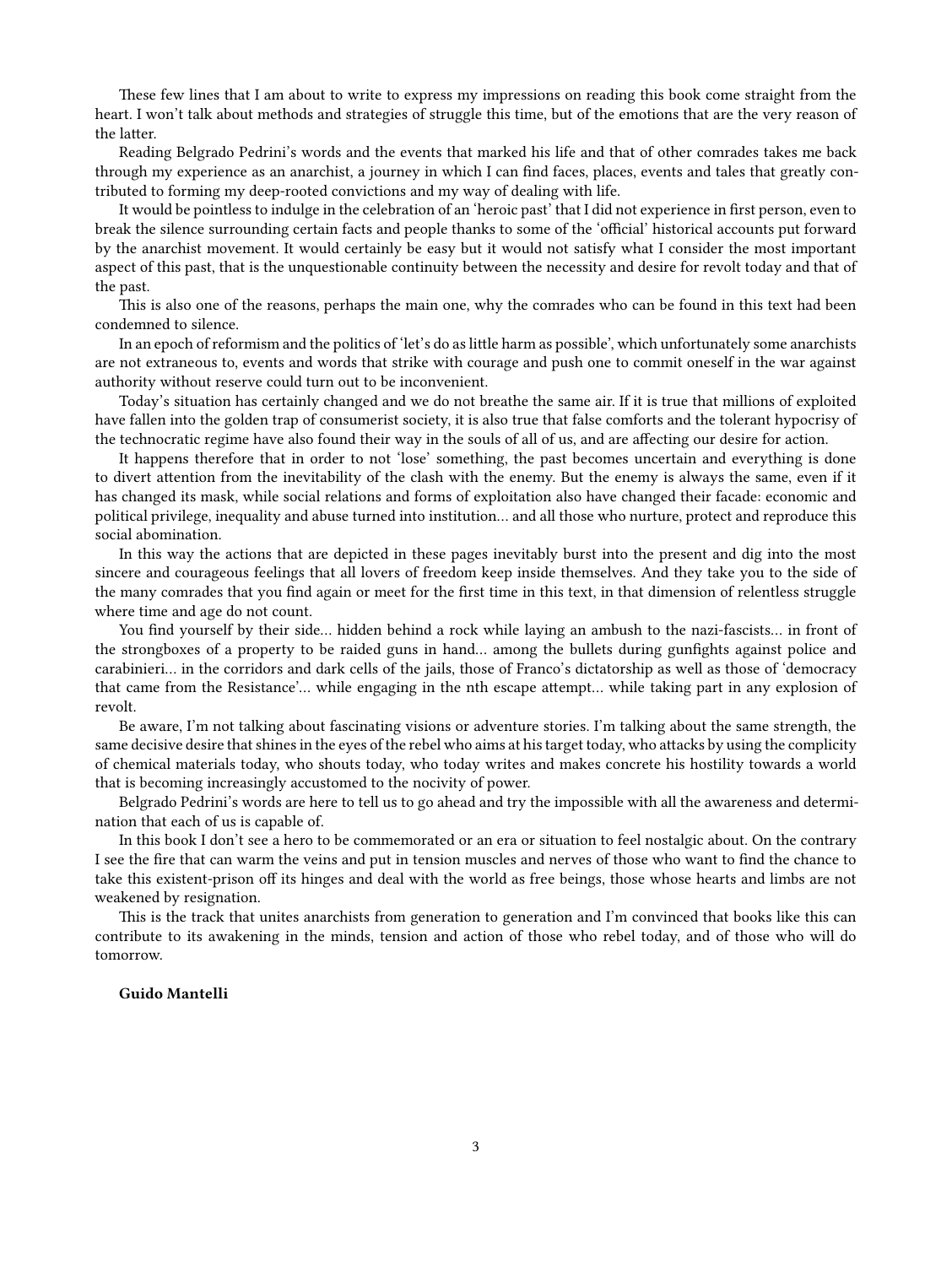### <span id="page-3-0"></span>**Introduction**

As we publish this autobiography of Belgrado Pedrini along with some direct testimonies of other comrades, we think it is important to introduce it with this note, given the partial incompleteness of the work due to the death of the author.

It is well known that during the fascist dictatorship the Italian Ministry of the Interior would issue a Bulletin of Research containing a long list of names of subversives to be arrested or prosecuted, many of them anarchists. It was preceded by a note depicting all rebel youths who did not fit in with the strict discipline imposed by the regime as 'idle', 'dedicated to vice' and 'prone to violence'. Comrades Belgrado Pedrini, Giovanni Zava and Gino Giorgi, who in fact began the resistance against fascism long before September 8 1943, were described as such in this regard.

These comrades began their armed struggle after disarming and beating five militant fascists in a tavern in Carrara. Living underground, they operated between Milan, Carrara and La Spezia, carrying out actions of propaganda as well as armed and explosive attacks against well-known fascist officials and barracks.

One night in November 1943 they were caught by a nazi-fascist troop in a street in Milan while fly-posting. When ordered to surrender, the three comrades answered with their weapons. A gunfight followed lasting a few hours. In spite of the fact that they had reached the limit of their strength and were surrounded by fascists, the three managed to escape and took refuge in La Spezia, where unfortunately they were recognized and denounced by a spy of OVRA.

One night, just as they finished distributing leaflets they bumped into a troop of Italian and German policemen. A fascist official died in the gunfight that followed. The three comrades, by then wounded and without bullets, were finally captured. Dragged from barracks to barracks between La Spezia and Milan, they underwent indescribable torture before being taken to Massa to await trial and certain execution. In fact, the martial law established the death penalty for their 'crimes', which included possession of weapons and the murder of fascists.

The fascists wanted to carry out an exemplary and fast execution of the rebels in order to inflict a blow on the armed resistance in Carrara. It happened that Giovanni Zava, who had been seriously wounded in the struggle, was unable to walk. As martial law established that the condemned had to walk in front of the firing squad, the trial and execution had to be postponed.

These comrades were later freed by a group of partisans in June 1944, and continued the armed struggle against the nazi-fascists in the mountains of Carrara until April 1945 and even afterwards. To show its thanks to them for their engagement in this struggle, the Republic born from the Resistance threw them in jail for more than 30 years.

As shown by comrade Sergio Ravenna in an important article entitled: '1943: What is the truth?' published in the bimestrial magazine '*Il Mensile Apuolunense*' of October-November 1984, the first armed combat against fascists was carried out by local anarchists in September 1943 in Monte D'Armi (east of Carrara). Nazis on 'Tiger' tanks were raiding a group of 'Alpini' (members of the Italian Alpine troops) of the 'Val di Fossa' Division. Sergio writes: 'Marcello Grassi was hit by a Tiger tank not far from me (shreds of his body were found on the road below) while Mauro Segnanini and Giuseppe Galeotti (Giorgio) were wounded in the leg, luckily not seriously…'

After this combat and others that followed, the comrades took possession of the weapons abandoned by the Alpini and also managed to take those that had been confiscated at the 'Dogali' barracks. Moreover the 'Breda' arms deposit in Massa was looted and the weapons hidden in a cave in Valbona. Other weapons were hidden at 'Lorano II', in Ugo Mazzucchelli's caves.

Meantime the first survivors of the Renicci d'Anghiari concentration camp returned, among them comrades Giuseppe Azzari, Perissino Venturelli, Onofrio Lodovici, Napoleone Vanelli, etc. In the Apuan area the nazi-fascist army issued the first notification of compulsory enlistment, which was totally ignored by the youths of the area. The latter preferred to go underground and join the partisan groups in the mountains.

A few days after the Monte D'Armi operation the comrades who had carried it out came back to the town, captured isolated nazis and fascists and took them to a place known as 'the hole' on via Beccheria. The prisoners were eventually taken to the mountains.

Meantime a number of armed combats were undertaken by comrades in different parts of the town and the surrounding area (Avenza, Fossola, San Francesco, Miseglia, Gragnana, Torano, Castelpoggio, Campo Cecina, etc). During these fights fascists of the black brigades and nazis were captured and eventually taken to the mountains.

In the Carrara area a number of anarchist partisan groups, such as SAP-FAI, 'Lucetti', 'Lunense', 'Elio' and others, were very active.

In the above-mentioned article, Sergio writes: 'One morning in October 1943, as we were still few in number, we saw a small group of partisans led by Elio Wochiecevich. Elio was wearing a German uniform and was on his way to attack the prison in Sarzana where a number of comrades were being held awaiting execution. The action was successful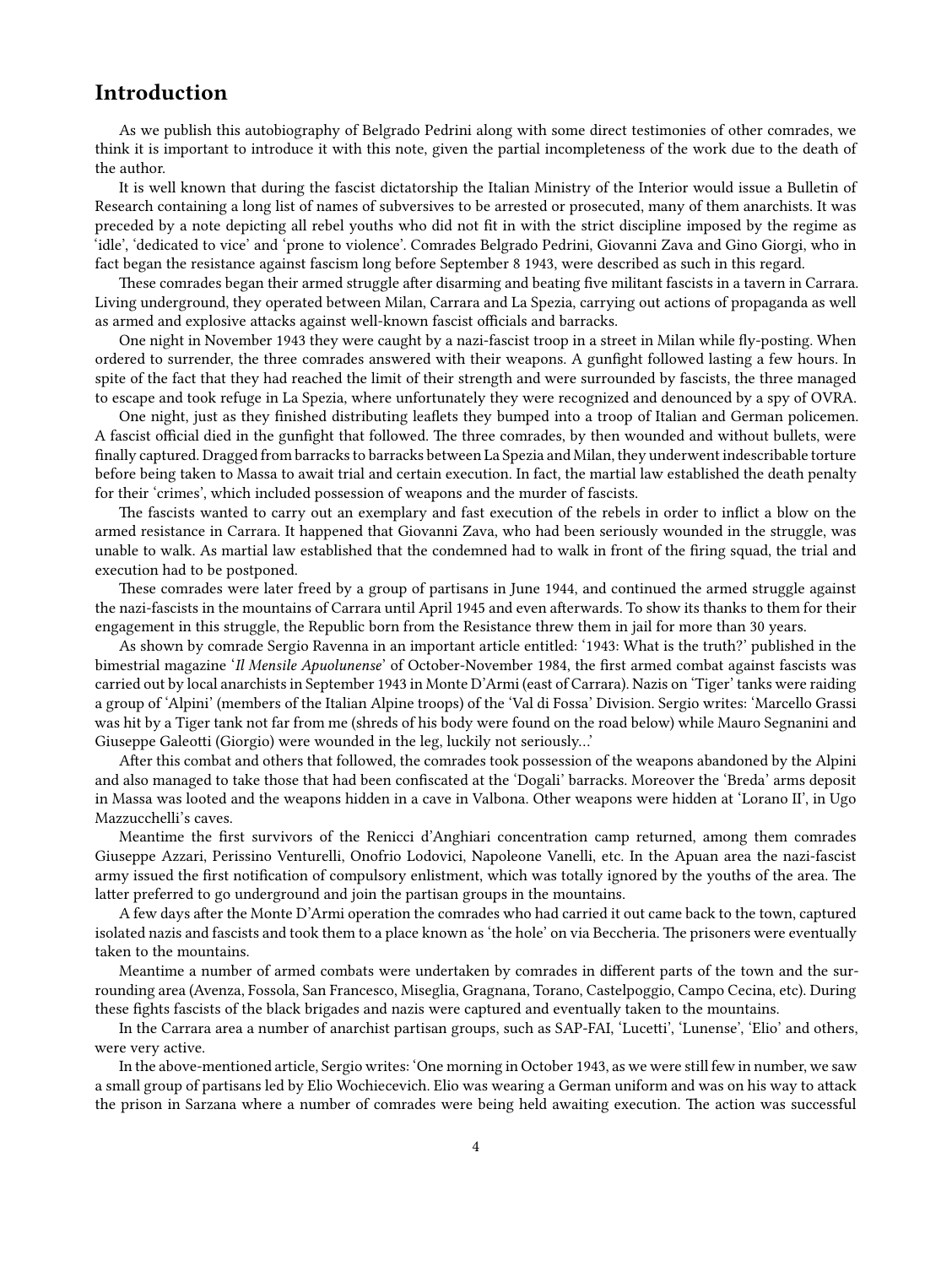and the liberated comrades joined his group (…). The 'Elio', whose vice-commander was Giovanni Mariga, was the first anarchist partisan group to operate in the Apuane Alps. At the time the CNL (National Liberation Committee) did not yet exist and all the groups were autonomous. We did not even call ourselves partisans but bandits'. The undertakings of Elio, Mariga (known as Padovan) and their comrades are documented in the CNL archives in Carrara. The following actions are to be remembered: June 1944, the 'Elio' attacked the prison in Massa and freed more than 50 prisoners, including comrades Pedrini, Zava and Giorgi; November 11 1944, dressed as German soldiers, Elio and Padovan blocked a column of nazi lorries on the Aurelia road. On that occasion they disarmed fifteen soldiers who were escorting a number of handcuffed prisoners, including a priest, and freed them. Other nazis who arrived in tanks were confused by the German uniforms worn by the partisans, and started shooting at one another, while the small group of comrades escaped without any losses.

In order to understand the importance of the anarchist group 'Elio' in the partisan struggle, we mention what its commander wrote in the military report entitled 'Constitution, engagement and activities of the 'Elio' group in the Apuan area', which is in the CNL Archive in Carrara: '… in Campo Cecina I formed the 'Elio Group'. I managed to provide it with the following weapons in absolute administrative and tactical autonomy:

2 'Breda' heavy eight-bore machine guns with 20,000 rounds,

4 machine guns with 5,000 rounds,

2 German light machine guns with 3,000 rounds,

7 German automatic pistols,

15 'Beretta' machine guns,

15 Sten guns,

40 'Mauser' German guns,

50 type 41 rifles,

15 type 41 guns,

200 hand grenades,

50 quintals of TNT with fuse.

\* \* \*

JULY 1944

20/7: 400 blankets and 6 quintals of TNT are stolen from TODT.

27/7: Ponte Storto Bridge is blown up.

AUGUST 1944

14/8: the road Castelpoggio-Campo Cecina is blasted.

16/8: a German tank is attacked and two soldiers and an officer are killed.

23/8: our action front… 15 SS agents are killed and a German commander is captured… the SS attack our position in order to free the captured officer.

The enemy retreats, I am wounded…the combat is finally successful: 38 prisoners, 15 dead, 3 machineguns, three automatic handguns, and 30 Mauser guns. The German commando is warned that the captured SS will be executed in the case of reprisals.

SEPTEMBER 1944

9/9: two partisan prisoners captured during the combat of 7/9/44 are freed.

28/9: 5 SS agents captured in Grazzano are disarmed.

OCTOBER 1944

2/10: our group, dressed as SS, raid the town in broad daylight.

14/10: the Linea Gotica military positions (M.Sagro, Campo-Cecina, Castelpoggio and Torano) are blown up.

19/10: our group prevent the Germans from blowing up Vara Bridge by taking and setting fire to the explosive that the Germans had kept to carry this out.

NOVEMBER 1944

1/11: Action in Via Aurelia in broad daylight, seizing of weapons and bullets, capture of 15 soldiers, combat and escape from the enemy.

2/11: Carrara is occupied on our initiative, a huge raid of weapons and vans is successfully carried out, 35 prisoners are captured…'.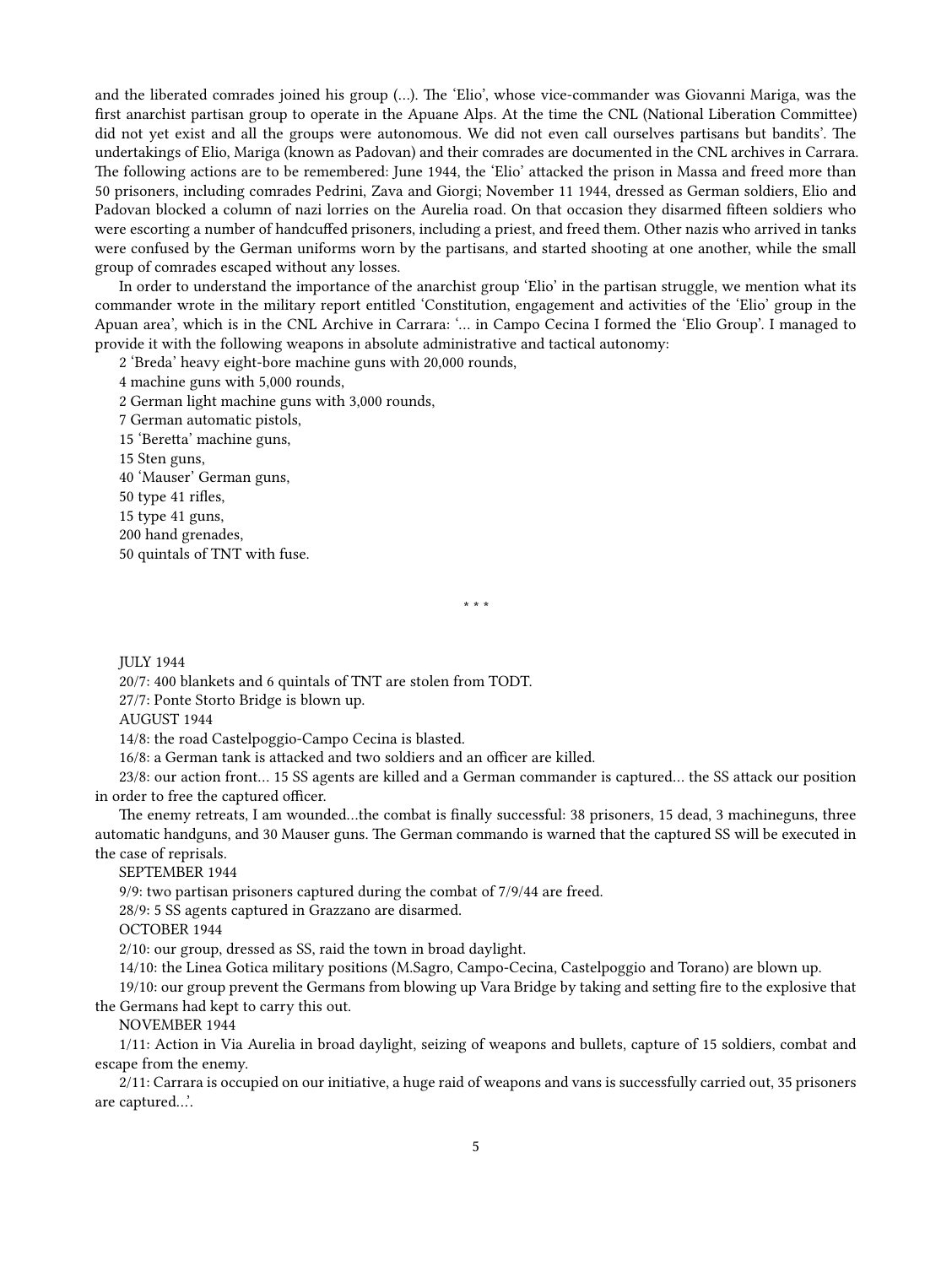In September 1944 the occupying nazi army and the fascist black brigades carried out thousands of arsons, raids, massacres, destruction of houses and atrocities of all kinds, especially in the areas of Fivizzano, Carrara, Massa and Terrarossa. This was all due to the fact that the Gothic Line was progressively established and that the Allied forces, instead of attacking as they had promised, were waiting for the winter to pass. The partisans operating in this area created the Unified Commando of the Apuana Brigade, wanting to discipline the activities of the single formations which had been autonomous until then, all motivated by wanting to face the need to coordinate the military operations against the nazi fascists. \*\*\*

This led to the election of a representative for each group and attribution of responsibility for military actions before the CLN. At the same time the latter gained discretional powers concerning discipline and the military and political efficiency of the groups. In this sense, the groups had to obey the orders of the Brigade Commando.

Elio, Mariga, Pedrini and their comrades did not agree with this militaristic turn in the partisan struggle. They were therefore considered uncontrollable and incompatible with order and discipline and were emarginated due to their need of autonomy and individual responsibility.

When the liberation was completed, the evil hand of Palmiro Togliatti, man of Moscow and now minister of justice, reached out against the anarchists whom he now declared enemies. Pedrini, Zava and Giorgi were arrested again – as were thousands of other partisans who did not give sufficient guarantee to the new-born bourgeois republican order – for events linked to the gunfight in La Spezia in 1942. They were each sentenced to 30 years in prison.

Giovanni Mariga had a similar destiny to that of his comrades, in spite of the fact that during the war of liberation he was asked by the British Commando to execute SS commander Walter Reder – author of numerous massacres including those of Marzabotto and Vergate – a task that was eventually revoked because of fears inside the CLN of possible bloody reprisals by the Germans. Moreover the Allied British Commando of occupation in Italy (Fifth Group) had proposed that he be awarded a gold medal for his courageous and numerous actions against the nazi-fascists. However, Giovanni Mariga being a true anarchist had refused this medal. Unfortunately he was not able to refuse the life imprisonment inflicted by the justice of the Italian republic born from the Resistance, for having killed a well-known fascist and his wife in Santo Stefano Magra in 1946.

All these comrades were guilty of being antifascist in too radical a way, which was incompatible with the interests of the Republic and the new process of pacification. In fact, communist and justice minister Palmiro Togliatti conceded an amnesty to all fascists and opportunistically 'forgot' to grant it to his real class enemies, the anarchists.

Anarchist Circle 'Baffardello' from Carrara

*We the partisans, we the Bandits!*

*The persecuted ones are not those you see in the press or on the stage. You can't see them. They are locked up in gloomy jails, have empty bellies and are putrefied by laws and abuse. You keep them out of sight and they live through dark seasons among the ruins of dignity. But as they are free in their thoughts even if their throats are torn apart by silence and solitude, you will find them alive ready to defend the rising world.*

Giovanni Boni, 'Il Monello', *The persecuted of Gestapo,* 1945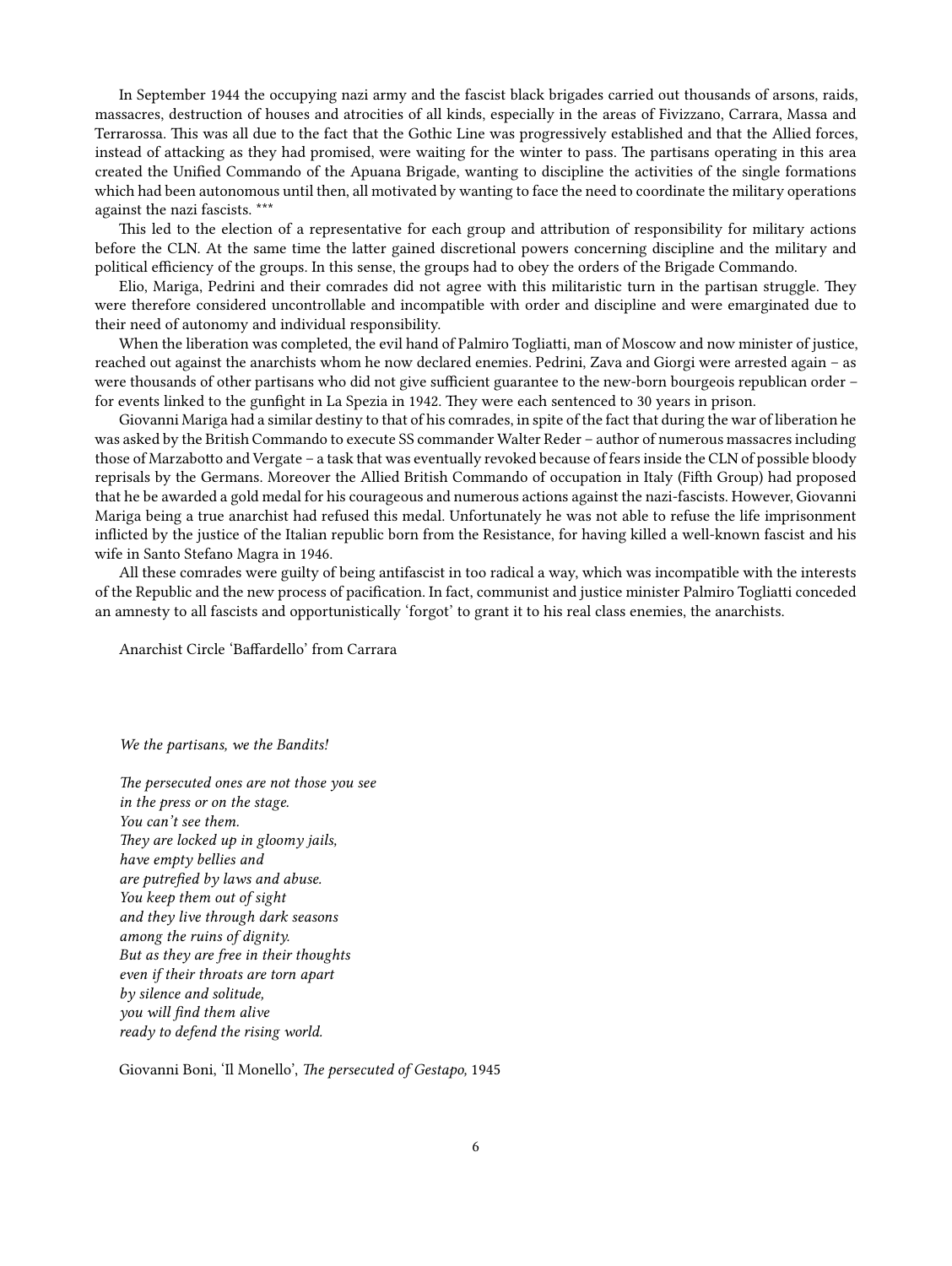My story is the story of my comrades and it is similar to that of many other partisans who ended up in jail after the Liberation. The feverish days of hope, laughter and joy were over. We found ourselves at the starting point. In other words lost and without a sous, exposed to the blows of destiny. So we decided to keep on struggling against old and new bosses without reserve, as we had done in the past years.

We were once again bandits for those who used to call us comrades before they took power. Fascism was wearing new colours, those of the new parties: from the Christian Democrat to the Communist and the Socialist Parties. The Resistance was by then an empty word, written in capital letters in the Constitution of the new social-bourgeois republic.

Libertarian ideas, which had been so important in the real Resistance, had been opportunistically banned by the new bosses and governors. However, every action of heroism and sacrifice carried out by comrades in the struggle against nazi-fascism for social liberation will never be lost.

Memories are alive as are the torture and suffering we endured in the nazi camps. Our dead are numerous and anonymous. Those who carried out the Resistance were given nothing, especially as they asked for nothing if not freedom and reciprocal and solid equality among men. Money has never had any values in the moral code of these men. That is what I learned and practised during my partisan struggle.

I was the youngest Gappista [member of the GAP, proletarian armed group] in Italy. I was sixteen and a member of the clandestine communist party. During the Resistance I left the party. I was too rebellious and intolerant of discipline and hierarchy and my love for freedom was too great to be constrained within the narrow borders traced by a party. The libertarian idea that in a sense I had always had – as shown by my battle name, Monello [rascal] – became my philosophy and my style of life.

My encounter with anarchist Giovanni Mariga, known as Padovan, who was the same age as my father, changed my life. It happened on the mountains between Tuscany and Emilia in 1944 and was quite heated. For the first time I met a man who seemed more rebellious and 'skilled' than I was. In spite of the fact that he said little and was quite rude and only inclined to action (he liked making programs with guns), he had an extraordinary humanity that expressed itself in uncommon courage.

He was proud, generous and strongly individualist, always giving the comrades all of himself without expecting anything in return. He was the first of a long series of comrades of ideas and action with whom I shared the bad and good moments of life. An unwritten code regulated our relationship, which was based on our libertarian idea and held in all our actions: absolute sincerity, never betray one another and total refusal of any compromise.

I don't intend to list my partisan enterprises here. I don't intend to tell you about my journeys from prison to prison, both during the partisan struggle and in the post-war period. And I don't intend to list the numerous escape attempts from all the jails I 'visited' and which led me to the criminal mental asylum in Aversa, as an 'award' given to me by democratic justice.

On the contrary, I want to talk about the comrades with whom I had strong and perhaps unique relations in ideas and life. I want to try to describe the luck I had in finding such comrades by my side, so rich in human qualities and who helped me to hold on to my pride and dignity even in the darkest moments. In other words, I want to tell you about what makes a man a man, whatever the circumstances of life.

I met Belgrado for the first time in the sixties in the transit section of a prison in Florence. It was as if once again I was with the old comrades of the partisan struggle (Mariga, Sergio, Zava and many others) once again. Belgrado had many similarities with the others but he was more of a 'philosopher', as he had vast knowledge that he had gained as a self-taught man. At the same time he was extremely naïve, as though he were a child gifted with sublime intelligence.

Zava looked a typical gentleman or a serious lawyer with refined manners and elegant clothes, but he was actually a real 'joker' who liked playing tricks. He was also the favourite 'victim' of the tricks we used to play against him. In Santo Stefano prison he secretly ate Sante Pollastro's cat and only revealed the truth to Sante many years later. The prison director's dog had a similar destiny… Giovanni Zava was not a son of a bitch, he was the son of a cooperative of bitches! He had an extraordinary ability for action and was very extrovert.

Sergio Ravenna had a great ability for thought and action and was also gifted with an almost supernatural ideal. It was he who supported all of us during the odyssey of our incarcerations. Thanks to his numerous acquaintances he never let us down as regards active solidarity and concrete help that saved us from critical situations. Sergio totally despised material things and his libertarian ideal pushed him to help us even if that meant he would be deprived of necessities. I think Sergio was the best and most human comrade I have ever met in my life.

When they got out of prison after a very long period of detention, Mariga, Zava and Pedrini, along with Sergio and other 'old' comrades, founded the 'Bruno Filippi' anarchist circle, which was located at Ponte Baroncino in Carrara. In this way we started our activity as revolutionary anarchists again and were once more in the middle of the movement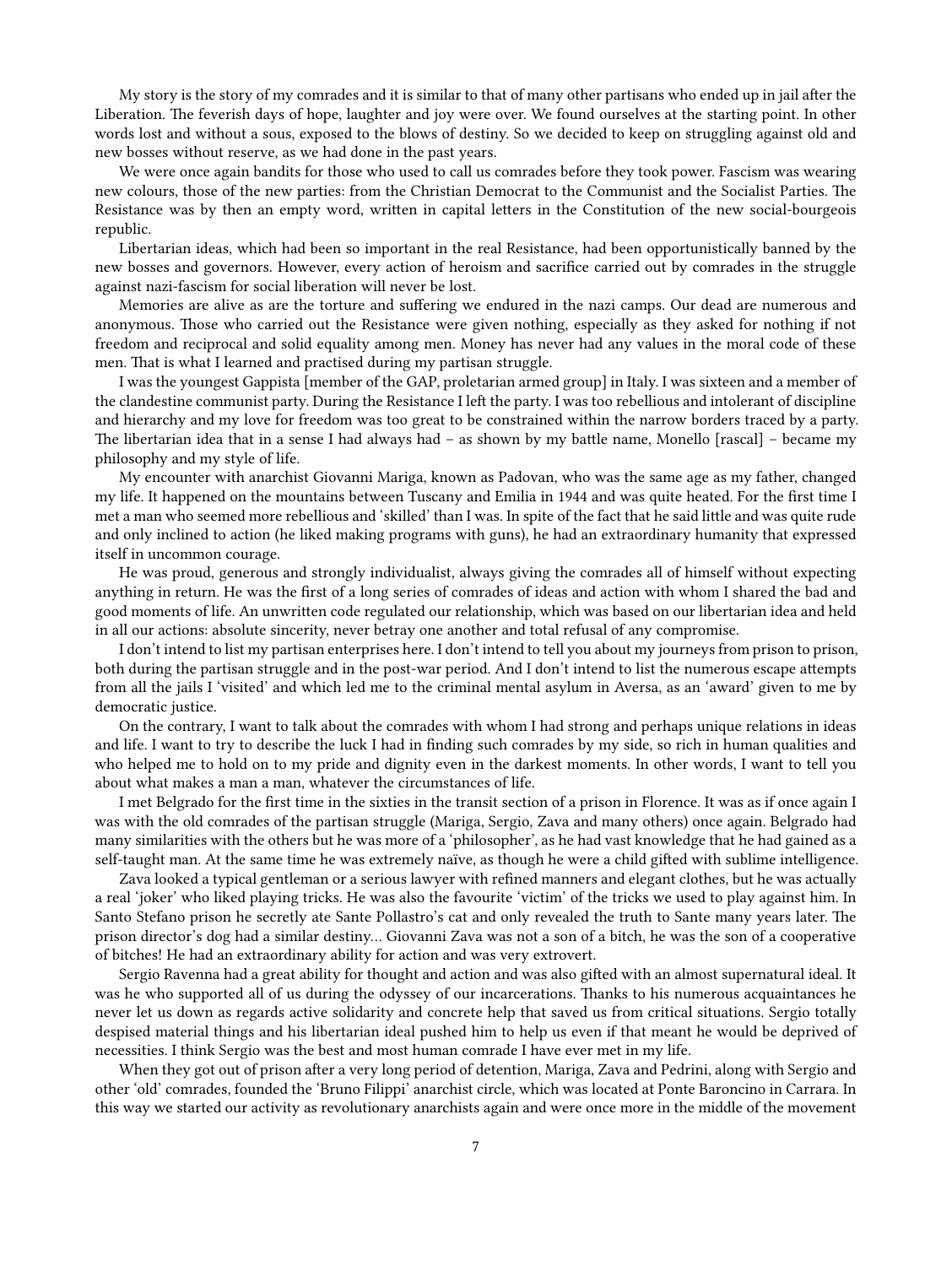of libertarian social subversion that had been and still is our life's reason. Our solidarity activity was then directed towards the new young rebels and comrades who were under the repressive attack of the democratic Italian State between the end of the seventies and the eighties. Now I let a young comrade who joined 'Bruno Filippi' speak so that he can tell you about his experience when he met us, the 'old ones'.

A warm greeting to all of you by Il Monello (Giovanni Boni)

On revolt and on life

It is quite difficult to talk about one's experiences when the latter put you in conflict

with yourself. I don't intend to talk about anarchism in terms of ideology but of an anarchism that takes off from revolt and that is something that belongs to me. And it is in this sense that I want to talk about the 'Bruno Filippi'.

As a kid I started with little acts of rebellion like many other kids. In particular I was in conflict with my family as my grandfather taught me not even to accept my father's orders. My grandfather was one of the first partisans and his ideas were based on Stirner's statement: *the best teacher is the one who teaches revolt to his pupils.*

'Bruno Filippi' was born after the experience of the cultural circle of Via degli Ulivi. There was the urge to create a circle that did something more than distribute books and information. We wanted to create a place where the comrades could talk about radical struggle in society and carry out minimal local struggles (for example those concerning the disastrous situation of the roads, the struggles on the side of the truck drivers, social illbeing, etc) as well as engaging in more serious issues on a national level, those typical of the seventies and eighties such as terrorism and armed struggle that were being discussed on a daily basis inside the movement of social subversion. In this context my experience and that of many other young comrades developed, as we were young rebels becoming anarchists in revolt.

The 'Bruno Filippi' broke with the conformism that had been enveloping the anarchist movement in Carrara for a long while, leading to very harsh arguments with those who wanted to have a quite life and had chosen the more comfortable road of opportunism in order to keep a distance from the risk of possible repression. We expressed full solidarity to the most radical and informal anarchist experiences, even the armed ones (like AR). We strongly opposed all the historical and official expressions of anarchism in Carrara, which were by then reduced to commemorations and remembrances of a distant past so extraneous to the daily social life of the town. At the 'Bruno Filippi' our ideas and life were not separate from what we actually did in our social struggles. There was no difference between theory and action at that moment.

At the time there was ferocious repression against the movement of social and radical antagonism in all its expressions. A great number of trials and arrests were being carried out against comrades that cops and judges were accusing of belonging to this or that armed organization. So we used to attend the various trials against comrades being held in different towns (Livorno, Florence, etc).

We truly supported subversive struggle and were accomplices with those who were hit by police and judicial repression. Our presence and that of many other comrades at these trials gave us and the imprisoned comrades enthusiasm and will to struggle. To struggle against the State had become a daily event and a way of feeling for all of us.

At first the relationship between the young and the so-called 'old' comrades was quite turbulent at 'Bruno Filippi'. As far as I was concerned, I wanted to act and I was looking for immediate methods that did not actually fit with the specificity of the questions we were dealing with. I thought I was capable of doing everything, as does any young man who is hothead and enthusiast.

Maybe the older comrades were exactly trying to teach the impossible. The fact that they were passionate and cynical came from their way of permanently facing life and revolt. I couldn't grab the sense of this, as I hadn't spent half of my life in prison as they had. However, it was my 'bad' conflict with these 'damned' anarchists that made me grow in all directions without creating myths of any sort. When people are really alive and are not puppets there can be no formal relations or pre-arranged paths. That's the reason why totally horizontal, face to face relations don't leave space for opportunism. These comrades were rude and sharp but at the same time they had a humanity that can be found nowhere today. Our life, the movement, thought and action were one single thing. We intended life as 'play'.

No discourse based on rigid organisation was ever made, nor did fixed affinity groups exist. The groups that were formed at a certain moment only served the action of the moment and then dissolved. There was no leader, we had solid and free relations where power was absent. We respected any direct action of revolt without privileging any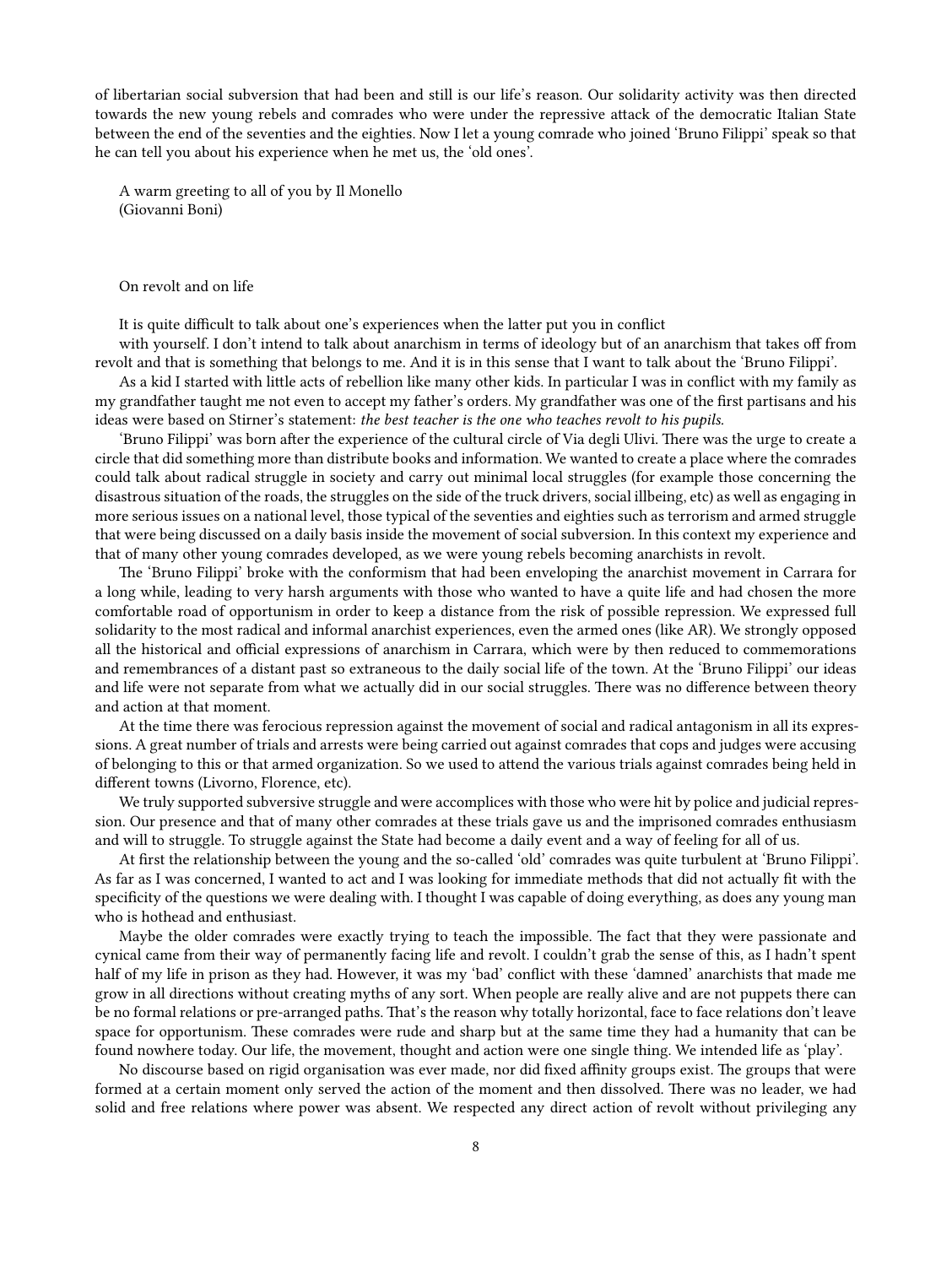sectors. These comrades taught me to do more than I thought I could do. As they had spent half of their life in jail, these comrades wanted 'everything now', in total and free responsibility.

My closest relation was with Belgrado and Sergio, who were those who spent most time at the circle. I was impressed by their great open-mindedness and understanding of the various positions, and by their modesty so distant from the arrogance of those who have vast knowledge. I was very fond of a sentence that Belgrado used to repeat: 'I'm proud to have never given an hour of work to the State'. As for Sergio I remember his great humanity and strength of character. He was the only one who for more than thirty years supported Belgrado, Mariga, Zava and many other comrades locked up in the jails of the State, and he clashed with those who despite being anarchists were conforming and adapting themselves to the new State born after the Resistance. These comrades were always there and their solidarity went beyond the circle of their own comrades and was directed to all those who were against power, inside and outside prison.

The 'Bruno Filippi' circle had a short life but its subversive anarchist activity was intense in Carrara, thanks to Belgrado, Sergio, Zava, Mariga and other comrades. Theory always went along with practice and against any specialisation of life and struggle. We also used to move to other towns to support other comrades' activity, and many comrades from all over Italy and even from abroad visited the 'Bruno Filippi'. Of course this new wave of subversive anarchist activity in the town worried the vigilant authority, especially as it was truly alive. And we endured searches and other stuff. But something that had been lost in the anarchist movement during the years was taken back again.

As regards Belgrado, Mariga and the other 'old' comrades' views on armed struggle, such as that which marked our movement (AR), their understanding was much more positive and open than that of many young comrades who were therefore more conformist and prone to fit into the system, and in that they were not different from old conservatives. The 'old' comrades were always ready to learn. And I learned from them that nothing is due to anybody… what counts is respect and trust to your comrades. Humanity, dignity and even cruelty are the things that make life and revolt… without teachers or leaders.

A comrade from the anarchist circle 'Bruno Filippi'.

#### *Who is the anarchist-nihilist?*

He's the one with two parallel lives, and each life wants the head of the other. And there's a killer demon in him, puffing like a drake of ancient fairytales. But he's a sincere demon and in the night he walks clandestine among us. And if there's no hope and everything heads to destruction he's an effervescent 'human bomb' that can explode at any moment against society! Sweet and ruthless at the same time he takes the distance from those who would like to tame him. He's inexorable and doesn't have grace or good manners. He doesn't forgive. He follows his code as bandits do. He gives you the possibility to surrender before he shoots at you. But inside the puffing drake a prince is hidden, who suffers for all cruelty and injustice. Inside this wild explosive animal a tender sensible soul lives,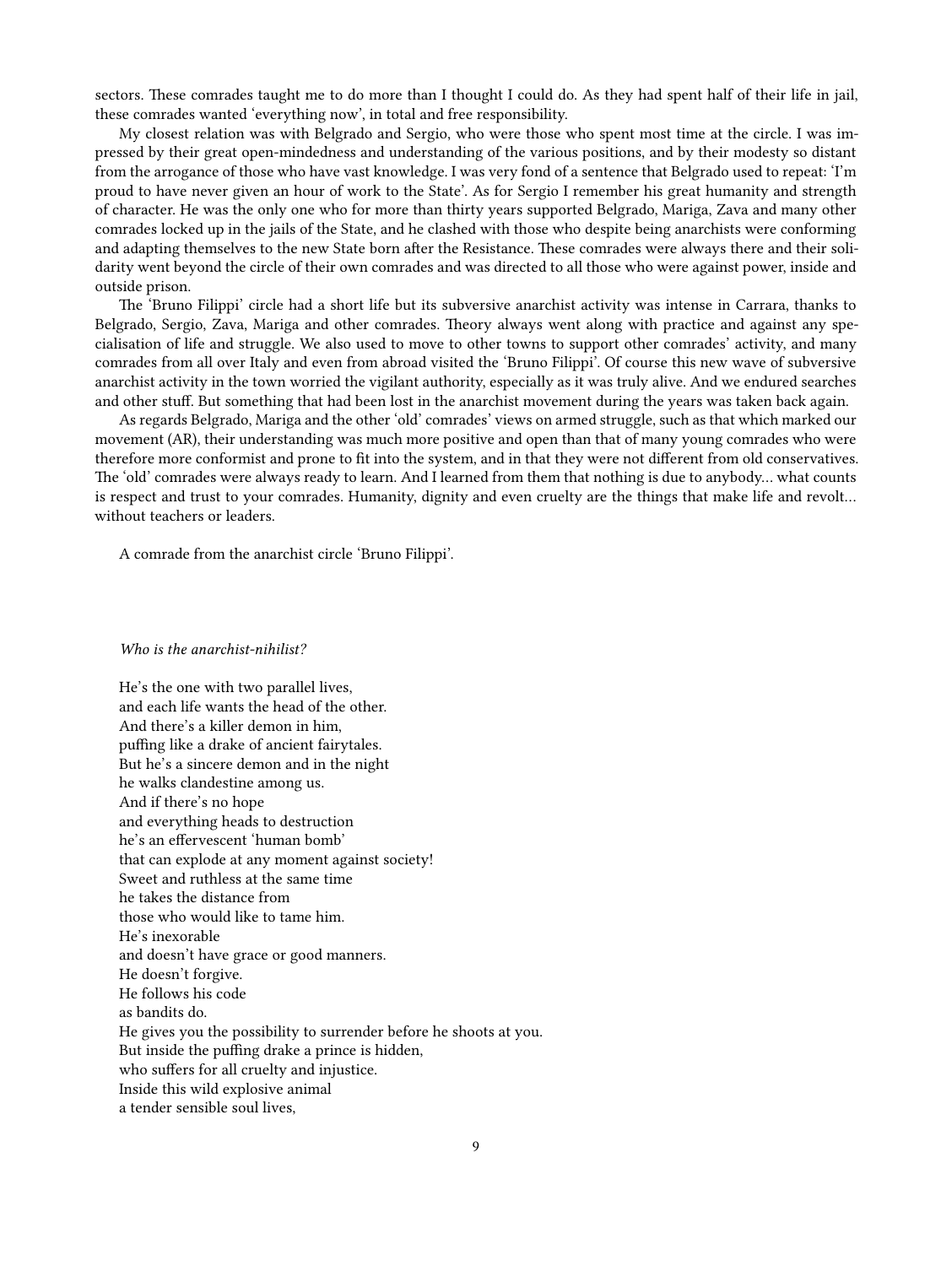which soon learned to wrap itself in the fire to protect its living flesh. No man in revolt is more cynical, cruel and poisonous than he when he shouts his intolerance towards this world. Snakes pour out of his iconoclastic fury and his rebellion is similar to madness. But the intelligence and strength of the most audacious of creators Conceal behind the chaos and madness of the surface. This demon of bad thought is an artist of life and only speaks the language of the fire of revolt. He knows he has to make space to be listened to, ears that can hear, and for that he has dynamite as his companion. He knows he must sacrifice himself sometimes in order to give back dignity and value to the words 'freedom' and 'human'. He has never known those ghosts created by fear and confusion, which men call 'enemy'. Nobody knows better than him that 'the man's enemy is the man'. He has a furious awareness: freedom does not depend on the will of the mass, but only on the immediate destruction of everything that governs this old world, which is strangling all of us. He could not surrender not even if he wanted. He can only surrender to death. And you, so bloody indifferent and inert, who let the monsters holding power use more refined and deadly weapons against the weak and the harmless, and against entire populations, don't you think that he's got all the reasons of this world for exploding as he likes at the time he fixes and without warning? There exist no innocent! The time and space for creation are *here and now.* And every insurgent of the will of life moves in 'a circle of visible destinies', lord of the realm of life without slaves.

#### Aliens

drawn from *L'ESPLOSIONE* anarchist-nihilist paper of insurrectionist correspondence

Autobiographical sketches of *men against*

'**In the hell of life the noblest part of humanity comes in.**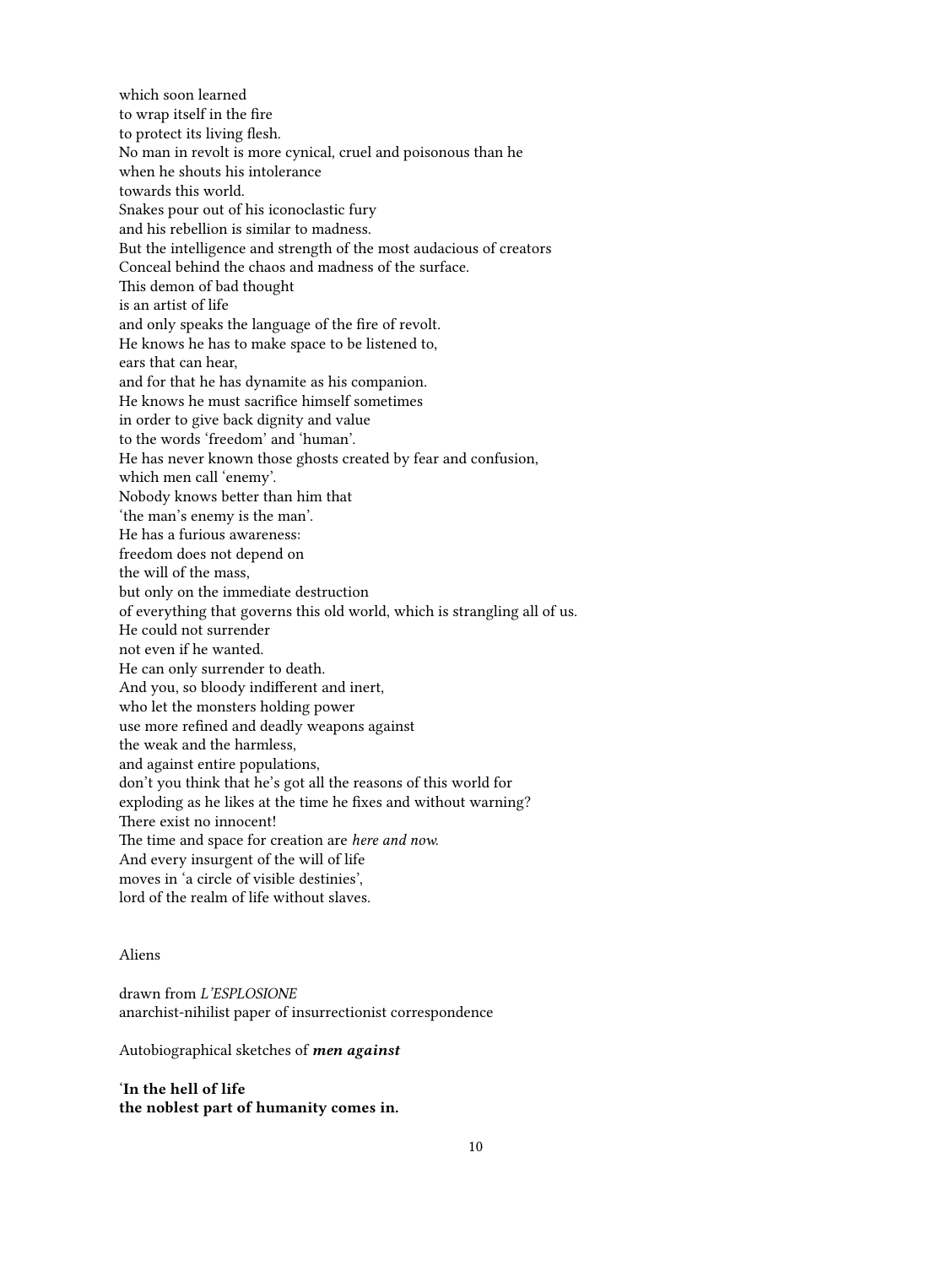**The others stay on the threshold and get warm'**

**Hebbel**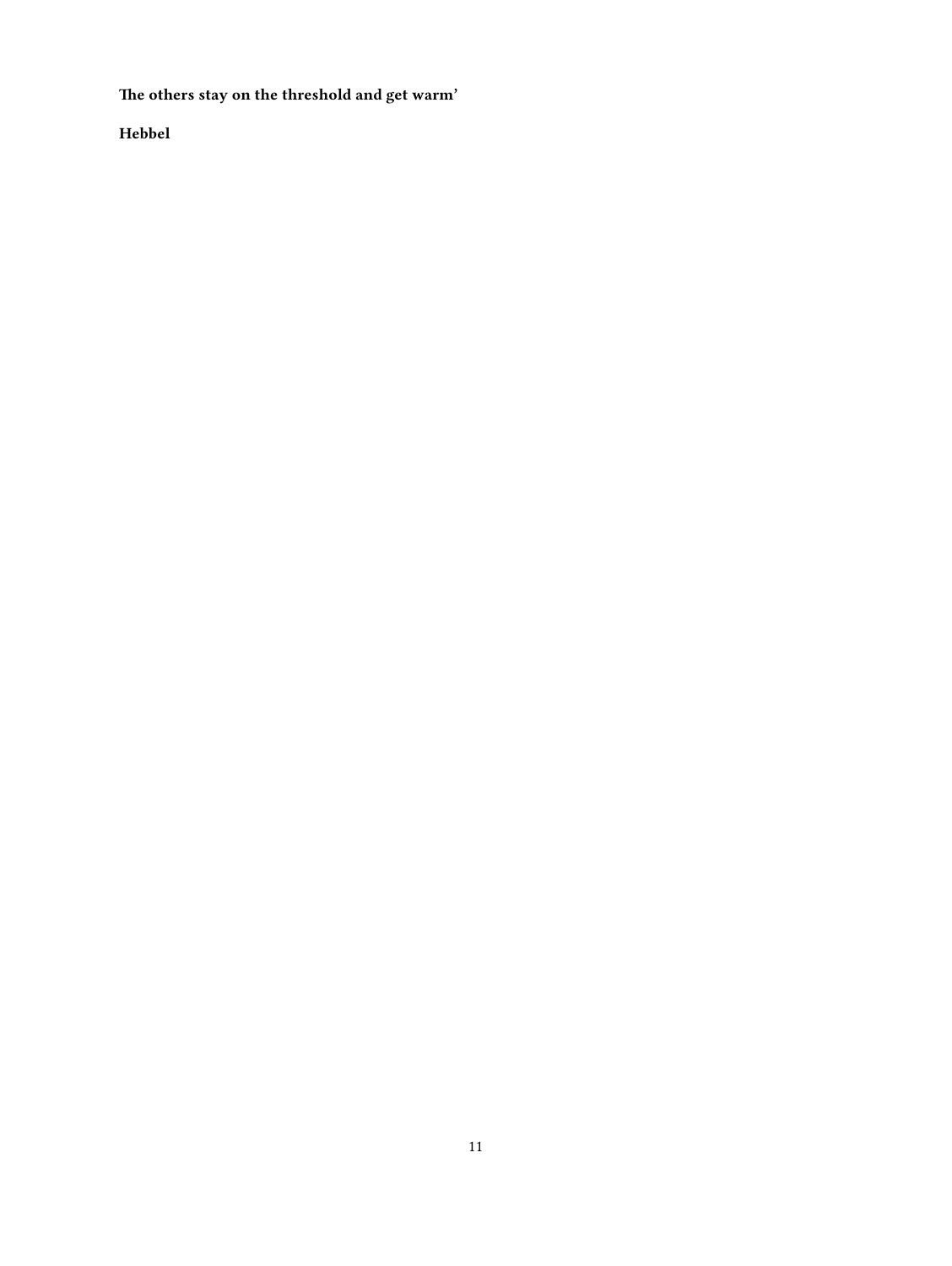## <span id="page-11-0"></span>**Chapter 1. The protagonists**

Carrara is a town of sound anarchist traditions, traditions that go far back in time. A clear example of the Carraresi's love for freedom is the League of the Spartans, which united many of my fellow citizens in the nineteenth century, in Bakunin.'s time

These proto-anarchists, whose memory is still alive today, were a bit rough and often illiterate, but full of that generosity, humanity and most importantly great sense of autonomy as the first step to freedom that are the typical characteristics of the anarchists of my generation.

Unable to put up with having to live and work for a boss, being exploited and feeling like slaves, they would work like this way in order to stay autonomous and free: they cleaned up the debris left by the capitalist exploiters in the marble caves, and in doing so did them a favour. Then, following in the ancient craftsmen's tradition, they used this debris to make mirror frames, mortars, flower vases and other objects, which they then sold in the local market or in others around the province.

At the time it was widely known that these spartans were less well off than the other workers, the marble quarriers. Hence we deduce that in order to be free these people preferred - and did so for many years - to remain in worse conditions than the other exploited in order to feel autonomous, more free. Freedom was priceless to them, even in times of hunger.

A similar example could be found in all the Liguria region, which borders the Carrara area. There were two different types of contract for those who embarked, for those who worked at sea. The two contracts foresaw different wages. The lesser paid seamen, those with the lower wages, had at least the right to protest, grumble and insult the boss.

In the second half of the 19th century the inhabitants of my area, the workers, the marble quarry workers, the exploited and most of the seamen from Liguria adhered unanimously to the ideology spread first by Bakunin and by Gori, Malatesta and Toccafondi later: libertarian socialism. So from my region, notable and not so notable figures of the anarchist movement emerged. The history of these events and these men has already been written.

So I am going to talk about the land where I was born, where I spent my childhood years and where I developed the ideals for which I have struggled, the ideals for which I have spent half my life in prison, the ideals for which I still intend to struggle now that I am out, the ideals thanks to which I survived and for which I still intend to live and fight.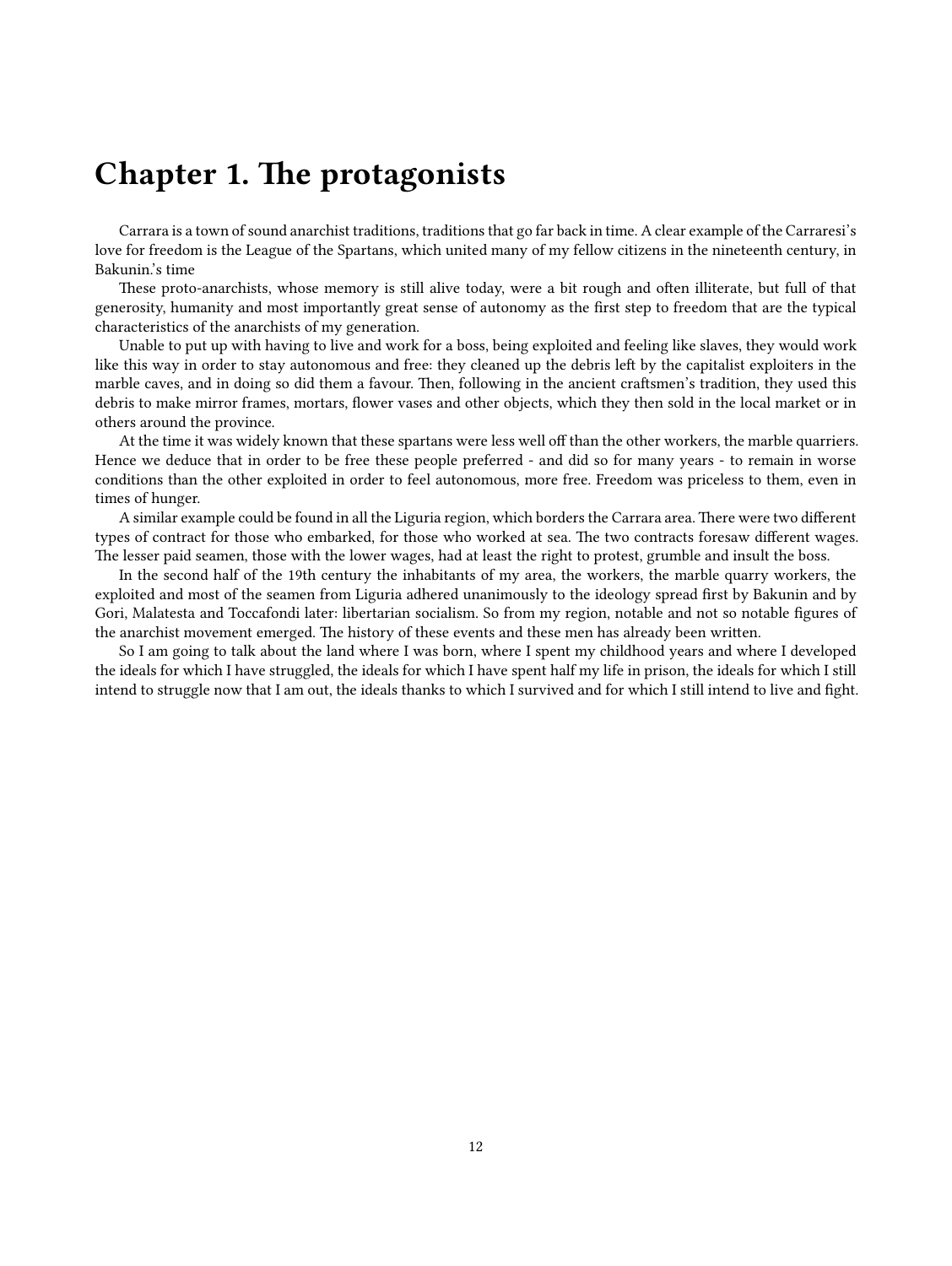## <span id="page-12-0"></span>**Chapter 2. The period before the war**

My mother died when I was nine years old and unfortunately I remember very little of her. My father was a sculptor, he made marble sculptures and he used to travel the world and visit many towns for his activity. He called me Belgrado because the memory of this beautiful town was still alive to him.

My father was a free thinker and was interested in the problems of the people and the exploited. He read a lot. He had his special way of studying life, especially the relationships among individuals. But he never expressed a real idea nor was he engaged in any political activity. I don't remember him lifting a finger in the struggle against the bosses, the state, the fascists and the church.

I must point out that he never agreed with fascism, on the contrary he dreamt of a free collective life. Sometimes he expressed his disagreement with fascism and Mussolini in short speeches and little jokes. The authorities of the town heard about his positions. Once he was taken to the local Casa del Fascio [fascist premises] and threatened. The fascists spoke to him clearly saying that if he wanted to be safe it would be better for him to avoid expressing himself in the way he was used to doing. In spite of this he was never persecuted and kept on talking badly about fascism inside his house.

When asked about anarchism, which I had embraced at the age of eighteen, he would say: 'Look, these ideas of yours are very beautiful but I have the impression that you will end up very badly thanks to them, you'll end up in jail or in a mental asylum. Don't be in a hurry, don't let yourself be taken too much by this ideology, which is the most human but also the most improbable in this fascist shit'. He added: 'I think you could live more quietly, this is not the right time to struggle under that flag, better to wait for the end of the dictatorship'. Basically, however, my father didn't despise my ideology; on the contrary in the last years of his life, as I was enduring imprisonment and repression, he sympathized further with the anarchists in Carrara and therefore with my ideas. I can add that of all the exponents of the anarchist movement that my father met, Errico Malatesta was the one who most impressed him. My father met Malatesta in Milan, held him in high esteem and they became friends. When Malatesta was on hunger strike in San Vittore prison in Milan in 1920, my father talked to me about him and said: 'I have never in my whole life met a man whose thought is so grandiose and human as Errico Malatesta's'. He used to point out Errico's extraordinary qualities: frugality, kindness, generosity and humanity.

Once he said: 'I remember seeing him sitting on a rock, surrounded by his comrades and sharing with them quite naturally a piece of bread and some figs. Because of his simple pleasant attitude, I thought that if I hadn't had so many problems, a big family and children to raise and if I had been younger and freer I wouldn't have hesitated to join the movement and his comrades'.

After the first world war anarchists in Carrara took up the struggle against the bosses and the state again. In those years the Piastrone group was created, which opposed the coming to power of fascism with all possible means. As Picelli and his Arditi del Popolo [The Brave of the People] along with the revolutionary unionists tried to block Mussolini's march on Rome in Parma, the comrades in Carrara acted in the same way in their town. I was a kid at the time but I don't remember hearing that there were other groups willing to stop the coming of fascism with every means.

When I was young, an anarchist who impressed me was a guy called Forzetti. One day, as he was tired of being chased by fascists and carabinieri, he shot at them for purely ideological reasons. For this he was sentenced to 30 years and I met him in prison in Pianosa in 1937 or in 1938.

If I were to tell all the facts, anecdotes and actions carried out by anarchists in Carrara and Tuscany against fascism an entire volume would not be enough. I just want to point out that my comrades never made the same mistake as the socialists and communists of surrendering alomst completely to the rise of fascism until 1943. Anarchists never surrendered to fascism and kept on struggling well after April 25, even if within the limits of their means.

They wrote leaflets and posters and defended themselves with arms when necessary. During the fascist era, as I couldn't find the collaboration of large groups of comrades and of the mass, I began my subversive anarchist activity as an individualist. Not that I believed in Nietzsche, Stirner and Ciancabilla's theories, on the contrary I considered myself a collectivist, a libertarian communist. However, as I couldn't react to fascism in an organised and collective way, I ended up living my anarchism with individual actions, or rather reactions.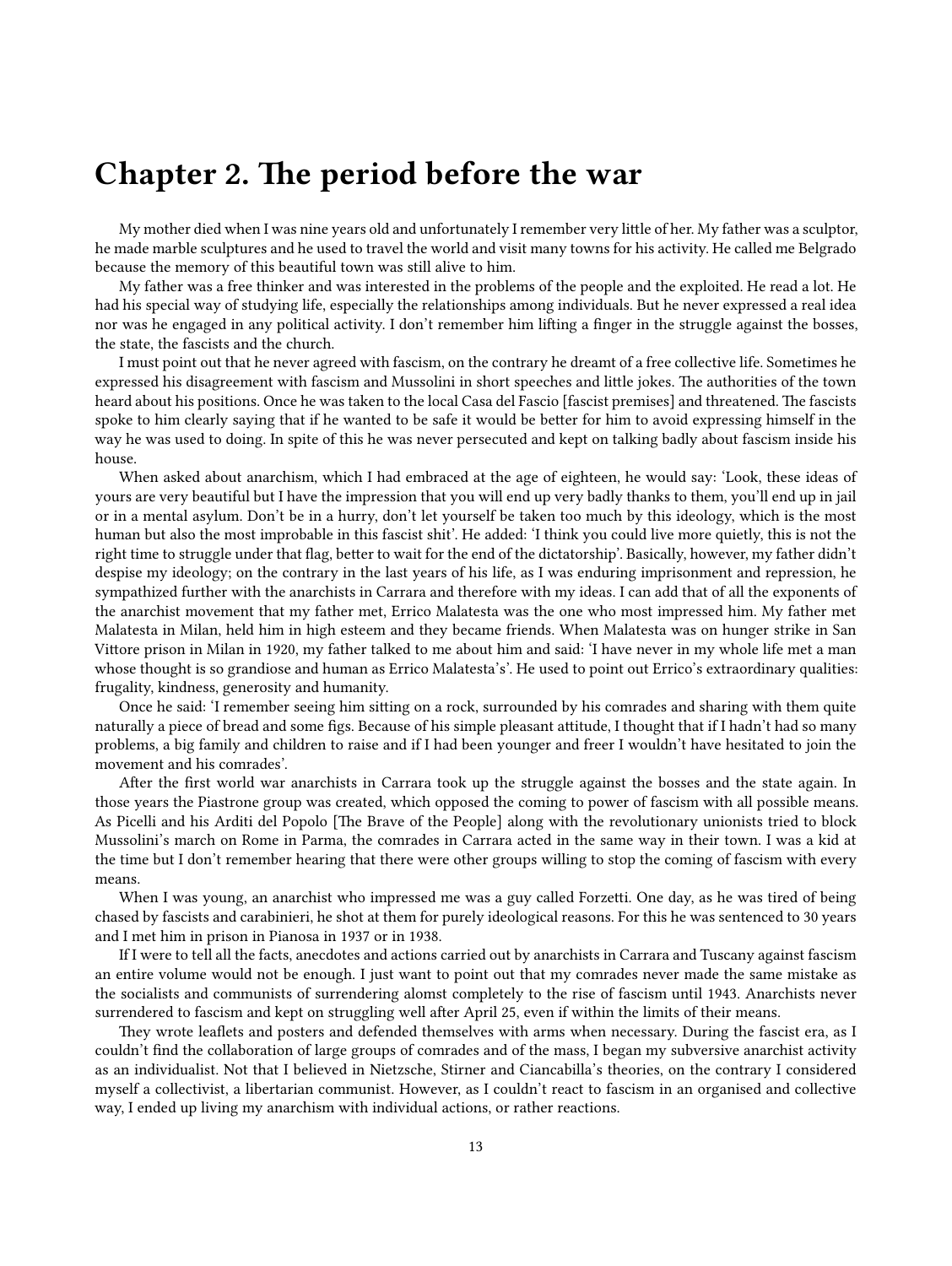My libertarian awareness came from a personal scientific analysis that I had matured when I was young. My revolt was soon directed against authority, fascism, abuse, capital, the state, the exploitation of men over men and against all the things that didn't let me breathe, didn't let me feel an individual.

When I was eighteen, therefore, I joined the clandestine anarchist movement of Carrara. In spite of the fact that this movement was being persecuted, it survived meetings, discussions, collective reading, distribution of books and papers, leafleting, flyposting and actions of war against the regime.

From time to time we met in a place called the 'Buco' [the hole] in Carrara: passing through a trapdoor we entered a little underground room lit by candles, and there we discussed what to do. We analysed the present and tried to affect the future. Actions, which were usually organized and carried out by a single comrade or two at most, were realized with the means that we managed to get hold of. Each one acted according to his conscience, thinking out and realizing a project in the most autonomous way. It was thanks to this kind of clandestine life that Luccetti developed his plan and tried to kill Mussolini using a bomb he made himself. Unfortunately his attempt failed, but at least he tried, which is the important thing.

I think Luccetti is the typical example of the anarchist who, given the impossibility of carrying out collective actions of emancipation with the masses and among the masses because of oppression and lack of freedom under the fascist regime, ends up realizing his anarchism, his revolution, with the only means he has at his disposal: individual action. He acted against the regime, the oppressor, authority and the state; and he organized all his actions himself with his own strength and ability.

The survival of the clandestine anarchist movement to which I belonged, therefore, depended on the work of single persons, which was discontinuous but constant through time. In spite of the oppression, comrades in Carrara produced leaflets inviting people to react against the dictator and struggle for their freedom, and slipped these leaflets through doors of houses or left them in station waiting rooms and on the tables in bars.

It was in this atmosphere of continuous conspiracy that I developed my plans against the regime and the fascist state.

I reacheds the Buco and my clandestine life by studying and reading. The study of Nietzsche led me to Bakunin's anarchism. As a young boy, at the age of 15, I read the works of this German philosopher: 'The Twilight of the Gods', 'Thus Spake Zaratustra' and \*\*\*'Gaia Scienza'. At first I was very impressed by these works because they expressed the philosopher's hatred towards Christian and bourgeois societies. But as time passed, I became unsatisfied with Nietzsche's ideas. My thought, in fact, had been always linked to egalitarianism, libertarian socialism and collectivism. Pushed by my rebellion and my thirst for knowledge, I finally got Stirner's 'The Ego'. A few months later I was unsatisfied with Stirner too.

In conclusion I can say that I spent my life under the fascist regime as a free man through my reading, and it was only after I studied the classic works of Bakunin, Proudhon, Kropotkin, Malatesta, Cafiero, etc. that I started calling myself anarchist. Only then did I join the comrades in Carrara, and it was with them that I started my actions. Of those years I remember comrades Giovanni Zava, Oreste Bonucelli, the Tolaini brothers and Orgate (the man with the limp). It was with them that I discussed, acted and ended up in jail. And it was them that I met again, once we regained freedom and restarted our actions of a lifetime. I was beaten and charged with subversive propaganda with them, I was condemned with them and I started acting with them once again when we were freed.

At the time I personally thought about and planned actions that often however never actually happened. Once I even planned a brilliant attack against the Casa del Fascio [House of Fascism] in Carrara, its secretary, Renato Ricci, and his soldiers. But again the action couldn't be realized.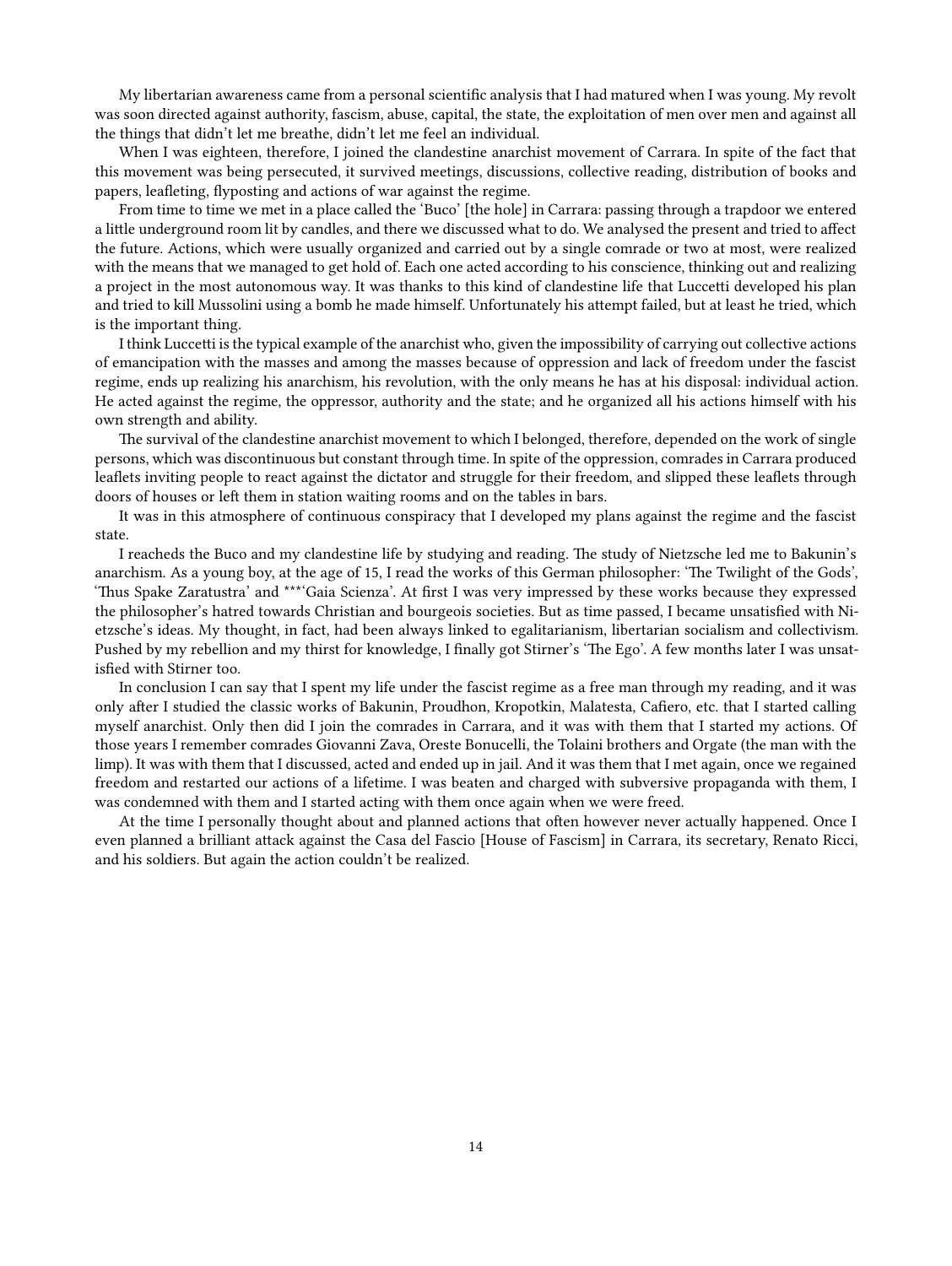## <span id="page-14-0"></span>**Chapter 3. My first experiences in jail**

As I've already said, I ended up in the jails of fascist Italy a number of times during the regime. To tell you the truth I don't remember exactly how many times and for what specific reasons. However, in 1937 or 1938 I was locked up in Pianosa, in the sixth pavilion. I was taken to cell number two, while in cell number three there was a comrade, Natale Fruzzetti. During the time we spent in the exercise yard we discussed possible revolts or we analysed the situation together, something that became habitual.

There were other antifascist prisoners in that jail, including the socialist Pertini. I remember that at the time there was a deep debate going on among the socialists about what was happening in the URRS between Trotsky and Stalin.

One day the socialists were more excited than usual and were questioning the thesis that had been developed at the last congress of the International. The point was whether so-called state socialism had to exist only in one single state. During that congress Trotsky had forecast the failure of the Russian experience, both on an international level and inside the country. According to Trotsky the reason for that was the fact that the Soviet Union was the only 'socialist' country. On the contrary, certain socialists and even communists agreed with Stalin who maintained that Russia must be the only socialist country and the only leading country. Pertini was among the socialists who supported Trotsky and his thesis.

Natale Fruzzetti, who was a simple man and didn't talk a lot, felt the urge to intervene in the debate. I remember him reminding the socialists that it was pointless to struggle in favour of one or the other position, given that the quarrel between Trotsky and Stalin had another connotation: Stalin was more powerful and considered Trotsky an opponent to be eliminated. Fruzzetti maintained that had Trotsky been the more powerful he would have acted against his rival in the same way. He said: 'I think that we shouldn't be interested in their family quarrels. I suggest we analyse the social questions that concern us most and let those two men of state sort things out between themselves, in their place and in their logic of power'.

Pertini answered with statements of this kind: 'Our theoretical questions lead us to analyse the international situation. You anarchists can reach your own conclusions but this is not politics for us. Your goal is the only one you can achieve through your methods. I think you are not fit for certain questions. You are too short sighted and can't understand the objectivity of our specific dilemmas. But I understand you and I know I can discuss the ideological nature of social questions with you. However I prefer to avoid, without you feeling offended, discussing foreign politics with you. From a strictly ideological and anarchist point of view you are right, but as socialists we are interested in what happens in Russia, even if it's only a problem of power'.

At that time I was a neophyte and to me Russia was only a country where a revolution had occurred. In spite of the atmosphere of conspiracy that characterized us anarchists, the limits that I had as an eighteen years old and the little and irregular news about what had happened in Russia between 1917 and 1920, I had my opinions about that, which I never changed in forty-five yeas. I definitely considered the creation of a state and of a red (proletarian) dictatorship in Russia a negative event, but I was impressed by the fact that armed people had first defeated bosses and rulers and had eventually kept what they had conquered with arms as best as they could. For example, Makhno made his revolution in the Ukraine and tried to make a libertarian one, in spite of the struggle against the whites first and the reds later.

My anarchist comrades and I would have liked to have imitated the Russians in this first phase. We knew all too well that we were very few against a well-organised fascist state, but in the name of our idea of a better society, we longed to set an example and to modify the objectively negative conditions of the moment so that the exploited would organize themselves in a libertarian-socialist way.

As for the history of the Russian revolution, the events in Kronstadt impressed me particularly, when sailors in revolt tried for the last time to make the revolution and fight without reserve against the Bolshevik power, the red bosses. I never forgot the repression that followed, when Lenin and Trotsky, who was the chief of the Red Army, ordered the execution of anarchists, sailors and revolutionaries.

When Bakunin split with Marx in the First International, he had already forecast what actually happened in Russia during the revolution and after the creation of a new socialist state.

As far as Lenin and Trotsky are concerned, I have always supported Malatesta's comment after Lenin's death: 'Lenin is dead, good! Long live freedom!'.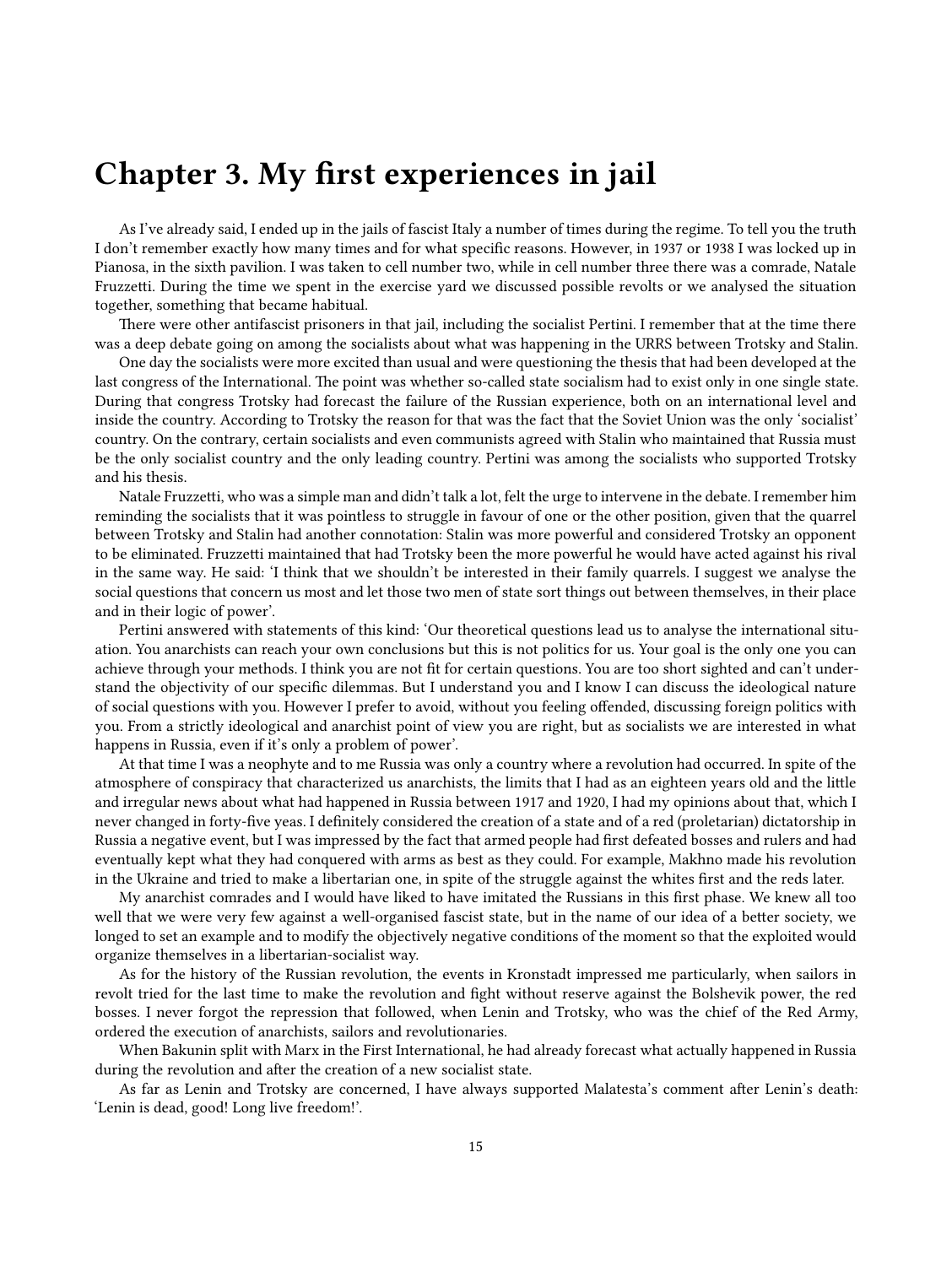## <span id="page-15-0"></span>**Chapter 4. 1942-1944**

The resistance against fascism in Carrara and all over Italy had been going on for twenty years, since the regime took over. Anarchists carried out sporadic but continuous actions, both in small groups or acting singularly, and for this reason they were in and out of jail or deported.

One night a few comrades and I went to a tavern in Carrara and there we found seven or eight militant fascists armed with knives, which were their usual weapon when they didn't have truncheons or guns. A picture of Mussolini and a skull were engraved on each knife. As the fascists were annoying the innkeeper's young sisters, with their typical 'delicacy', we intervened immediately with our guns, disarmed them and slapped them in the face. We acted in this way not so much because of the silly things they were saying or doing but in order to offload a tiny part of the fierce hatred we nurtured towards them. The action ended well, but the day after the fascist militia headed by commander Evangelisti started their hunt against us. They went to look for us in our houses and in the places that we used to frequent. Luckily they didn't find us, otherwise it would have been our end. At the time, in fact, it was sufficient to have a gun in your pocket to be executed without trial.

That was not our first action carried out without wearing masks. We had been acting like that, risking everything, for one year. We were now in an open war against the regime and were ready to risk even our life. In order not to be arrested we took refuge in Milan. In a night of November 1942, a year when fascism was stronger than ever and very few people dared attack the black shirts, I was fly-posting a clandestine poster in Milan, which I had printed myself and which invited Italians to stand up against the war, Mussolini and fascism. Police on patrol caught me and another two comrades. We defended ourselves by shooting and managed to flee after sending two policemen to hospital. The day after the newspaper of the regime, '*Popolo d'Italia*' [People of Italy], depicted us as 'delinquents and saboteurs of the moral resistance of the armed forces'. And it regretted we hadn't been killed.

Our freedom, however, didn't last long: we had been identified by the OVRA [fascist secret service], which had been tracking us since it had been alerted by the fascist militia of Carrara. That night we managed to make them lose all trace of us in piazza Cairoli, by shooting from street to street. Then we found shelter at Porta Ticinese, in my sister's house. The next morning my little nephew, coming back home after buying some milk, warned us that the road outside the house was full of plain clothes officers. They were waiting for us. We had guns and hand grenades but I didn't want any shooting to occur in my sister's house. It was all right for us to die, we were fighters, but if we had caused the death of women and children we would have been responsible for a massacre.

We went out in the street. We walked ahead while the officers followed us with their guns ready in their pockets. I think they wanted to push us in some semi deserted place where they could kill us without making too much of a stir. I soon recognized a fascist from Carrara among them, a member of OVRA, who certainly knew about the tavern episode. At a certain point we met an anarchist from Sesto San Giovanni driving a van. That was unexpected good luck and was also our salvation. He understood immediately what was going on and let us get in. He sorted out a very critical situation: in fact cars were quite rare at the time and the fascists didn't have the time to stop a couple to chase us. In this way we were easily able to reach the northern station, where we hid in a freight train and got to Genoa after a long journey. There we were welcomed by another sister of mine, who was eventually arrested for sheltering us but who was later released because she was married to a marshal of the army.

From Genoa we went to La Spezia, where we found a room in a hostel. We had almost finished the stock of leaflets and posters that we always took with us. One night at around 11pm, as we had just come back to the hostel we heard someone knocking on the door of our room. I went to open it. There were six policemen in plain-clothes, all of them had their hands in their pockets on the handle of their guns. They asked us, with the courtesy that characterized them, to show them our identity documents. Then they said that I was to follow them whereas the others could stay there. It was clearly a stupid tactic to divide us and arrest and execute us one by one. As we saw a number of cops down the staircase, we had confirmation that we were right. Convinced that we had reached what they call 'the day of reckoning' and that we had no chance to stay alive after an 'arrest' of that kind, we preferred to fight directly. We started shooting. They did the same. In that room first then in all the surrounding area, something happened that was to become famous in the annals of that distant epoch. The fight went on until dawn.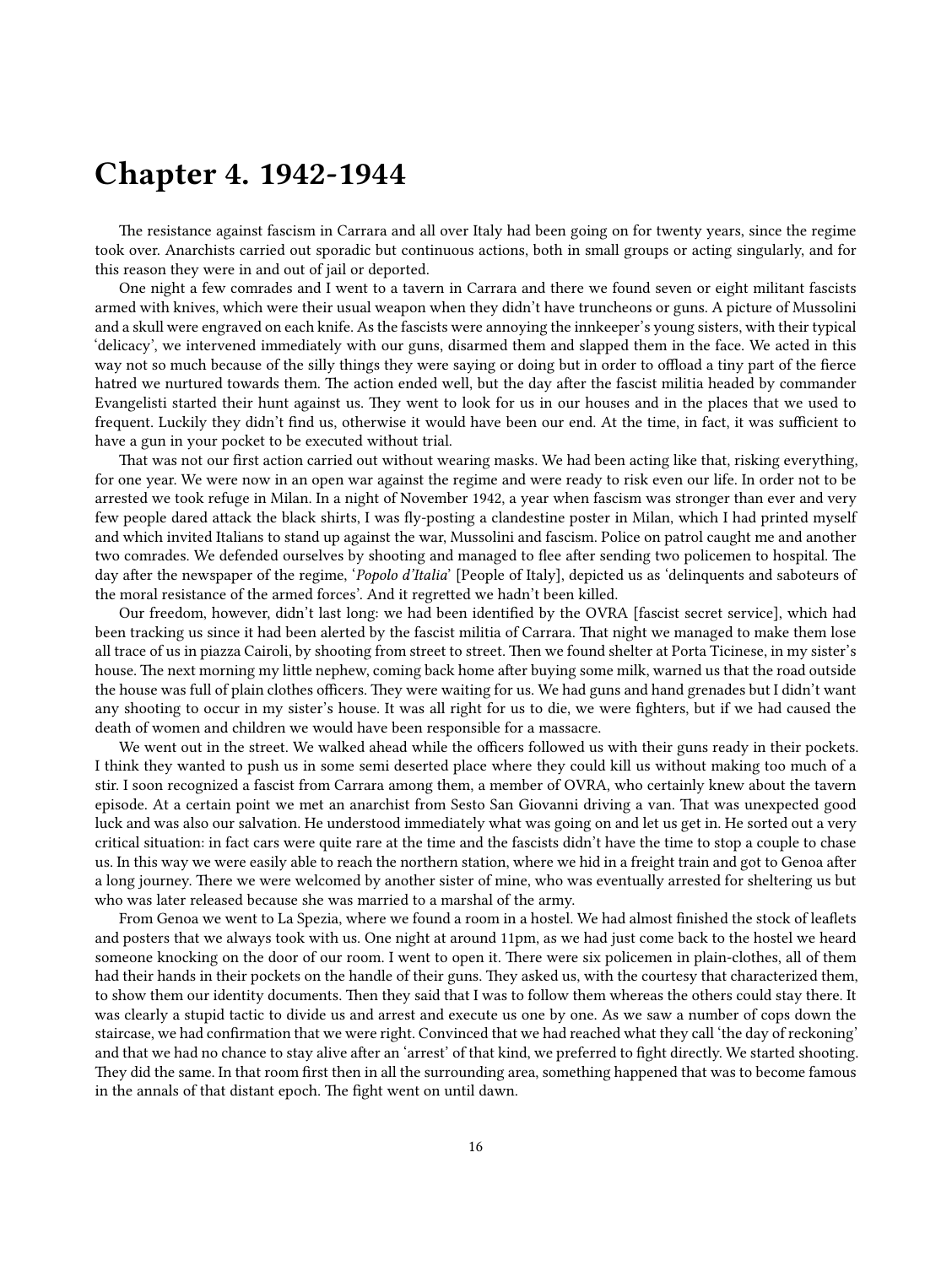At first we got rid of them in the hostel and attempted an escape, but our optimism and with it our intentions failed. The building was by then completely surrounded by fascists and Germans. Fascists, police and the Gestapo also went on the roofs and in to the neighbouring houses. We barricaded ourselves inside the hostel and resisted until our last bullet was shot.

I remember as if it had happened yesterday that Giovanni Zava, one of my comrades, had five or six bullets in his body, whereas I had a couple of them, my thigh-bone was torn to pieces and I was unable to move much. The third comrade, Giorgi, was also wounded and in a pretty bad state. A few wounded policemen were lying around us, one of them almost dead. The operation ended when the nazi-fascists thought that we might have died during the long siege or that we might still be alive but without any bullets left. With a 'brilliant', quick and courageous action, they knocked down the door that was already riddled with bullets. With a series of useless jumps they stormed the room, where we were lying almost senseless in great number, and captured us. Outside in the street, a crowd of curious onlookers attracted by the shootings and the deployment of cops and exasperated by the allied bombardments that had occurred the previous days, welcome us shouting: 'Death to the English, American and Russian parachutists, may they pay for our dead, our \*\*\*disgrace and their air bombardments!'.

We were taken to the police headquarters in La Spezia after quick sanitary treatment. There we were locked up in cells smaller than crypts located in the basement. They didn't beat or torture us, they were planning to bump us off later. In fact, a head officer had already ordered his thugs to prepare guns and bullets, put us against a wall and execute us summarily without thinking twice. By pure chance the fascist marshal of La Spezia turned up right then, with his theatrical uniform that men like him used to wear during the day as well as at night. He soon blocked our execution with the authority and power that distinguished him, between a 'attention!' and an 'at ease!'. Thanks to his gross ignorance and the power given to him by the dux and the fascist national party that he represented, he eventually managed to convince the cops to suspend the execution, after hours of discussions and quarrels, in the hope of finding the source of our organization, the so-called instigators. According to him the latter were the authors of the leaflets they had found in the toilet of our room and that we hadn't been able to destroy completely. What saved us in that dramatically critical moment, therefore, was the ignorance that characterizes all bureaucrats, authoritarians and violent ones, in other words all fascists. According to those poor beasts degraded by their false ideals and their subaltern role, we had a leader just as they had.

We were then taken to the prison in La Spezia after receiving some more medical treatment. Then a long and exhausting investigation started as the fascists hoped to find our instigators. After interminable days of beating and torture they realized that they couldn't find any instigator because the latter only existed in their imagination. It is well known, in fact, that all anarchists, whether they have a degree or not, are critical and autonomous enough are the only ones responsible for what they plan and do,\*\*\*

Our records, containing the episode in the tavern in Carrara, the events in Milan, the description of the night in the hostel and the leaflets found by the police, were sent to the special court in Rome, which at the time delivered only death sentences. The only thing that kept us alive was the hope, almost certainty for me, that fascism had by then lost the war, or rather that war and fascism were coming to an end. It was sufficient to survive for another while, a few more seasons, to be saved.

I want to point out, however, that we were prepared to die, it made little difference for us to live or to die. A few days later I had the guarantee that our death was definitely out of the question.

It was the most wicked of my brothers who saved me from execution. I hadn't talked to him for years as I was disgusted by the fact that he was the secretary of the fascist national party in Massa. He contacted his colleague in Rome so that our records passed from the special defence tribunal of the fascist state to that of an ordinary tribunal. He didn't do that because he was my sibling: an anarchist and a fascist cannot be brothers. He acted in this way only because in his position he couldn't afford the execution of a family member for crimes against the regime.

As my charges were of both political and common nature, he managed to make the latter prevail and my case became the competence of the court of assizes in La Spezia.

A trial couldn't be held in La Spezia because almost all the judges had been transferred and the courts weren't working well owing to the bombardments inflicted on the city. A few months later there was an attempt to pass my case to the court in Genoa, but the initiative failed because the situation in Genoa was the same as in La Spezia. In the aftermath of the war the judges turned their attention to my crimes of ordinary nature, thanks to which I was not executed, in order to throw me in jail instead of giving me a medal for partisan bravery (I wouldn't have wanted it in any case).

What were my ordinary crimes? At the time when we acted without masks I 'raided' the money of local tycoons (fascist predators) in order to finance our antifascist struggle and our revolution: an armed donation for anarchy and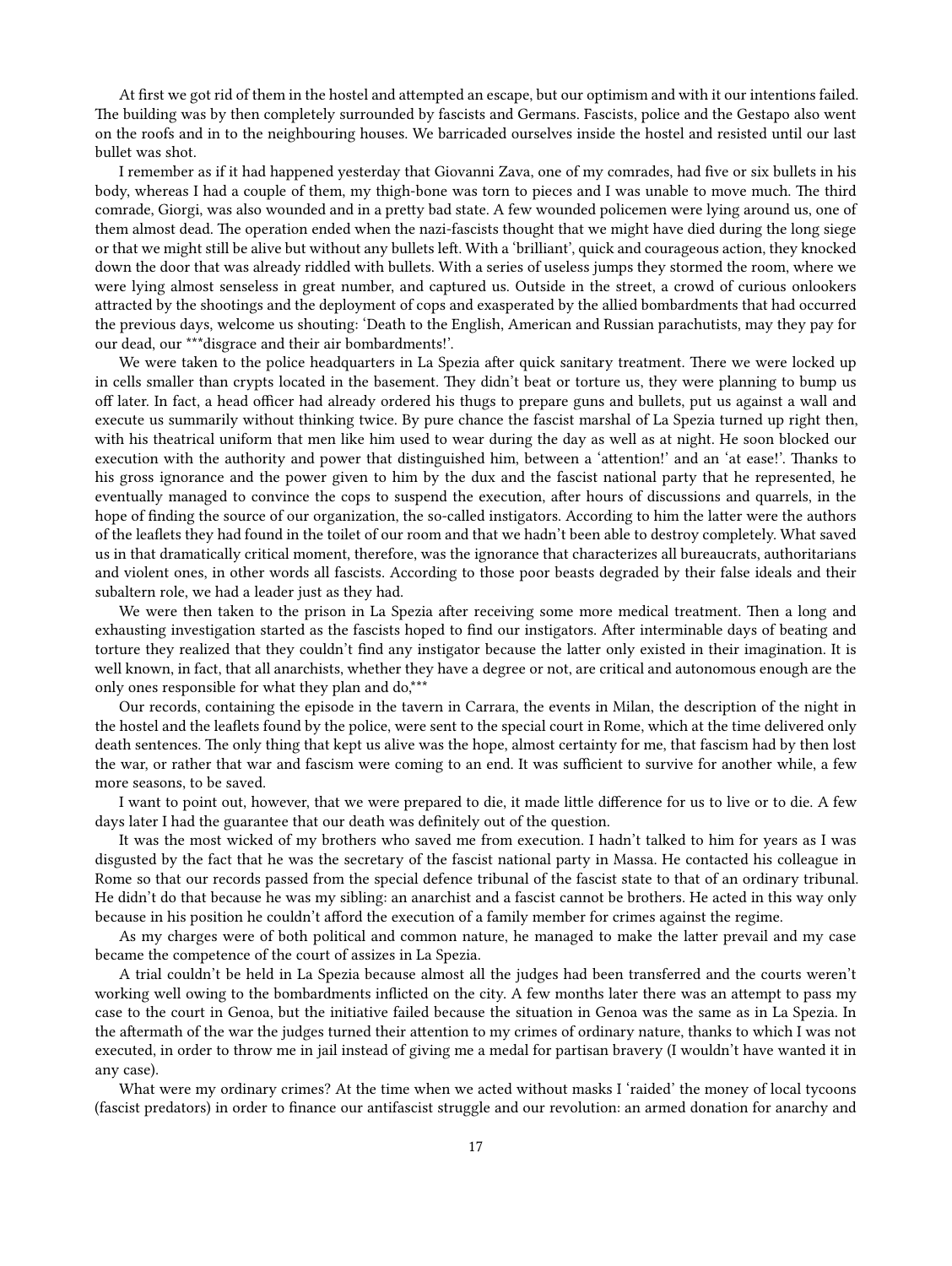against fascism. These were my ordinary crimes. They called and still call them extortion, I insist on calling them expropriation.

In 1943, therefore, I was moved from one prison to another. At a certain point I was locked up in the prison of Massa. My comrades and I were located in the so-called maximum security section, imprisoned along with other political prisoners and with those who were held as hostages. We were not allowed to see any other prisoner, talk to anyone or receive visits or letters.

This incarceration in the 'death section' was terrible. Every day SS armed to the teeth gave us half a spoon of soup made with seawater (there was no salt at the time) and a tiny slice of bread of 100g. Of course hunger grew day-byday, and day-by-day our health was affected by that. Moreover when partisans carried out some action outside, a nazi official would pass in front of our cells, look at us without even opening the door and chose ten of us at random to be executed in some abandoned marble cave. Each time you thought 'now it's my turn' and each time you died a little.

Only businessmen who had been incarcerated for embezzlement didn't run any risk: they paid, so were freed after a few days instead of being executed. It was treatment similar to that reserved today to dishonest industrialists who spend their incarceration in Swiss clinics after poisoning hundreds of people. Those businessmen, however, embezzled not because they were antifascist. Sometimes they 'helped' us in secret because they suspected a possible victory of ours (it was the beginning of 1943) and therefore they wanted to secure their salvation and avoid being executed along with the black shirts by the people. Most of them saved their life and money this way and maybe some stupid person even gave them medals, whereas I was going rotten in jail.

I had no money and was considered a very dangerous subject. I had no hope of being saved and I would die sooner or later during some reprisal execution. Each day I had the impression that I had won a little victory over death. Even the day my comrades, the anarchist partisans, came to free me, I was lying on my bed trying to get used to the idea of death.

The partisans who freed me came in three, two dressed as carabinieri and one playing the handcuffed criminal. They had got inside claiming that they had to consign a prisoner. As soon as they were in, they disarmed the official in duty and eventually called in another twenty partisans armed with submachine guns and headed by commander Elio. They locked the guards in the offices, unplugged the telephones, took hold of the keys and went to the section for 'political prisoners' to free us. They called me by name: 'Come on Belgrado, you're free, we're all free' (we were 52 political prisoners). Before leaving the place, a comrade threw the bunch of keys in the cell of an ordinary prisoner, and the prison was soon empty.

It was a real spectacle to see the town invaded by hundreds of convicts full of stuff stolen from the prison warehouses, some of them wearing the striped winter uniform and others wearing the summer one, white and ragged. We took the soldiers on guard with us, but they were poor stupid miserable cops and we let them go after a while.

The Germans who arrived at the prison after the escape were less compassionate with our jailers. For this reason the director of the prison run off, whereas the marshal, a professional torturer, shot himself in order not to fall in the Germans' hands. That night, owing to the dark and to the emotion, I lost contact with the group of partisans who liberated me, but 48 hours later I found them again on the mountains ready to fight.

It was June 1944.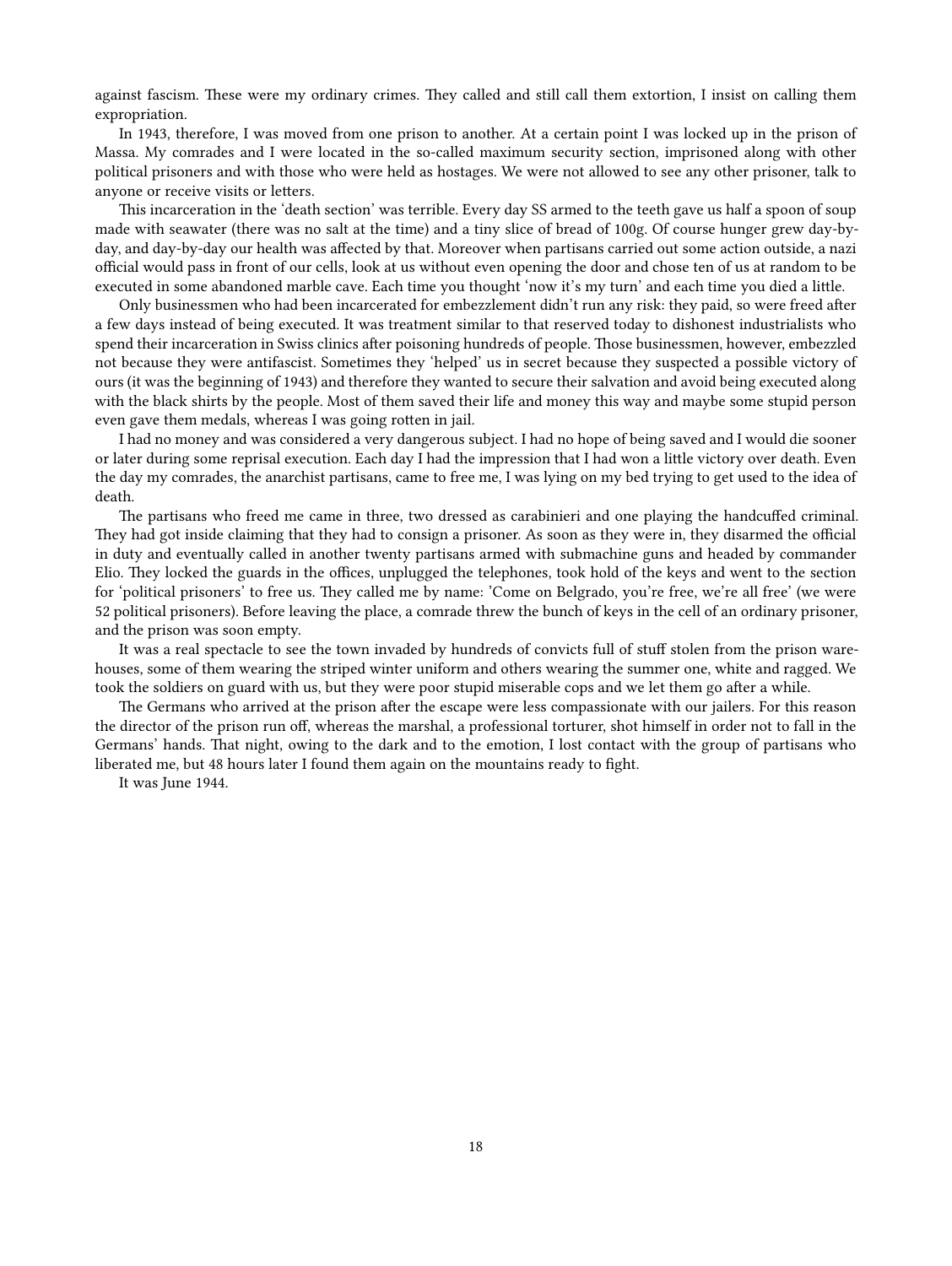## <span id="page-18-0"></span>**Chapter 5. The partisan struggle**

I could write an entire volume just telling the anecdotes of the period I spent in the mountains, but for reasons of space and not to talk of events that I don't have a precise recollection of, I prefer to relate only what I remember best. In the spring and summer between 1944 and April 1945 I was part of the 'Elio' brigade, which was named after its commander, a Slav called Elio Wochiecevich, (a Marxist), who still lives in Carrara. I was with the 'Lucetti' group, headed by Ugo Mazzucchelli, for only twenty days.

At the time a number of partisan groups operated on the Apuan Alps, all of them linked and dependent on the brigade general command, which was based in an abandoned marble cave called 'Carbonera'.

My group, the 'Elio', could count on a variable number of men, let's say between one hundred and one hundred and eighty, most of them anarchists. Another two groups operated in the area: one was that of Mazzucchelli and the other was mixed, that is to say its members were anarchists, socialists and communists. I don't remember having heard that any other groups ever operated in the mountains of Carrara and Parma; I have never seen monarchists, liberals and catholic fighting in the Resistance. It was then that I understood how certain individuals, as privileged, cannot take arms against other privileged.

I remember one episode of that time very well: it was a gunfight between a group of five anarchists, including myself, and a group of fascist cops, including the infamous lieutenant Gallo, a well-known torturer of partisans as tremendous as he was bloodthirsty. I was with Giovanni Mariga, called 'Padovano', Libero Mariotti and two others that I prefer not to name.

We met the cops on the avenue in Sarzana by pure chance. They soon recognized some of my comrades and identified us as their enemy, the bandits, the partisans. A gunfight followed, which lasted for a few minutes. One of the cops died, whereas we lost Libero Mariotti, whose body was riddled by bullets. We managed to leave the scene under the astonished gaze of two German soldiers who had witnessed the event in amazement. The latter didn't intervene because both the anarchists and the cops were in plain clothes and the Germans were unable to distinguish the ones from the others.

At a certain point, as the fascist cops realized their allies were on the scene, they started shouting: 'Help us, they are bandits, they are partisans!'. Immediately we repeated the same loudly but keeping cool and without panicking. In this way the two Germans found themselves in a very delicate situation, which was not mentioned in their ancient war handbook, so they stayed still in fear of killing some fascist. They didn't even take their guns out and we left without any bad consequences.

I remember another partisan operation as if it had happened yesterday, that of Torrione, one of the biggest caves in Carrara, where there was a huge building that had served as accommodation and a canteen for the workers before the war. It was our base and we used the rooms as bedrooms and as a depot for our weapons. There was also an enormous shed that we had turned into accommodation for the prisoners.

The event was so extraordinary that we named it 'Tragic dawn'. This operation occurred in November 1944. The comrades on guard referred that a great number of tanks and trucks were parked at the Vara bridges and their artillery had started shooting wildly at the caves. In fact we could hear the roar of cannons but, because of the echo or for other reasons I don't remember exactly, we thought that the nazi fascists were further away. At first we thought the roar came from the Gothic Line, which was not very far from there.

At the time the abandoned marble caves were like impregnable fortresses. We got into position and found out that hundreds and hundreds of Germans of the Wermacht along with dozens of SS agents supported by the Decima Mas of Valerio Borghese (the one who is now referred to as the 'black prince') were opposite us. Valerio Borghese and the Germans thought they could raid those mountains easily under the cover of their artillery. Protected by firing from the tanks, Germans and fascists went up the mountain paths and climbed the inaccessible ground in order to reach the top, our outpost, where we were waiting for them.

That day our group was one hundred and forty comrades. When the fascists were close enough, we started shooting with long-range machineguns. The massacre of the day had begun. The few nazi fascists who managed to survive our artillery barrage were eventually hit by our handguns, grenades, hand bombs and also little avalanches of marble that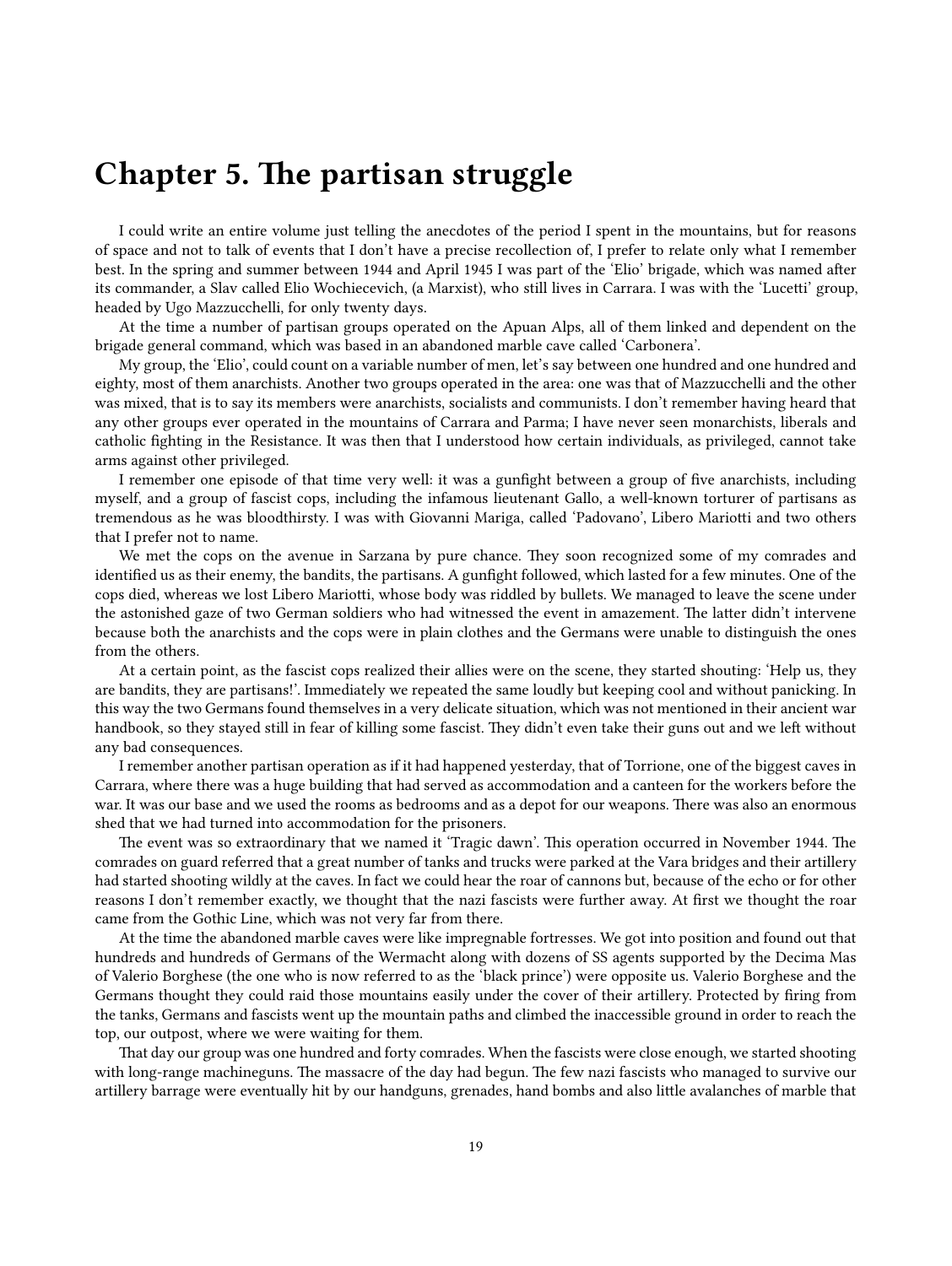had been carefully prepared. At a certain point I found myself isolated in a spot so I faced the huge enemy forces by myself with my machinegun for a few hours.

This unexpected welcome, together with the roughness of the area, which they didn't know at all, prevented the Germans from advancing. They were compelled to stop and any attempt to storm our positions proved useless. They realized too late that our locations couldn't be conquered as they were protected by the height and by blocks of marble. In the evening the Germans retired and we went down to retrieve arms and wounded.

On that occasion we captured thirty young Alsatians of the SS, who were taken into the shed and questioned by commander Elio and political commissary Rigo. First the prisoners claimed they were not part of the SS as Hitler's special guard but were agents of a body operating in all the occupied territories in order to guarantee public order. Secondly these eighteen-year olds claimed that they didn't approve of the war waged by Hitler and Mussolini against the partisans and the Allies.

Actually the Alsatians were terrified of being executed and were ready to renegade not only Hitler but also their mother if necessary. Concerning the execution of nazi fascists it was established that we had to wait for the ok from the CNL. The latter thought it was convenient to deliver the prisoners to the Allies beyond the Gothic Line, considering the young age of the captured and also to demonstrate to the Allies that the operation had been carried out with seriousness and style. This didn't happen though because in the following days, during a raid of nazi fascists, we left the prisoners partially unattended. The latter managed therefore to escape and return to their bases and their sad and infamous role as SS.

I can recall some of the thirty or so operations carried out by my group between June-July 1944 and April 1945 that I took part in. I remember passing the border twice along with commander Elio. These transfers into free zones were made necessary by the huge concentration of nazi fascist forces in Carrara and by the intensity of their raids. The Germans achieved this concentration parallel to strengthening their position on the Gothic Line. It was the nazi fascists' final attempt to block the Allied on the Gothic Line and stopping once and for all any partisan activity from Parma to Carrara.

Before this, in September 1944, I entered Carrara with the partisans of 'Elio', where I took part in an operation that ended with the killing of a well-known German spy (an Italian sergeant woman who was wanted by the Allied, the CNL all over Italy and the liberation committees of the whole of Europe). We partisans occupied the town for four days then we left to allow our co-citizens to get supplies. An unexpected delay in the coming of the Allies, in fact, had brought the spectre of famine to my town.

A few days later I took part in the blockage of Doganella, a place not far from Carrara, along with other comrades of the 'Elio'. On that occasion the Germans lost any sense of reality and, in a fit of fear, ended up massacring one another. One of the successes achieved during this operation was the liberation of father Erasmo Celorio of the Sacred Heart church in Marina di Ronchi (Massa). Even if I don't like priests, and he was aware of that, I think he will remember the events of that day, as he is still alive and perfectly lucid.

In September 1944 I also took part in the battle against the Germans in the marble caves of Ravaccione. A group of SS headed by Major Rader, responsible for the massacres and fires that occurred in the village of Vinca, were attacked and eventually completely destroyed by us, the partisans, in an ambush from above.

Besides Elio Wochiecevich, commander of my group, Alessandro Brucellaria, commander of the 'Gino Menconi' group, can also testify to my activity as a partisan. These two commanders were with me during the fight in Darma, when we conquered the fascist positions in Padula leaving many Germans dead. Finally, I took part in the fight at the mouth of the Magra river and in the liberation of Sarzana and La Spezia.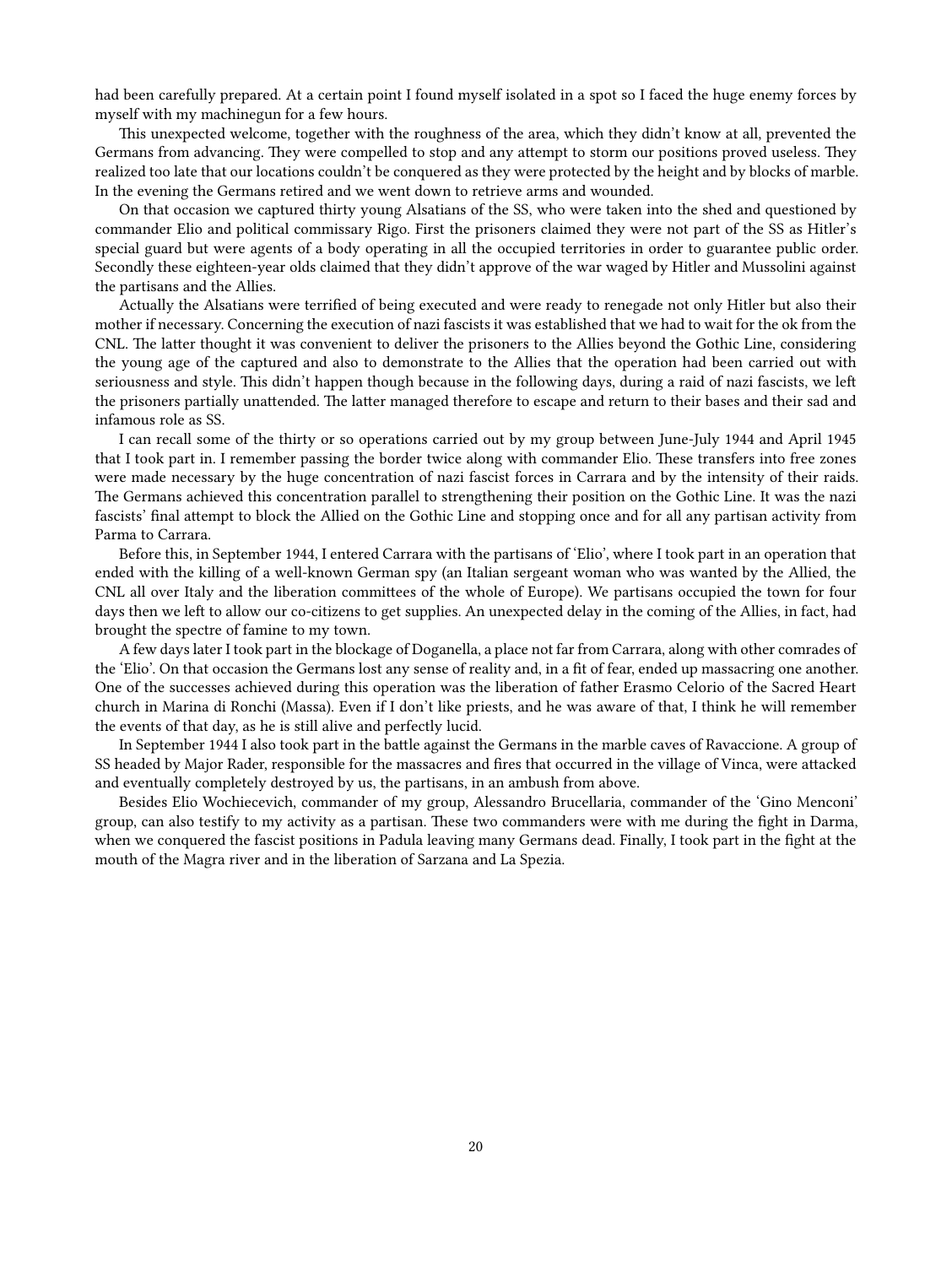## <span id="page-20-0"></span>**Chapter 6. The aftermath of the war**

When the fascist regime finally collapsed on April 25 1945, a wave of happiness \*\*\*invaded all partisans and all those who had never accepted fascism and had risked their lives on the mountains: it was the euphoria of those who had defeated their enemy.

If armed revolt had created a situation that was completely different for us anarchists, it didn't seem to us that the new situation was paradise on earth. The dictatorial one-party state had been substituted by a more liberal multi-party state, autarchic capitalism had been substituted by international capitalism. Moreover, the ideology of the new regime and its parties was decisively clerical, in the worst sense of the word.

You can imagine what passed through my mind and that of my comrades in a situation like that. I'm not exaggerating if I say that in Carrara and surrounding area, where priests have never been welcome, catholic people have always been a race at risk of extinction. The new democratic-clerical reality and the presence of the Americans at home didn't convince us, we definitely didn't like it.

However we anarchists started organizing ourselves already on April 26; we formed groups and reorganized the Italian Anarchist Federation. Having acted clandestinely until then, we adopted a form of propaganda and struggle that could be carried out in a regime where formal freedom was guaranteed. My comrades and I decided to put a definite end to our question with fascism our own way. After the Germans fled, in fact, I had no intention of forgetting. I wanted the tyrants, the exploiters and the proprietors to pay for all the hunger, misery and desperation endured under fascism. I wanted to persecute them as they had persecuted me and my comrades, my revenge would be my forgiveness.

But the new bosses had another opinion: Pietro Nenni, for example, the commissioner for the purges, didn't hit the bigwigs as he preferred to hit the small fries, youths, poor people of no importance. Consequently, the judiciary and police of the new state were full of fascist members. The attorney general in Genoa, for example, knew very well that the victims of fascism wouldn't forgive the fascists and their supporters so easily. I can imagine what he thought when he read my records. In fact I spent thirty-two years in prison. My crime: having struggled against fascism and having 'defeated' it.

The police of the bourgeois republic born from the Resistance captured me in an ambush. It happened in May 1945 in La Spezia, where I was hunting hidden fascists that nobody dared to catch. When I was arrested I was alone. Giovanni Zava, who had struggled for the Resistance in Serravezza and Pistoia, was arrested for the same reason almost at the same time. They accused us of having participated in a gunfight that had occurred in 1942 that had left a cop dead.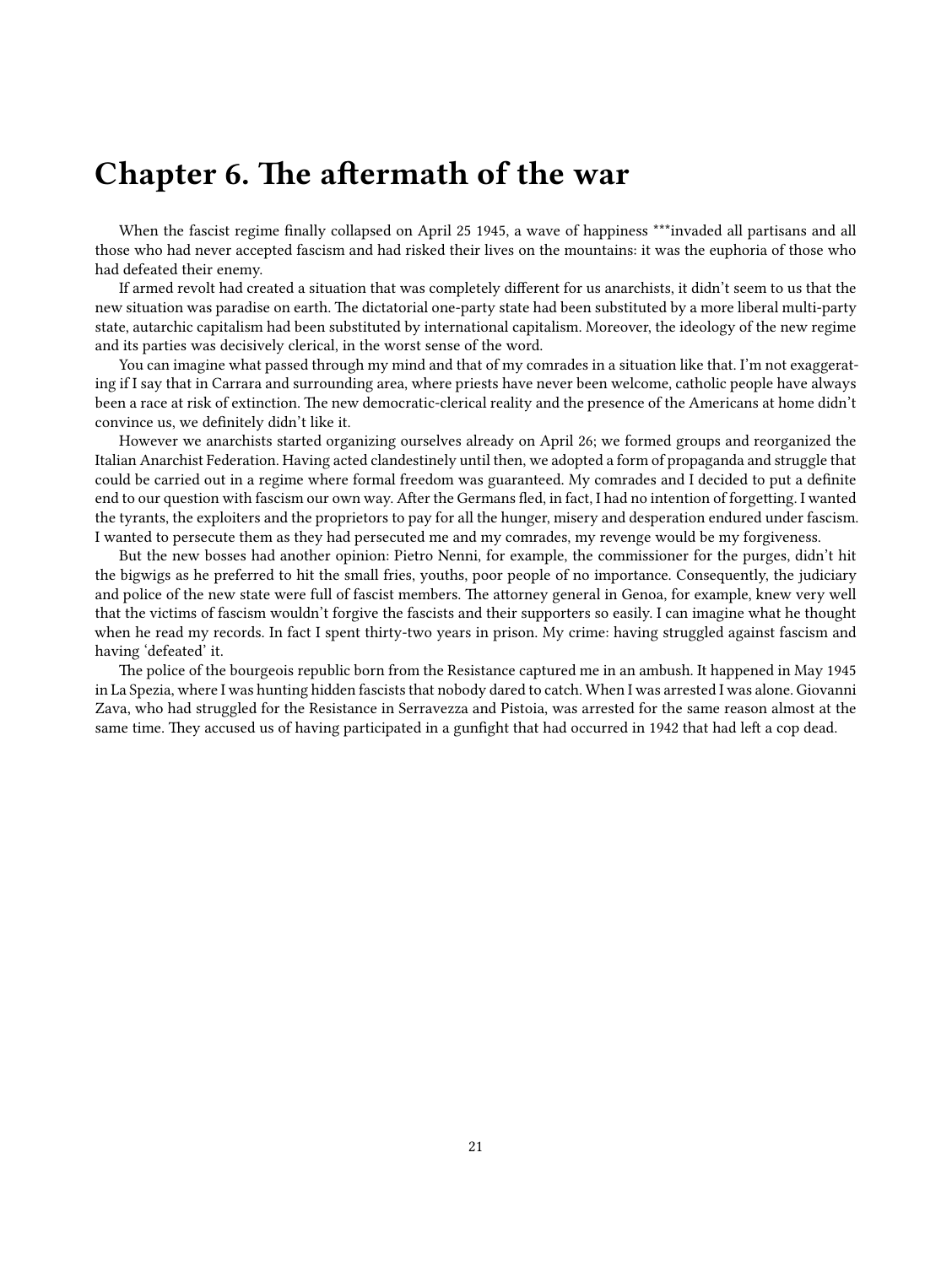## <span id="page-21-0"></span>**Chapter 7. The sentence**

The trial against us was held in 1949, four years after the end of the war, for the simple reason that most ex partisans were still in arms, and were so until 1948, and thought and hoped that social revolution was coming soon. The bourgeois-papal judiciary, therefore, preferred to avoid holding a trial like that which concerned me in such a hot period as the post-Resistance one. Partisans, still animated by the spirit of the Resistance, would certainly attend any trial against ex partisans, which would affect judgements and sentences.

On the contrary, in 1949 the Italian state was definitely consolidated and the passion and revolutionary hopes of many were fading, especially after the attack against Togliatti. During that year the first heated discussions inside the parties of the parliamentary left started while their base was loosing influence. Moreover, in 1949 police had gained total power of control and was pointing its iron hand to revolutionaries and ex partisans. For this reason judges and cops decided to put off all trials to make sure they wouldn't suffer reprisals and opposition.

During the hearing held in May 1949 against us, the defence tried to demonstrate the value of our actions and their connection with the Resistance (the real one). It was useless, I was sentenced first to life imprisonment, which was eventually commutted to thirty years following a later decision of the constitutional court.

I asked for a pardon in 1948, 1954 and 1967. I attempted to escape in 1948, 1952 and 1955. But it all ended badly.

I'd like to point out that during the trial it was established that the policeman who died in the gunfight was not killed by me. The bullet found in his body belonged to a 7.65-bore gun, whereas I only had two 9-bore guns. As I realized that the author of the fatal shooting could be my comrade, who had managed to find refuge abroad, I denounced myself with a letter to the president of the court. My comrade had a wife and three children whereas I was on my own, and it was less painful for me to serve thirty years than it would have been for him. Most importantly, I was politically responsible for the group and it was therefore right that I pay for everyone before the enemy.

I never thought, however, that I would grow old in prison. I was a partisan and we had just won.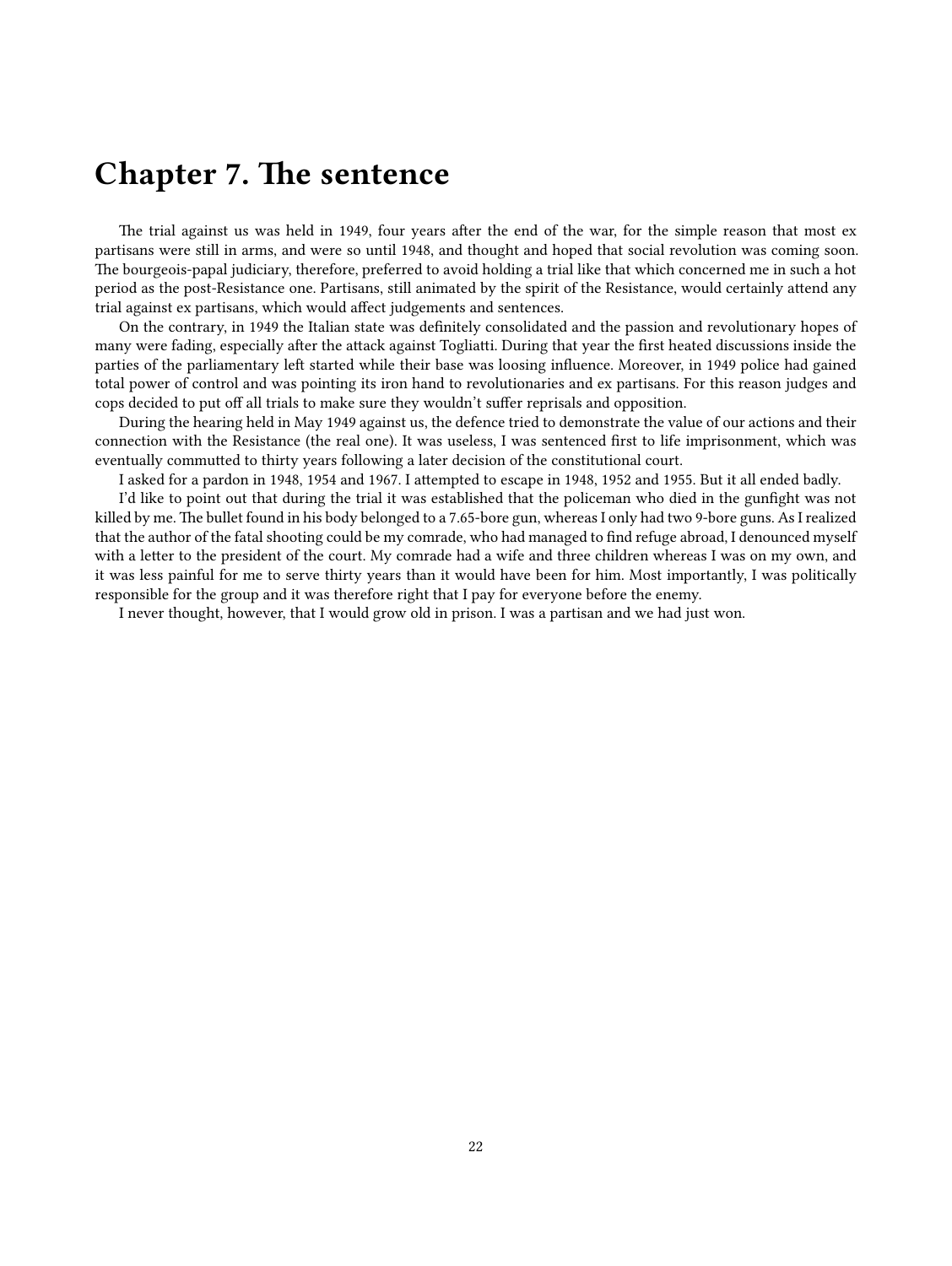## <span id="page-22-0"></span>**Chapter 8. My prisons**

My prisons were definitely different from those of Silvio Pellico. He spent his time in jail almost exclusively in the Spielberg prison. Not the same for me. I was a rebel, and as such was continually transferred from prison to prison for thirty-two years. The reasons for my transfers were substantially these: first, I tried to escape every time the occasion occurred; secondly, prison directors considered me one who stirred up rebellion; thirdly, I used to make propaganda among the detainees spreading anarchist ideas about life and freedom, which was naturally frowned upon by the prison authority.

In 1946 I was moved from the prison in Pisa to that on the isle of Pianosa. A few months later I was transferred from Pianosa to the prison in Parma. A year and a half later I was moved to Fossombrone following a series of heated protests and an escape attempt (which I had left at an embryonic stage). I stayed in Fossombrome from 1949 to 1951 and then I was moved to Pesaro; from Pesaro to Parma again, from Parma to Saluzzo and from Saluzzo to Pianosa again.

So, when i arrived, I discovered I was not a welcome prisoner, given my previous experience: in fact, less than a month later I was moved to Milan on the pretext that I needed medical treatment. This happened in 1953.

Not that the prison doctors were moved out of pity or other humanitarian feelings. As prison directors, who had never loved me, found no other way to get rid of me, they asked the doctors for help.

From San Vittore I came back to Pianosa, then to Fossombrone. From there I was moved to Naples, where I stayed six months. After stirring up a protest which was joined by dozens of prisoners against the director, a guy called Bonamano, I was taken back to Fossombrone.

I arrived for the nth time in that prison with a letter to the director advising him against moving me to Civitavecchia and also inviting him to give me 10 days punishment. He promptly accepted the suggestion; for the period required my food was rationed, my hours in the exercise yard reduced, I was not allowed to buy supplies from the prison and forbidden to write, even on toilet paper.

My life was marked by continuous transfers from prison to prison until 1975. I came back to the same jail three, four or five times during my thirty-two years of imprisonment. Prisons for convicted are not so numerous in Italy. I know everything about them: how many windows and doors they have, how large their cells and yards are, in what state the staircases are, every nail and edge where you can step on, etc. Prisons on islands, which I visited certainly not as a tourist, are those of Pianosa, Asinara and Porto Azzurro, where I ended up five or six times for disciplinary reasons and with very bad references.

Life at Porto Azzurro was extremely hard for my comrades and me. We ex partisans were subjected to strict surveillance and quite hard restrictions in that damned island. The other prisoners also suffered restrictions but not as heavy as ours. As I said, I visited almost all the prisons in Italy, but not the nearly two hundred judicial prisons, which couldn't open their doors to me as I was convicted and there was no hope for me to be put on trial again.

In all the prisons I've been in, including the Maschio di Volterra, I've always studied the effective possibility of escaping any time the occasion seemed favourable. At the prison in Volterra I heard that a gypsy called Bonora and a man from Milan had managed to escape after digging the classical underground tunnel that took them outside the walls, quite painstaking work. However they were recaptured on their way to Pisa.

I know how the 'San Vincenzi' (nickname used in the prison in Bergamo for those who live outside the jail) are often fascinated by thefts carried out by the most skilful thieves, by escapes achieved thanks to intelligence and shrewdness and by those who manage to avoid paying taxes.

To these people, who maybe don't believe in the state and in its institutions and are fascinated by those who attempt to escape prisons in a romantic way, I would like to say that if I didn't become a 'Papillon' [as I never managed to escape] it was only because I was severely controlled after three escape attempts. The possibility of escaping, in fact, depends on the position and structure of the prison and on the type of surveillance inflicted on the detainee.

I was under special surveillance in all Italian prisons after my failed attempts at escape. As a consequence, I always ended up in the most secure cells and in the sections where the possibility of getting out, sorry of escaping, was practically nil.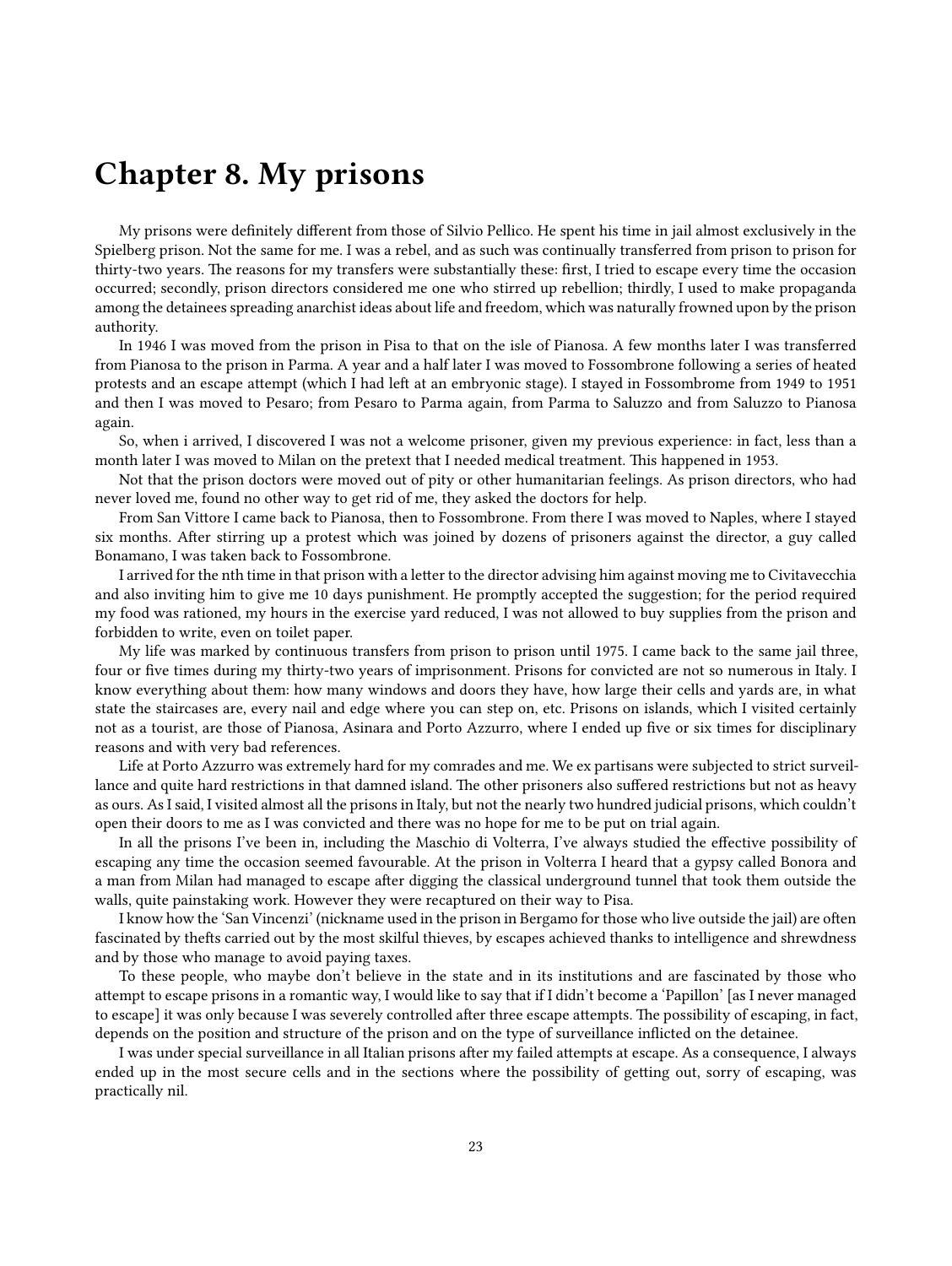As for my part, ever since I was a kid I had no trust in the laws of the State, nor had I any trust in the old and new constitution of the Italian state. Furthermore I could not count on solidarity campaigns carried out by comrades and antifascists whom I didn't know and had no hope of a new trial. The chances I had of getting out of prison before the end of my sentence were really few. The only possibility for me to breathe the outside oxygen was the illegal way of escape.

For me, a slave in chains, the only hope was the method adopted by desperate slaves who, in the times of ancient Rome and its empire, followed Spartacus.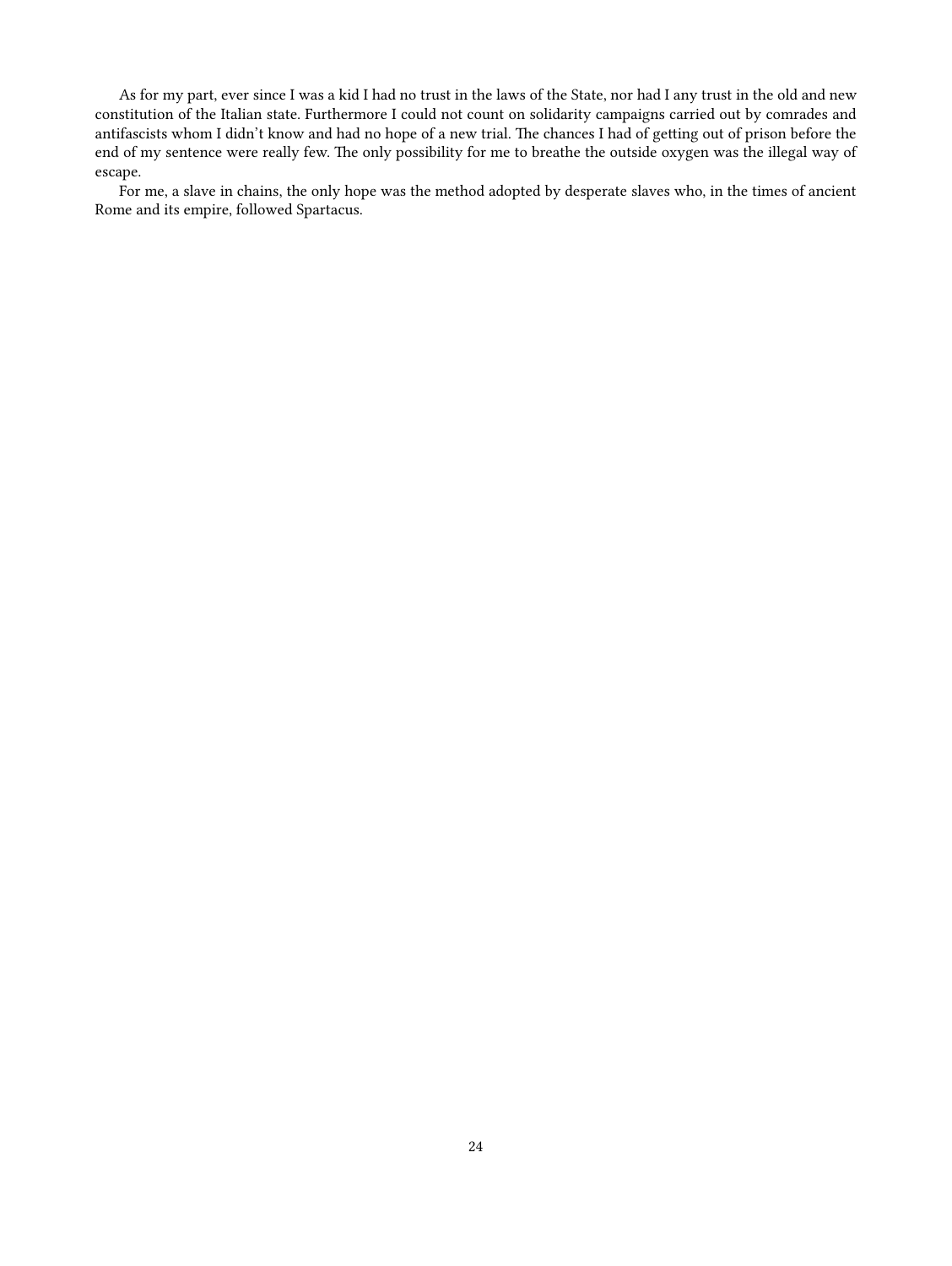## <span id="page-24-0"></span>**Chapter 9. Other comrades in jail**

In the prisons of the Italian democratic republic I found many comrades of ideas, of struggle, especially anarchist ex partisans like myself. I'm going to tell their stories, as they told them.

I'll start with the youngest anarchist partisan from Carrara, Goliardo Fiaschi. He was born on August 31 1930 and his parents were called Pietro and Nella Del Vecchio. He still lives in Carrara, in via Santa Maria. He was an ex partisan fighter, whose enrolment number was 014375. On September 9 1943 he took part to the liberation of his town by helping deserters in their escape and by gathering their weapons, which were later to arm the partisan groups. This was the first task that the antifascists from Carrara gave him. Later Fiaschi was engaged in carrying material, mainly weapons, to the hideouts of the CNL [National Liberation Committee]. As he was a thirteen years old kid, Goliardo claimed he was fifteen during the whole period of the Resistance.

Given his young age, he could pass unobserved under the nose of nazi fascists on a number of occasions, as he carried trolleys officially loaded with wood and fabric, but actually full of weapons, ammunitions, food and clothes. His hatred towards nazi fascists was a family habit: his father had always opposed the regime. Young Goliardo learned soon how to assemble and dissemble 91 and 38-calibre guns, and later he learned to shoot, which he was very good at. The first time he tried to use a gun, he grabbed a 12-calibre gun with both hands but the weapon slipped from his grasp and wounded him. The second gun he tried was a 7,65 Walter gun, which had been stolen from a German car along with a \*\*\*'machine pistole'. The latter never reached the partisans' places because Fiaschi broke it while 'working out the way it works'.

Goliardo started his resistance in Carrara in the 'Gino Lucetti' group and kept on fighting until 1944, when he left the group and went beyond the German front in order to fight with the Allies on the Seravezza front. From there the Allies sent him to the Abetone front to fight with the third brigade 'Costrignano' of the Modena division.

As the war was over, he came back home on foot, as they didn't want to give him a horse. Only in the Abetone area he was taken on board an American car and driven to the house of the mayor of Bagni di Lucca. He stayed there three days and then the American commandant owner of the car drove him home. In Carrara he found his house semi-destroyed by German bombs but all his family were safe.

Talking about that period, Goliardo says: 'I didn't pass the front to save my life but to free my homeland. My mother came along with me up to a hill begging me to come back. As I reached Bergiola I found other anarchist comrades and went to Antona with them. There we found a column of civilians and we passed the front with them. When they did the rollcall in Seravezza, fourteen people were missing. Despite my mother's tears I had left Carrara because I was indignant at the Allies, who never arrived. In Carrara people were desperate from hunger, nazi fascist reprisals and the bombings of the Allies. Before leaving I had been victim of bombardments too. For example, once I was half buried with soil after a bomb exploded in Avenza. Another time, as I was coming back into town, a blast sliced the nape of the neck of a female peasant who was bringing milk to hungry people. I tried to help her but nothing could be done.

However, the Allies gave me some weapons in Abetone: a Sten gun and some Sipe bombs. During the battle at Monte Lancio, an operation that was carried out in broad daylight against the Germans and in spite of incessant enemy fire, I arrived the second after my commander Filippo. The day after that battle, we started our liberation march towards Fanano. We liberated Sestola, Pavullo, Sassuolo and Modena. This phase was not at all easy as roads and fields were full of landmines and the few Germans left put up a fierce resistance. I don't remember whether it was in Sestola or in Marano that nazis were carrying out massacres; the hospital was on fire with all the wounded inside and we could smell burnt flesh at a distance. In the end we marched into Modena in a rain of flowers. I was leading my brigade and was proud of this. I was very happy because the war was over and the nazi fascists had been defeated but at the same time I was in pain because I didn't have any news of my family and my town'.

This young anarchist, after giving an outstanding example of the highest values of the Resistance, decided to keep on the struggle against international fascism according to his revolutionary spirit.

In August 1957 he went to Toulouse in France, where he met Fazerias, a well-known anarchist expropriator fighter. It was August 14 and Fazerias had to change French money into Spanish one. That money was to be employed a few days after to reach Spain and carry out an attack against Franco. On August 15 Goliardo Fiaschi, a guy called Augustin and Fazerias left Toulouse and prepared themselves to go beyond the border during the night. Fazerias had welcomed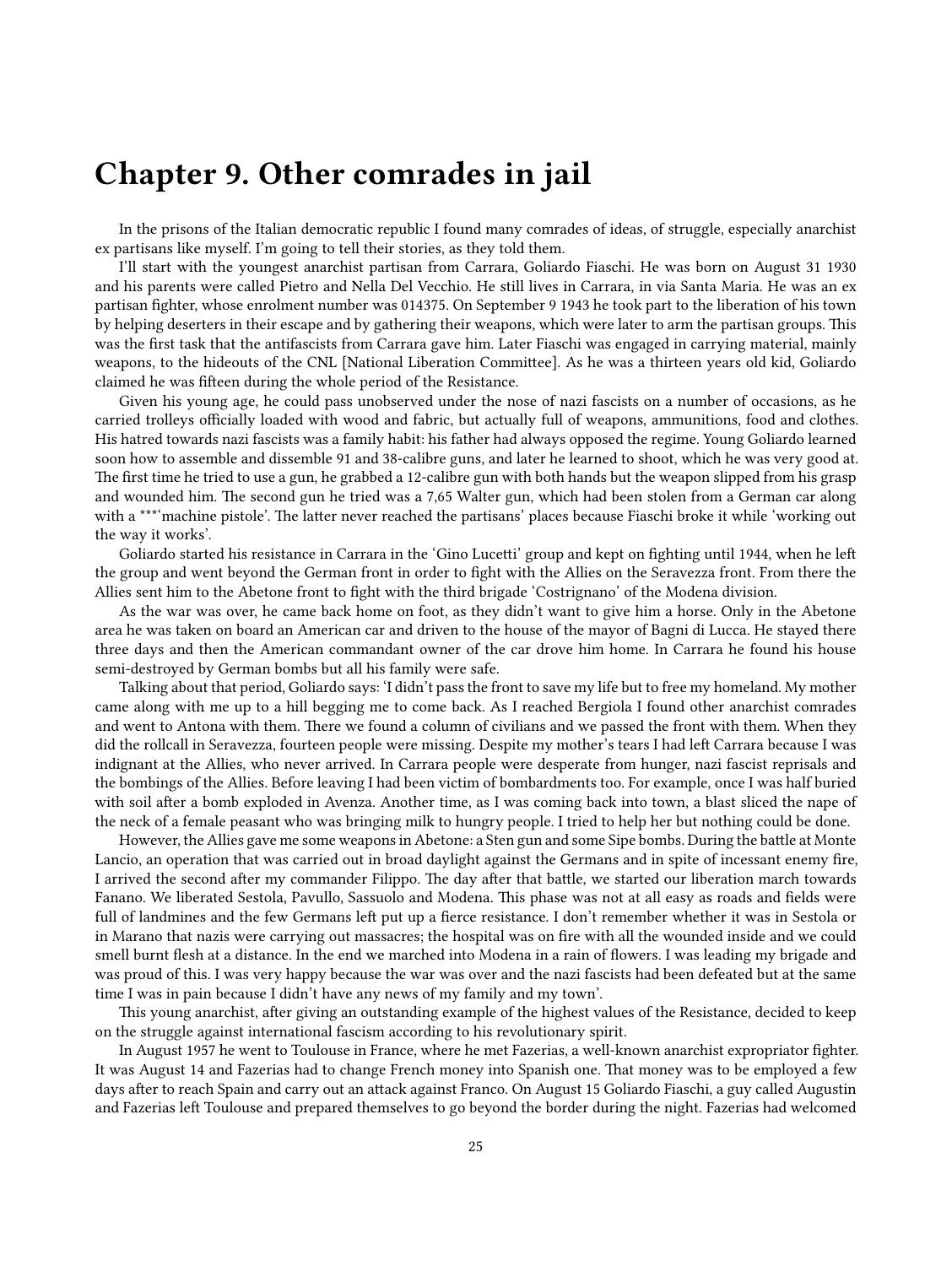young Fiaschi in his group as he was impressed by the latter's activity as a partisan. As established, the trio reached the border in the evening. They soon noticed that the police patrol there was quite strong in spite of the Ferragosto [mid-August holiday]. They had to wait for the favourable moment to go over the border, which happened later than scheduled.

According to their plan, the three anarchists would have passed through a few villages until they reached Barcelona. The journey from Toulouse to Barcelona had to be made by bike so that the anarchists seemed explorers.

As they came near to San Juan the three stopped on a hill that overlooked a vast panorama. Goliardo went down the hill to get a supply of water but as soon as he got to the river he found that the water was polluted with horse shit. In order to avoid being spotted by the guardia civil of the village the three were compelled to drink the polluted water. A heated discussion broke out on the accumulated delay between Augustin and Fazerias: the latter wanted to follow all the scheduled stages whereas the former maintained that it was necessary to reach Barcelona as soon as possible. Fazerias decided to go to the nearest village to buy something and asked the other two to wait for him. When he returned he found his comrades hidden in a graveyard and not where he had left them. The two, in fact, having spotted a patrol of the \*\*\*guard civil, had preferred to move. Augustin. Goliardo and Fazerias, therefore, left that village without further delay.

The passage in the next village was organized in this way: Fazerias would cross it the first by bike, Fiaschi and Augustin would follow him \*\*\*ten minutes one after the other. When Goliardo reached Fazerias he learned that Augustin had decided to go to Barcelona by train. As they were left only the two of them, Fazerias and Goliardo kept on travelling.

It was understood that Franco's police had been alerted of the three revolutionaries' plan and for this reason Augustin was arrested in the house of a comrade in Sabadell on August 27, in spite of his amazing attempt to escape.

On August 28 Goliardio and Fazerias were in Barcelona waiting in vain for Augustin to arrive at the decided time and place. On August 29 Fazerias told Goliardo to wait for him in their shelter on the Tibidabo mount, he would come back either at midnight or at midday the day after. Fazerias also told his comrade to come back to France if he hadn't seen him coming back for the second appointment.

As he said goodbye to his friend, Goliardo walked towards the shelter after filling two bottles of water. At a certain point he was stopped by six people armed with machineguns. Comrade Fiaschi, who was not able to defend himself as he had his hands busy, exploded with a series of insults and curses in Tuscany dialect. As the policemen heard him cursing in Italian, declared: 'Here is the Italian friend of Fazerias'.

Questioned on the spot, the anarchist from Tuscany said he didn't know anything and that he didn't know where Fazerias was. The cops took him to the police headquarters and looked for an interpreter, not being able to communicate with him in Spanish. They managed to find a maitre d'hotel from Carrara working in Barcelona, who accepted to act as interpreter. He said to the anarchist: 'Police were ordered not to take prisoners, if you hadn't had spoken in Italian you would be dead'.

The questioning was quite hard, almost violent as the policemen wanted to know at all costs where Fazerias was. Actually, Fiaschi didn't know where Fazerias had gone; the latter had incredibly managed to leave the place where they had met each other in spite of the presence of a great number of policemen. That was because the Franco's militiamen had been busy with their lunch at the time.

Goliardo claimed that he had only come to Barcelona to sail to Mexico. The policemen got in touch with their colleagues who were questioning Augustin, whose version was supposed to be the same as Goliardo's. They intimated the latter to spit it out otherwise he would regret being born.

In the night the militiamen of the guardia civil went up mount Tibidabo with Goliardo hoping to find Fazerias in the secret shelter. As they passed the first time in front of the shelter, Goliardo intentionally avoided it and spoke loudly so as to alert his friend about the guardia civil, had he been there. Around 2am he took the policemen into the hut, as he was sure that Fazerias couldn't be there. Using Goliardo as a shield, the cops entered the hut, where they didn't find anything except Goliardo's bike and Fazerias' arms. Fiaschi stayed in that hut until half 12 of the day after. It was then that he learned that Fazerias had been shot by the police armed with machineguns. Then Goliardio was questioned for three days and three nights simultaneously with Augustin (this was his impression) without seeing him. He was also compelled by force to sign a piece of paper without knowing what was written in it.

Twenty days later Goliardo Fiaschi met Augustin in the yard of a prison. On August 12 1958 the two men were sentenced by the special military court of Barcelona. The hearing lasted about one hour and, as always happened in Spain, the defendants knew the result three days later. Goliardo Fiaschi was sentenced to twenty years and a day imprisonment, whereas Augustin to twenty-one years and four months. Goliardo asked to make a declaration during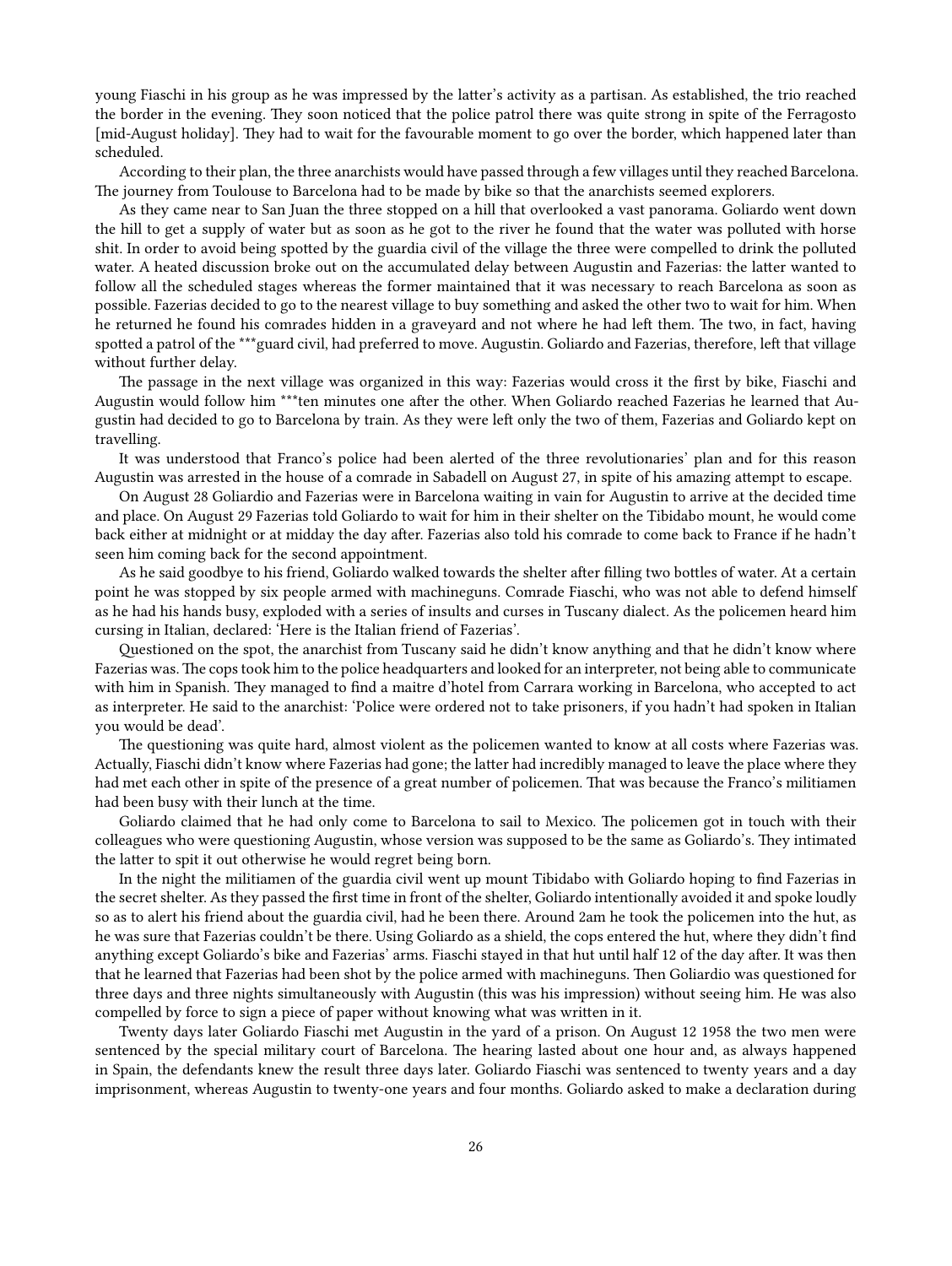the trial, which was exceptionally conceded. In this way he could defend Fazerias in front of the judges by declaring that the latter was a revolutionary and a fighter for freedom.

After 8 years' imprisonment in Spain, the anarchist from Carrara was consigned to the Italian judiciary. He was extradited because the Italian police and judiciary wanted to attribute to him a series of robberies that had occurred in Italy after the Resistance and that had remained unsolved.

The reactionary forces in Italy welcomed Fiaschi by calling him 'leader of the anarchists'. Once again police and judiciary refused to accept that anarchists don't need leaders.

Goliardo was therefore condemned (as innocent) to rot in jail for years and years and was deprived of his life and of the affection of his comrades. He got out of prison in March 1974 at the age of 44 as he was granted a pardon. The latter was conceded when the sentence was about to expire thanks to the intervention of comrades and the very few politicians who had been in jail during the fascist regime. Goliardo's mother, who was in her eighties, and his sister, who was seriously ill, could therefore embrace their loved one.

During my imprisonment I met Elio Wochiecevich in jail, the ex commander of the group I had been part of. I saw him in the Porto Azzurro prison as he had been sentenced to ten years (which he served entirely) because police and judiciary considered him responsible for an attack against the police station in Carrara that occurred soon after the war.

In that prison Elio continued to stand for his ideas of rebellion, the same that had led him to struggle in the mountains.

In my journey from jail to jail I also met Giovanni Mariga, the vice commander of the group 'Elio'. I met him in Fossombrone, Pisa, Genoa, Livorno and Porto Langone. Now I let him talk about his story.

'I was born in Padova in 1899 and I only got interested in politics after the first world war. Before then I used to play football as fullback in the Padova team. I have never asked anybody for anything in my life, least of all to fight in a war, that is to say to kill people without knowing why. But all the youths of my age were called up and I had to go with them. I fought in Piave, then in Trentino and I took part in the liberation of Trieste.

I finished my service as a soldier in 1920. Soon after the war I was still 'bersagliere' [Italian infantry soldier recognizable by his plumed hat] and was deployed at the Villa Rei barracks in Ancona with my company. One day generals and governors sent us to Albania in order to put down a riot. When we arrived at the port and the officers ordered us to take position we all came back to the barracks. In fact, in the days preceding embarkation some comrades (anarchist fellow soldiers) had taken Errico Malatesta to the barracks, hiding him in one of the trucks carrying supplies. Dressed as a 'bersagliere' in spite of the fact that he was sixty years old, Malatesta started antimilitarist propaganda, inviting the troups to desert and condemning all wars.

When I was back in Padova in 1920, I met an anarchist waiter who saw me reacting against fascists as they started doing their bullying and he gave me some pamphlets and books. So I became anarchist and never stopped opposing fascism. During the twenty years of dictatorship, from 1922 to 1943, I spent about sixteen years of my life in prison. My periods in jail went from a minimum of three years to a maximum of six.

When the armed resistance started I was freed by the partisans from Malaspina castle, where I was serving my nth sentence. I went with them to the mountains and to Carrara and remained with them, arms in hand, until April 25 1945. I took part with Belgrado in all the actions of the 'Elio' group, of which I was vice commander. To tell you the truth, I was freed before Pedrini and my partisan activity lasted longer than his. I carried out most actions alone or with small numbers of comrades while others comrades of the same group acted on different fronts. I took part in all the big battles against nazi fascists carried out by the group that Belgrado has already mentioned. I passed beyond the Gothic Line many times and freed Italian, English and Russian prisoners whom the Germans wanted to deport to Germany. Then I had the occasion to free women, old people and children from hunger and reprisals.

One day I learned that a couple of spies, who were terrorizing the whole country, had come to Carrara. So I studied a plan to capture them. One of them was an Italian woman who had been working for the Germans for many years. As a sergeant she had been awarded a cross studded with diamonds because she had contributed to the arrest of many partisans, most of whom were later executed. This woman, a sergeant and a spy, was wanted by the CLN all over Italy and by all the liberation committees in the areas occupied by the Germans. When she saw me, she understood my intention and took out her gun to kill me but I was faster and executed her with my Sten gun. Another woman and the Germans on the spot got into a panic and ran off.

I dressed myself as a German soldier on a number of occasions so that I could go beyond the German blocks. We carried out these kind of operations on a German military vehicle driven by a comrade who never abandoned the wheel. Once we stopped a colon of Germans on the Aurelia road and freed a number of Italian prisoners including a priest. Furthermore I saved four Russian prisoners from certain death in Gardiano di Garfagnana. One night, after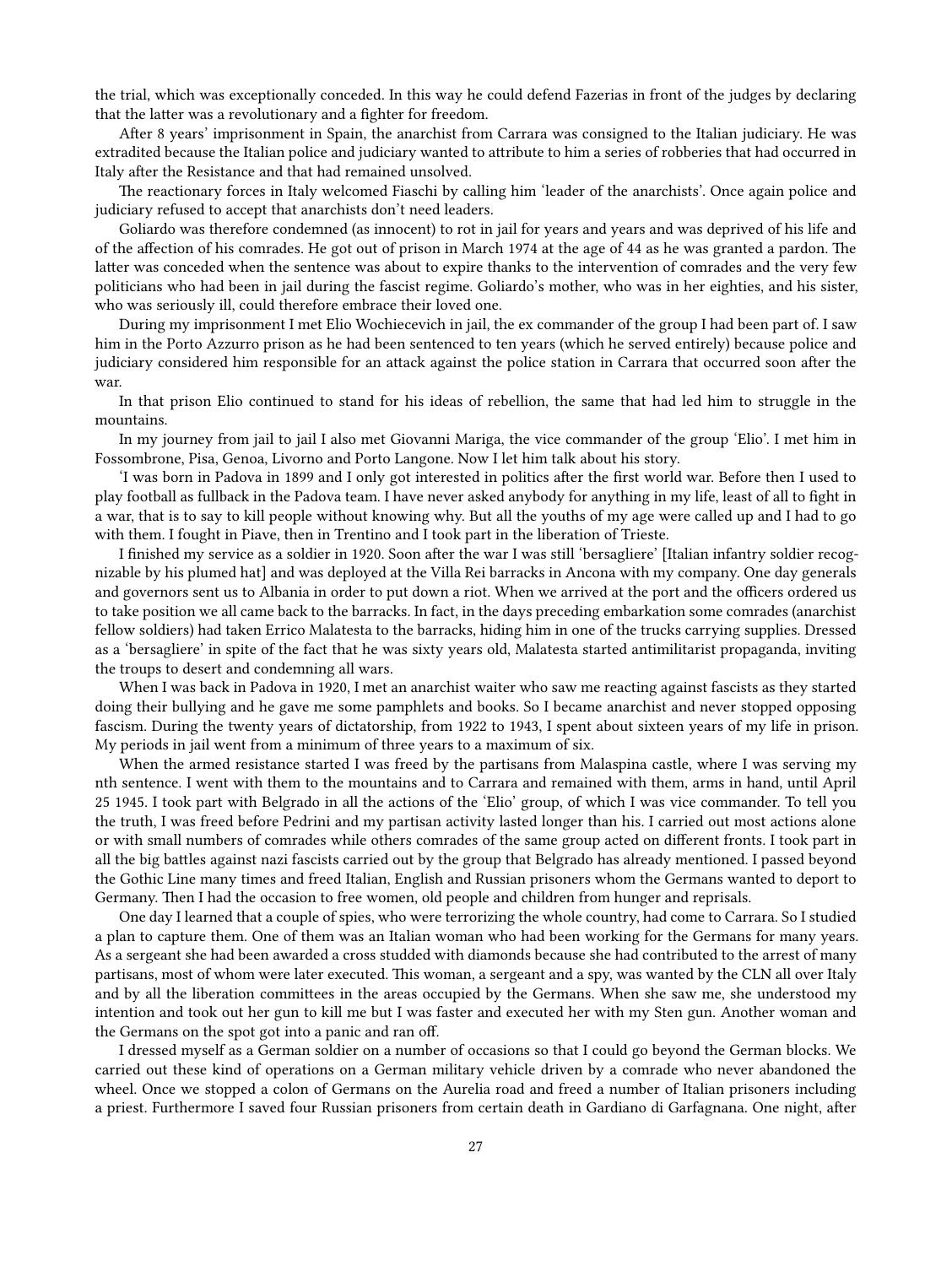April 25, some individuals entered a shop in Santo Stefano Magra and started shooting. Two people were killed, one of them an ex secretary of the local fascist party. He had been a ruthless persecutor of partisans, to such a point that he was nicknamed 'Rompiteste' [head-smashing man]. This guy had committed the most terrible atrocities, in particular against local anarchist antifascists. A few days after the shooting I was ambushed and shot by men armed with machineguns (two bullets reached the bones of my skull). Probably they were members of the political police of the area, at the time headed by a young commissioner called Mangano.

They captured me and accused me of the shooting in Santo Stefano Magra along with four other people. All of us always claimed we were extraneous to the episode. In spite of that we were sentenced to twenty-three years each. In this way the bourgeois judiciary closed the case. There was no real evidence against me but an anarchist is always a perfect target, a pre-arranged victim, when it happens that a torturer is executed by the people.

I didn't manage to collect a single cent to pay a lawyer in the appeal trial as I had spent all my money to pay a lawyer during the first degree. Flora, my partner, couldn't help me as she had also spent all her money to cover the expenses of the first trial.

Without a trusted lawyer I was given a life sentence in the second trial, whereas my co-defendants had their sentence reduced. Later I asked former president of the republic Saragat for mercy twice, but he didn't concede it. After the second failed attempt I wrote two lines to the president to 'thank' him, which were intended as insults. The third time I asked for mercy it was with the help of many comrades from Carrara and other towns and I obtained it mainly because of Sandro Pertini's intervention. He had just become president of the Chamber of Deputies. I'd like to say that I think Pertini is one of the few real antifascists. I promised him I would not seek revenge against those who had organised the ambush against me.

So I gained freedom after twenty-two years in prison in 1968, aged sixty-nine. I think I was granted mercy because of my actions as a partisan. Meantime I had been awarded, without asking for it, the Vittorio Veneto knighthood and a decoration by the Allies. Furthermore, Colonel Rossi proposed that I be given a golden medal for my struggle during the Resistance, whose text said: 'Proposal for the highest award of military value to be given to partisan Mariga Giovanni (the Padovano) of the group "Elio": As he demonstrated superior and exceptional courage and absolute fidelity to the ideas of liberation, he acted on every possible occasion and gained the admiration of those who were linked to that cause; he crossed the lines twelve times at the highest risk. In the sad days that followed the battle of Garfagnana he went among the enemy positions several times in order to free his commander and English Marshal Olan. He is one of the few who deserve the highest award for his enterprises'.

In the end I was not awarded this medal, which I hadn't asked for nor had I asked for the others.

Instead, I was given a note by the Padova council in which it was stated that I had no right to any medal because I had been serving a life sentence.

As you can imagine I have never liked medals and in fact I wrote to the minister asking not to be named for any more.

I had more serious problems to sort out as I was sixty-nine and without a wage. Luckily a law stating that ex partisans were entitled to a little pension had just been issued. I claimed for it and waited.

Later I was called to help the commission that had to grant these pensions. It was made up of a lieutenant, a captain and a major of the army. They had to examine a huge amount of claims and establish if the claimants were entitled to receive the pension. I helped as best I could as many partisans had effectively fought in the Resistance but not using their real names. I made it clear that I could do nothing for the individuals who had not indicated their battle names in the forms. I then suggested organizing a meeting with those who had been excluded so that I could recognize them.

When the work of the commission was over, they asked me if I thought there might be partisans who had not been granted the pension. I told them that one of those was myself. They examined my record and stated that it was incomplete. In fact in the claim I had to demonstrate that I had been a partisan for at least six months and prove that I had taken part in at least three actions. Well, I had been a partisan for two years. Furthermore six months are six months but a fraction of second is sufficient to die as a partisan.

I had noticed that five hundred people who were granted the pension had claimed that they killed the German spy I shot and so I told the commission: "If you think that five hundred people can have executed one spy simultaneously, even though many people contributed to the realization of this operation, then I think there should be no difference between five hundred people and five hundred and one". Soon after I was granted the pension too and now live thanks to it'.

Another friend and comrade I met during my detention is Giovanni Zava. I already said that he was with me in the hostel in La Spezia on that fatal night in 1942. The judges appointed after the resistance sentenced him with a further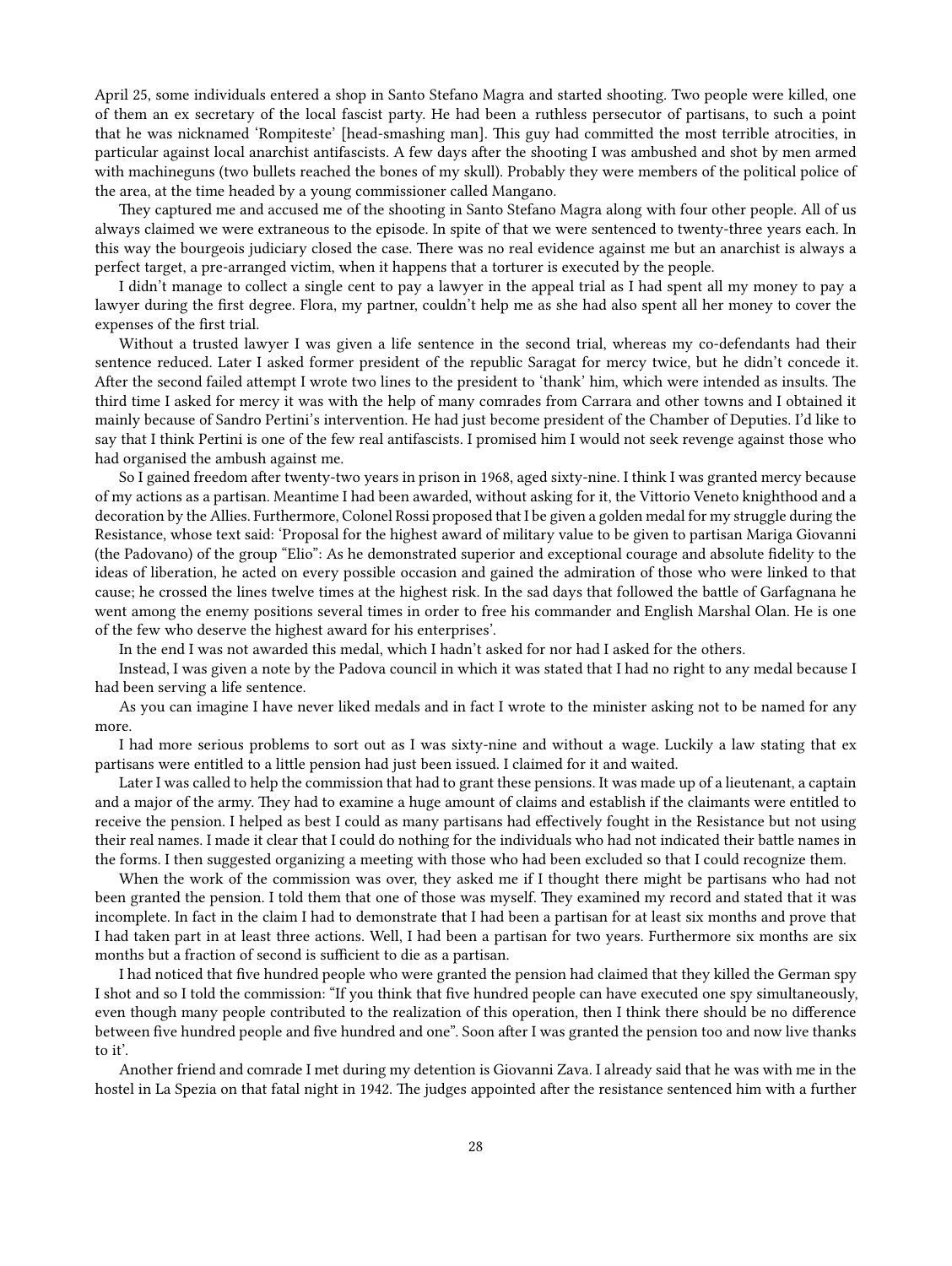charge. They accused him along with other comrades of having killed an ex member of the fascist party in Genoa shortly after the war. But he was granted mercy for this crime in 1949.

I then met again Giovanni Zava, Goliardo Fiaschi and Giovanni Mariga in Carrara once we were released. Giovanni Zava, however, was released less than a year ago, in 1974, after thirty-one years of prison. Like me, he was detained longer because the judiciary didn't consider the years we spent in prison in 1942 and 1944 during the fascist regime.

Finally I want to point out that there exists the concrete possibility that other people, anarchist or not, might be still in prison as ex partisans.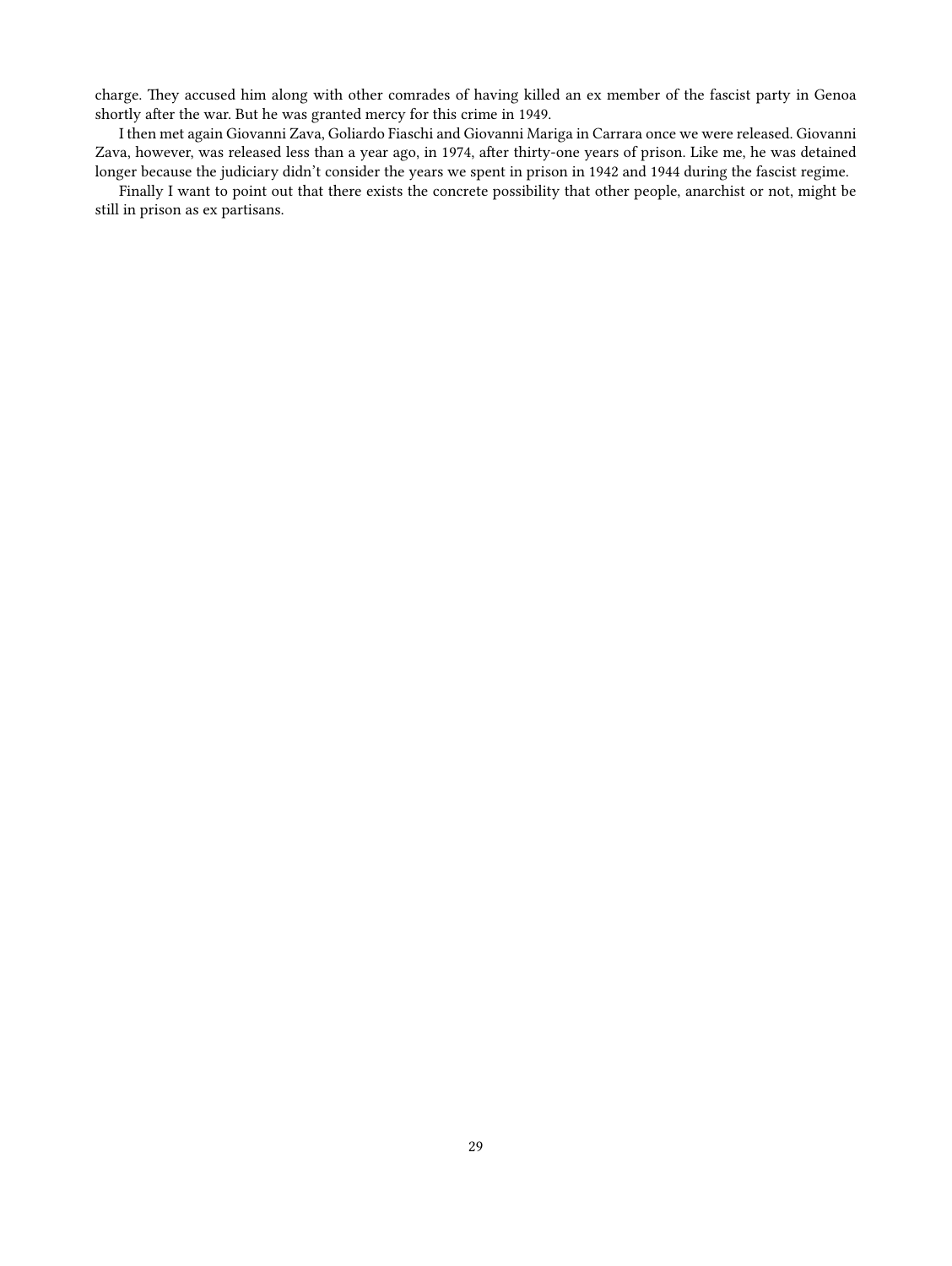## <span id="page-29-0"></span>**Chapter 10. What the majority of detainees think**

During my period in jail I had the chance to witness a surprising scene more than once. It concerns the reaction of most detainees, especially those who have served the longest sentences, when their time in prison comes to an end. As the door is open to them, they don't dare go out and cope with freedom and the outside world.

On the other hand, most prisoners are ready to do anything in order to obtain better living conditions in jail. After a few months in prison, some are even willing to torture and rape their inmates in order to gain little privileges and the favour of the guards. With or without privileges, they remain prisoners in chains, and their 'services' often come to be loathed by the screws themselves. I can say that a detainee serving a long sentence generally adapts himself to prison, where he tries to create the best possible conditions for himself. In order to achieve such a miserable goal he is ready to sell himself to the jailers, the director and the priest.

When a prisoner acts as a coward and bootlicker, it's because he's an individual without a strong personality and moral \*\*\*fierceness, whose critical capacity doesn't go beyond his limited personal situation. Such a bootlicker ends up thinking and feeling as if he was a jailer, a jailer without uniform, a jailer in striped pyjamas.

The prisoners who attempt to escape are very rare. They are exceptional individuals.

For any prisoner out of one hundred who plans an escape there are another ninety-nine who are ready to betray him and spit it out to the director. Most prisoners think it is better to be a bootlicker and do little favours to the director and the priest in order to improve their condition slightly rather than risk their life by jumping a wall first and by facing an uncertain destiny outside later. Simply disappearing without leaving any trace once you are outside is very difficult. Then you can imagine the troubles of a fugitive if he doesn't know many people in the area and he needs to change his clothes and eat. These are insuperable difficulties for those who are ignorant, uncritical and lack confidence.

The first problem facing a prisoner who wants to escape is the planning of his escape, in spite of the fact that he has become brain dead thanks to the prison. In order to do this you need rationality, organisational skills and cold blood.

It is not sufficient to read 'The Count of Montecristo' in comic version to put an escape plan into action. Generally a comrade, an idealist, an anarchist is not affected by prison as he has a strong enough character. His mind is definitely critical. If he decides to attempt an escape he knows what he is going to find outside: the solidarity of his comrades.

On the contrary, a common 'criminal' can only find a mafia environment with its laws, logic and its false myths.

To conclude, those who survive better in jail are those who never lose hope of getting out soon with any means, illegal or legal. The others are brutalized and dehumanised. In the best option they become living dead and in the worst spies of the directors, the jailers, the priest and the state.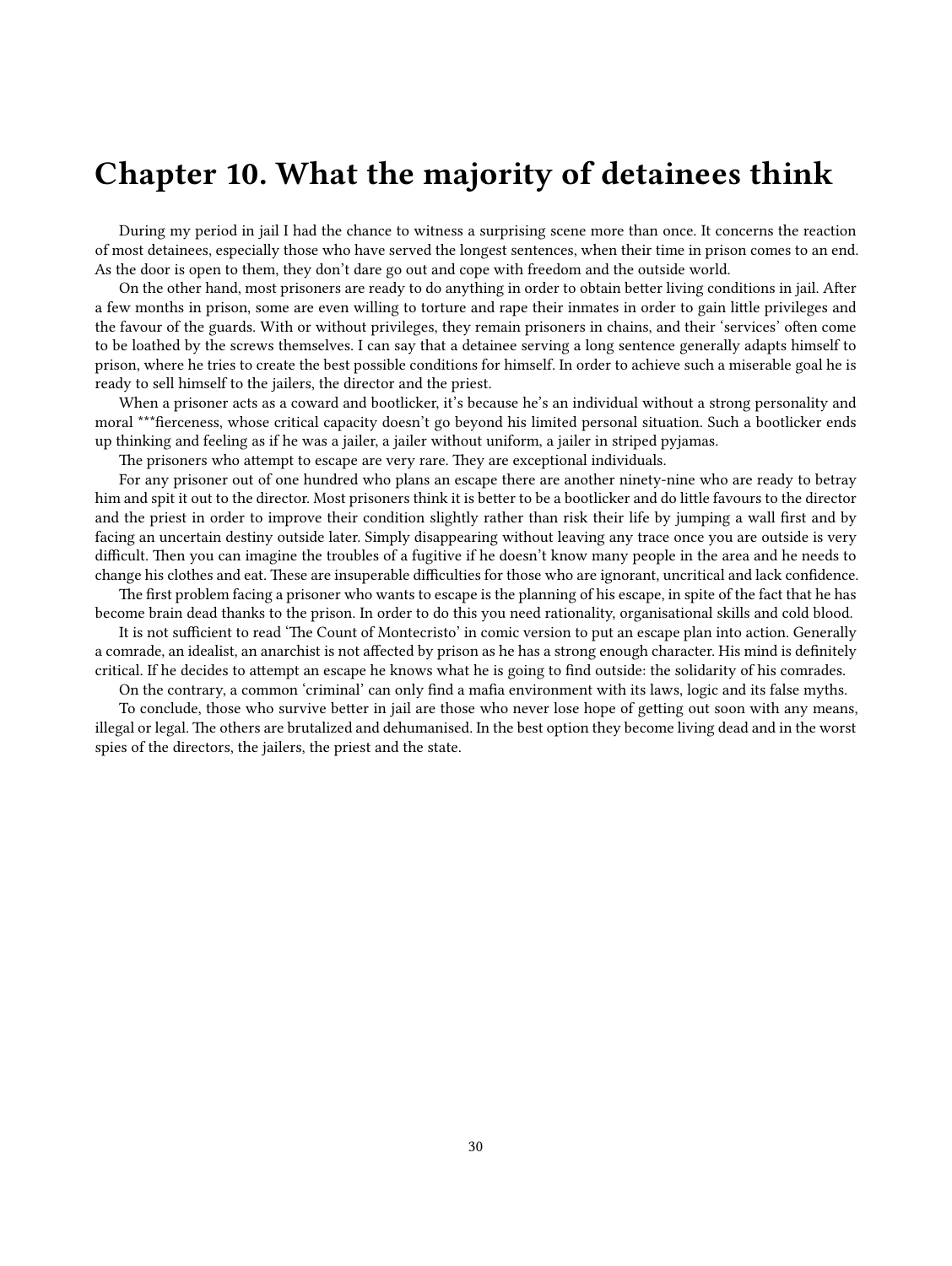## <span id="page-30-0"></span>**Chapter 11. My attempted escapes**

I tried to escape from prison three times. The first was in Genoa in 1947, when there were four of us: Zava, two other prisoners who supported our ideas, and me.

The method we adopted was the simplest and best known. We worked in secret for a number of months in order to get hold of a handsaw that would cut through the bars. Once we had the precious tool we cut the bars of the cell and went down to the patio using a rope made with 'classic' bed sheets. This was the trajectory we had to follow: first we had to go through two foregrounds and then jump up two walls watched by four guards armed with machineguns. The four of us were pushed by our thirst for freedom and the will to carry on the struggle along with the anarchist comrades from Carrara and from all over the country.

The two boys from Genoa who were with us, sympathizers as I still call them, were extremely sensible and for a while they had been the targets of Zava's and my propaganda. They soon became active participants in our evening meetings during which we discussed anarchist ideas and analysed reality. At first I think the two boys were a bit confused as they considered communism and Marxism the only road for the liberation of the exploited.

On the contrary, Zava and I didn't see any paradise on earth and pushed for deeper analysis. In this way we tried to bring them to as libertarian positions as possible. During our meetings I tried to remember everything I had read of Bakunin, Malatesta and Kropotkin even if many years had passed since, and I tried to make them understand the causes that produced the exploitation of men by men. After this series of evening classes on anarchism the two from Genoa felt in love with libertarian ideas.

Unfortunately our escape attempt failed. After cutting the bars we silently reached the first patio and went up to a room used as mortuary, whose roof was made of very thin slabs of slate. The latter cracked under our weight making terrible noise. The guards were alerted and started shooting. In a few minutes all the guards of the prison rushed to the mortuary room and we were captured like mice in a trap. There were no wounded during this escape attempt. There followed only sad consequences for us: isolation, beatings from the guards and the 'mozzi' (detainees who help the jailers on certain occasions) and the 'fair trial' according to the rules of the prison. The trial was held in Genoa in a grey court that Bakunin would have called court of injustice. Zava and I were 'rewarded' with six months more imprisonment. It was our first serious escape attempt and the so-called democratic judiciary made us pay what it considered the right price. The two sympathizers from Genoa were sentenced to only three months more because Zava and I claimed full responsibility for the episode by telling the judges that we had almost \*\*\*plagiarized them.

My second escape attempt was carried out in 1951. I tried to flee the prison of Saluzzo with 'comrades' completely different from the previous ones. In Saluzzo too I spent a lot of time getting the tools for escaping including the money necessary for the immediate 'after'. I acted in this way. I waited for some trusted comrades to get out of prison after completing their sentence. I asked them to find \*\*\*handsaws and blades for me, which eventually they had to hide between the soles of a pair of shoes, or in a cooked piece of bread, or in a false-bottomed box. After a while I had got all the necessary tools in my cell.

As we cut the bars of the window of the cell, we passed to the second part of the plan. We were on the second floor of the prison and had to go down to the patio. This time the attempt was more complicated. There were twelve of us this time, not just four. The idea regarding the escape, in fact, didn't come from me alone, as it was a collective plan. The twelve of us were all ex partisans, political prisoners. Nine were communists and three anarchists. When we decided to regain freedom, the boys turned to me: news and fame run rapidly in prison and everybody knew about my experience as regards escape attempt. Once we got the tools and cut the bars, I went down first, followed by the second man. The third got excited and let himself fall down instead of doing things slowly. In this way he made a terrible noise and raised the alarm. Some of the comrades who were still in the cell got into a panic and didn't dare move. Others were braver and tried to go down as fast as possible, of course making a terrible noise too. The guards started shooting in all directions for ten minutes. We were all recaptured in little more than an hour. I was inflicted the usual consequences: isolation, beating and transfer to another prison where I could be punished in a more appropriate way. I went on trial this time too. On this occasion I explained that I was being given an unfair sentence, as the crimes I was accused of were ideological and political actions. The judiciary kept on considering us common criminals, in spite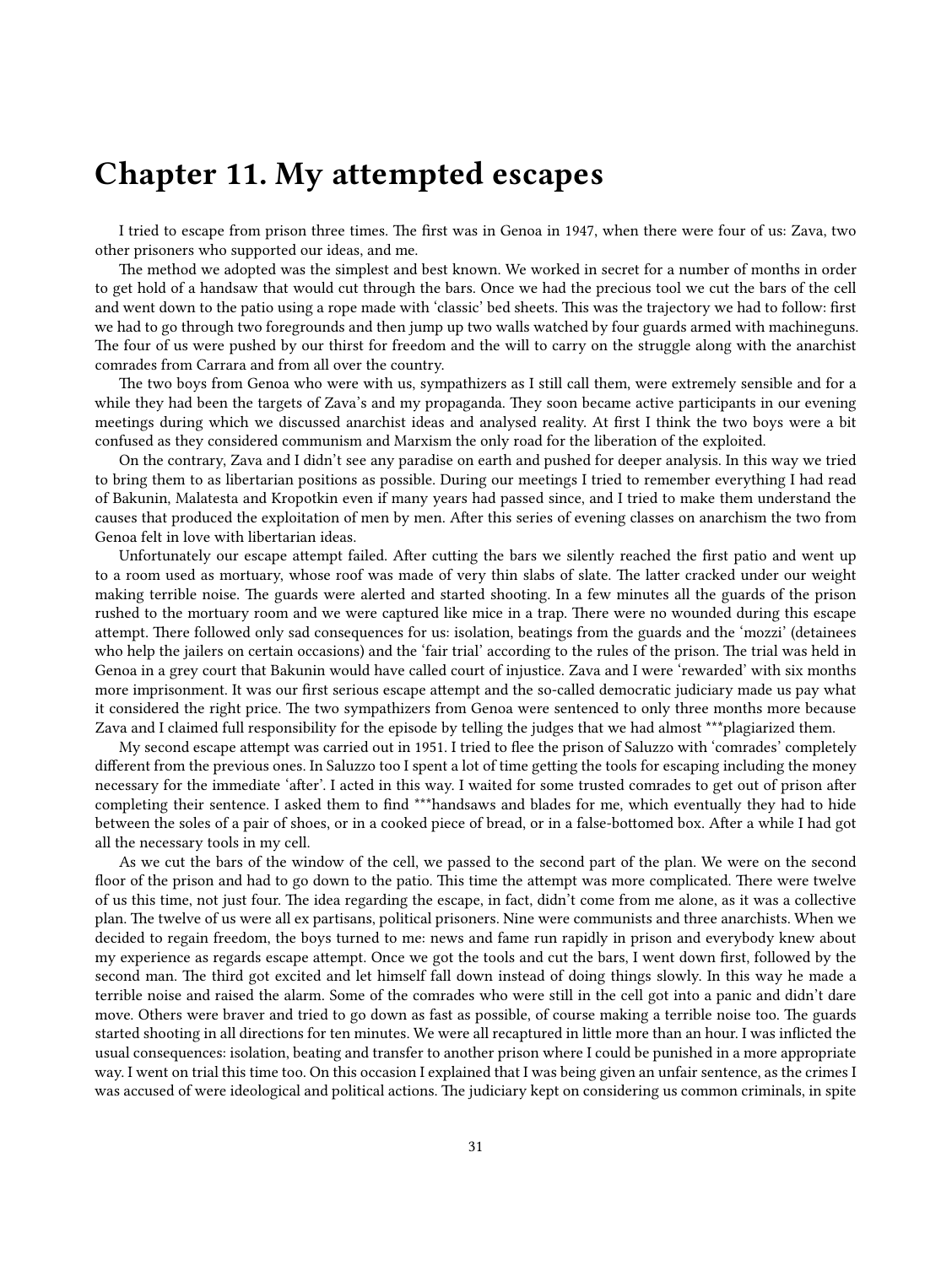of the fact that I turned my cage of defendant in the court into a kind of stage for prosecution and defence. I also asked that our case be reopened. Of course my request was ignored.

As I was a persistent offender, this time I was sentenced to a further eighteen months of imprisonment, whereas the others, who were fugitives for the first time, had sentences from six to eight months. As for those who had remained in the cell at the moment of the escape, the judges wanted to accuse them of complicity but they were later acquitted as we all claimed responsibility for the escape plan and maintained that they were not informed about it.

My third escape attempt was organized in the prison of Pianosa, a Tuscany isle not far from Livorno. In this prison there are 'common criminals' and 'disabled detainees'. I belonged to the group of the former. There I met convicted criminals whom I could trust and organized my plan along with three companions who were locked up in my cell. As you can imagine, the main difficulty was to cross the sea.

While organizing the escape, I relied on the knowledge of fine arts that I had acquired as a student of art. I prepared four dummies by mixing clay, plaster and bread crumbs. First I moulded four heads trying to make them as similar to ours as possible and then I applied some of our hair to them. Secondly I put the heads on dummies made of old jumpers and pants filled with straw. The result was quite satisfactory. I had created four doubles that we put in bed while completing the cutting of the bars. We went down from the window and reached the patio. From there we passed into a kitchen garden bordering the prison, climbed over the wall of the garden and ran towards the sea. There, according to the plan I had established with two comrades from Livorno, a motorboat should have arrived at a certain time. These two comrades were members of the local anarchist federation and had been in Pianosa prison serving a short sentence. I had studied the escape plan with them in details while they were detained and later in coded letters. So the comrades from Livorno started their journey to pick us up. Unfortunately the weather changed all of a sudden and a tempest made their journey impossible. They were therefore compelled to come back to the shore.

The situation for us was not at all easy: we were out of the prison but blocked on an island. We were ready to try the impossible in order to gain freedom. Desperate but aware, we started building a raft by using ropes and wood that we found in a farmer's hut. But this raft, even if it had been built by people determined to be free at all costs, couldn't overcome the fury of the sea and there was no way for us to leave the shore. After many hours struggling with the waves we had to surrender and find shelter in the graveyard of the island, where we were captured the morning after. Armed guards on horses and on bicycles flushed us out from our hideout. My companions were two Sicilian men and a man from Cremona. The latter had been in the anarchist struggle during the fascist regime and had then fled to France and Spain, where he had taken part in the revolution and in the civil war against Franco.

As we were taken back to jail, we were severely beaten and eventually we were moved to the Porto Azzurro prison for three months. When the punishment period was over, we were moved to Livorno, where we stood trial. I was given a further eighteen months, the comrade from Cremona one year and the two Sicilian men two months each.

This was my last collective escape attempt. I tried to escape on my own on another occasion while being moved from one prison to another by freeing myself from the carabinieri handcuffs. In fact, when a detainee is moved he is confided to the carabinieri who take him to the station and then \*\*\*charge him on a van to destination. If the detainee is young and fit he can try to free himself from the handcuffs during the change of train in the station and then run off. It was what I did during a transfer. But on that occasion too I was quite unfortunate. The train station where I had managed to free myself was full of soldiers who helped the carabinieri to recapture me. This time, however, my attempt was not considered as an escape and I didn't stand trial. Normally an escape of this kind is followed by a trial but still today I don't know why the procedure was not applied to me.

I think that the greatest difficulty a prisoner who wants to escape has to cope with is the hostility of the other detainees. In fact, any escape means that all prisoners are submitted to repression in the days immediately following the attempt. However, it is not so much repression that causes the hostility of the other detainees as their envy and sloth. Generally they are people with no ideals, they are even ready to sell their mother, they have been defeated by the violence, wickedness and suffering they endure in prison. When these unhappy miserable people realize a companion in chains wants to escape they soon prostitute themselves to the prison authorities and sell their companion in order to obtain little insignificant privileges.

An escape attempt is oxygen for the very few critical and sane detainees who react to prison. They often survive prison only by planning escape attempts. Hoping to be able to flee is a way to not die in the prison grave. But as I've said most detainees are masses of scared people that are unable to think. The risks and dangers of a prisoner willing to flee are armed guards and the difficulties he finds outside. So the mass of prisoners dehumanised by prison prefer to adapt themselves to the jail, without realizing that in this way they only get more dehumanised.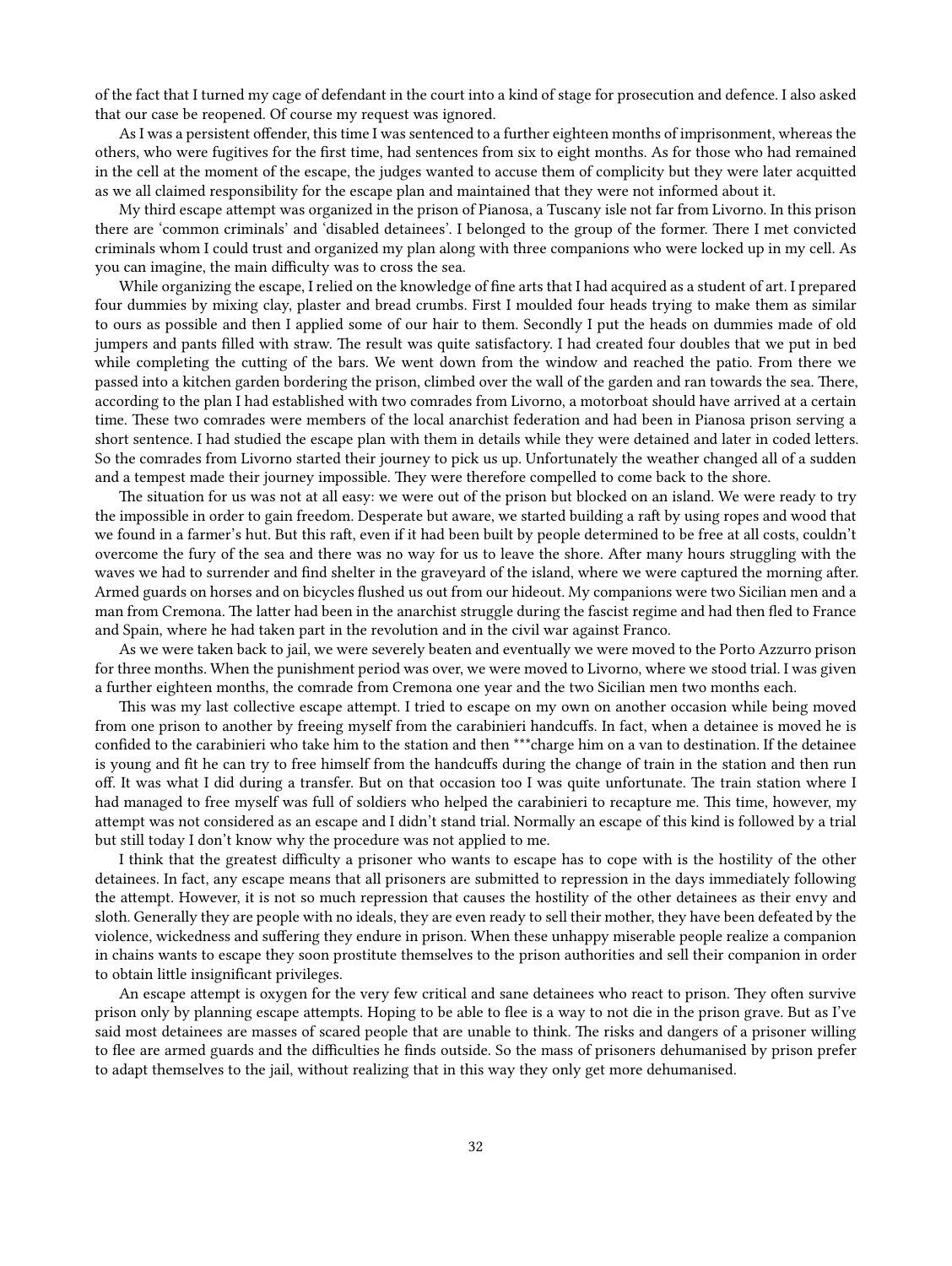# <span id="page-32-0"></span>**Chapter 12. Life in Italian prisons**

The prison system today is better than it was during the fascist regime as concerns food. This change, however, is still insufficient to satisfy minimum human needs. Prisoners are given daily food whose value is about five hundred liras. But this daily amount is systematically and inevitably reduced by the mafia inside the prison. Those responsible for this mafia are the prisoners working in the prison kitchen, the chief commanders and the guards (who are the main responsible for the reduction of daily food). These gentlemen always do their best to steal whatever they can from the prison population. As a consequence a prisoner who is supposed to receive a daily food supply of five hundred liras receives only less than a half this amount.

The quality of the food is still extremely poor. In fact prison food is the worst on offer in the market. In other words it is disgusting. Only in a few prisons the situation has improved lightly thanks to protests carried out by prisoners and dearly paid for by the latter. For example in Fossombrone food has been more decent for a few years but in other prisons it is still the worst. For these reasons after a couple of years' diet in a prison, prisoners' health conditions get seriously bad. Most prisoners become definitely debilitated.

As concerns hygiene, environment and sanitation the situation is simply tragic. Most Italian prisons are very old buildings that had been ancient convents or medieval fortresses. First of all these structures are inadequate to contain a great number of people. The sensation that you feel when looking at the prisoners in a jail is the same you feel by opening a tin of anchovies. And if we want to talk like intellectuals, the relationship space-individuals in Italian prisons is the same as the one described by Schopenhauer when he talks about porcupines compelled to live in a limited space, and therefore they end up punching one another. Altercations break out very easily in these limited spaces. Fighting in order to offload anger and suffering is normal administration in prison. The real and only responsible for this unacceptable situation is the State and its government, which in thirty years has never taken any action to improve the situation.

I'm absolutely convinced that in a society such as that sought by anarchists, prisons cannot exist. On the contrary, in a society like the present one, which considers itself modern and civilized, prison is a clear example of its grade of civilisation.

The situation of Italian prisons is a crystal example of inhuman 'civilisation' taken to its maximum level. The rules in prisons are the same that were into force during first the monarchy and then the fascist regime. They have passed through the Renaissance and the Resistance intact, until the present time, and have been integrated into the new constitution of the republic. The only small changes that have occurred in the last thirty years are the result of ministerial circulars, which have only slightly lightened some disciplinary method.

In 1968 and in the following years revolts started breaking out in prisons in order to obtain reforms. The radicalisation of the analysis that students and workers had made outside reproduced itself inside the prisons. The main requests, which were also talked about by the media, were the abolition of the penal code and the introduction of penitentiary reforms.

From 1968 to 1975 prisoners all over Italy were aware of all revolts breaking out in the jails of the country and they also knew that politicians talked about them from time to time, without the government doing anything. Revolts in prison multiplied exactly because of the prisoners' collective awareness that any project of reform whatsoever was systematically abandoned after promises were made, according to a typical Italian way of governing.

As the revolts spread, jailers asked the government to give them carte blanche in order to put down the riots. The minister of justice ended up accepting this request, especially in the prisons where most rioter prisoners were concentrated. I have to say that repressive methods in Sardinian, Sicilian and Porto Azzurro prisons were even more cruel and harsh than those in force during Mussolini's regime. Following the current rules, prisoners can get out of the cell for only one hour a day, as it was during the dux' period. Prison directors, however, can decide to concede up to six hours in the patio. This happens when detainees are disabled or have tuberculosis. For all the others directors concede one or two hours' maximum.

The possibility to communicate between prisoners is very limited. Two prisoners can talk to each other for a few minutes during their time in the patio, but they are always carefully watched by two guards specially appointed to prevent escapes and revolts. A method used by prisoners to communicate is to write on little pieces of papers that are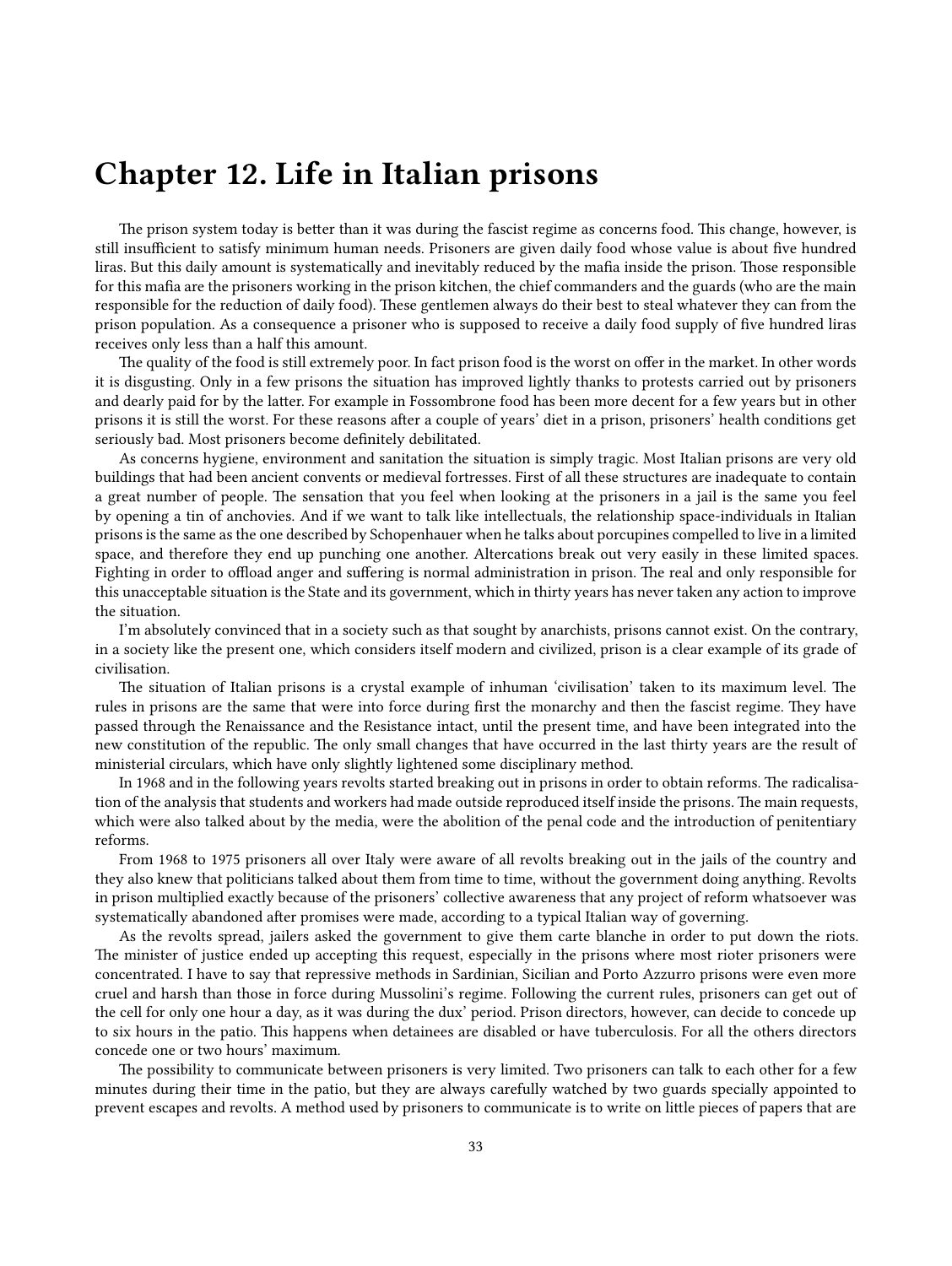exchanged from one cell to another. Another method is muttering words while in front of television. Communication, however, always depends on good luck and on the spies all around. One has to be very careful when talking about politics or culture. It could be very dangerous if those listening understand that what is being said between two prisoners has something to do with revolt. In this case the prisoners in question are soon divided, taken back to their cell and are very unlikely to see each other again.

Prisoners who break the rules of the prison with words, thoughts or actions are inflicted five days to three months' solitary confinement. Of course the punishment varies according to the 'crime' committed: altercations, riots and escape attempts receive maximum punishment whereas more light infractions receive the minimum.

Any infraction always means a reduction in the food provided. Instead of two meals a day one gets one meal and a piece of bread. In other words one loses that half dish of beans he would have been given in a normal situation.

As concerns punishment in the isolation cell, it is decided by a committee made by the director, the doctor and the prison priest. In theory the latter is supposed to be the prisoner's defender, according to Christian charity, in other words he should intercede in the prisoner's favour with the other two in the name of Christian love. Prisoners, in fact, should be considered as God's children and should have their punishment reduced by the ministry of God. On the contrary the priest often acts as an accuser, especially if the prisoner doesn't seem a good Christian.

I think that all prisoners are poor disgraceful people but for the State and the church they are divided into 'good' (the repentant), who can sit at God's right side, and 'bad', who have to be condemned even in the last divine trial. It has been largely proven that if the director proposes a punishment, the priest doesn't try to get it reduced. As for me, the priest always pushed for my punishment to be \*\*\*strengthened. One can thinks as one likes, but my opinion is that priests in prisons are really bad characters.

The doctor has to assess the health conditions of prisoners and the impact punishment can have on them. Generally he acts following his 'sold and prostituted conscience' and doesn't express himself in favour of prisoners. Isolation can be inflicted in the same prison or in another one, depending on the number of cells available. Isolation cells are very small and narrow with very little air and light. The air you breathe there is very bad, to say the least. Furthermore there are plenty of spiders, bugs and lice. These cells are often located in the worst part of the prison, generally the basement. They have a single tiny window with very thick bars. What counts for directors is that these cells are isolated so that no one can hear a prisoner screaming while he is being beaten. The bed is a folding bed with some dirty straw on it, which smells so bad that you can't help being disgusted when you have to sit on it. The 'mattress' is never washed and the stains of piss that decorate it go back to the fascist era. Furthermore it is infested by entire colons of insects and parasites of every kind. I ended up in cells like these, whose dirtiness is almost indescribable, on many occasions. Besides the bed, there can be found a ramshackle table bed in iron, which fits perfectly with the squalor of the environment. There is also a lamp attached to the ceiling, which is switched off very rarely in the night. On the contrary, the lamp is normally kept switched on all the time especially if a detainee is submitted to a particularly strict surveillance. In prison isolation sections, there can be also found so-called 'containment' beds, where the prisoner is tied and 'assisted' by the screws or by other prisoners, which occasionally are crueller than the screws themselves, and are called *lozzi* in prison slang. They are proper pigs that can do all kinds of dirty stuff on the tied prisoner. They beat him wildly or, even worse, masturbate themselves or piss in his mouth. This happens mainly when the tied prisoner asks for some water or a puff from a cigarette.

I was tied on containment beds many times, and there I was systematically beaten. Nobody pissed on my mouth and I think I was quite lucky about that. You can't react when you are tied. A prisoner under punishment and isolation has the right of one hour in the patio but actually it is reduced to forty or forty-five minutes. Other restrictions inflicted on him is the impossibility to write letters, buy supplies or communicate with other prisoners. In other words, he loses all the little rights that are enjoyed by the other prisoners.

I have been in the isolation cell fifteen times for three months and on the containment bed forty times. Before ending up there, of course, I was submitted to the judgement of the committee composed of the director, the doctor and the priest, who decided about my punishment because of my escape attempts, my protests and the riots that I stirred up on many occasions. I was beaten on the containment bed many times for periods going from three to five days.

I took part in all the revolts that broke out in the prisons I have been in. The most sensational were those in Saluzzo, Parma and Fossombrone, when we managed to occupy three sections of the prison for three days. On that occasion the general inspector of prisons and the attorney general of Ancona intervened and listened to our requests, which I presented to them as I discussed the problems of that prison with these 'gentlemen'. We obtained more hours in the patio, improvements in the food and the possibility of having a shower twice a month instead of once. We also obtained other minimal concessions such as the possibility of playing football for the youngest prisoners. I was recognized as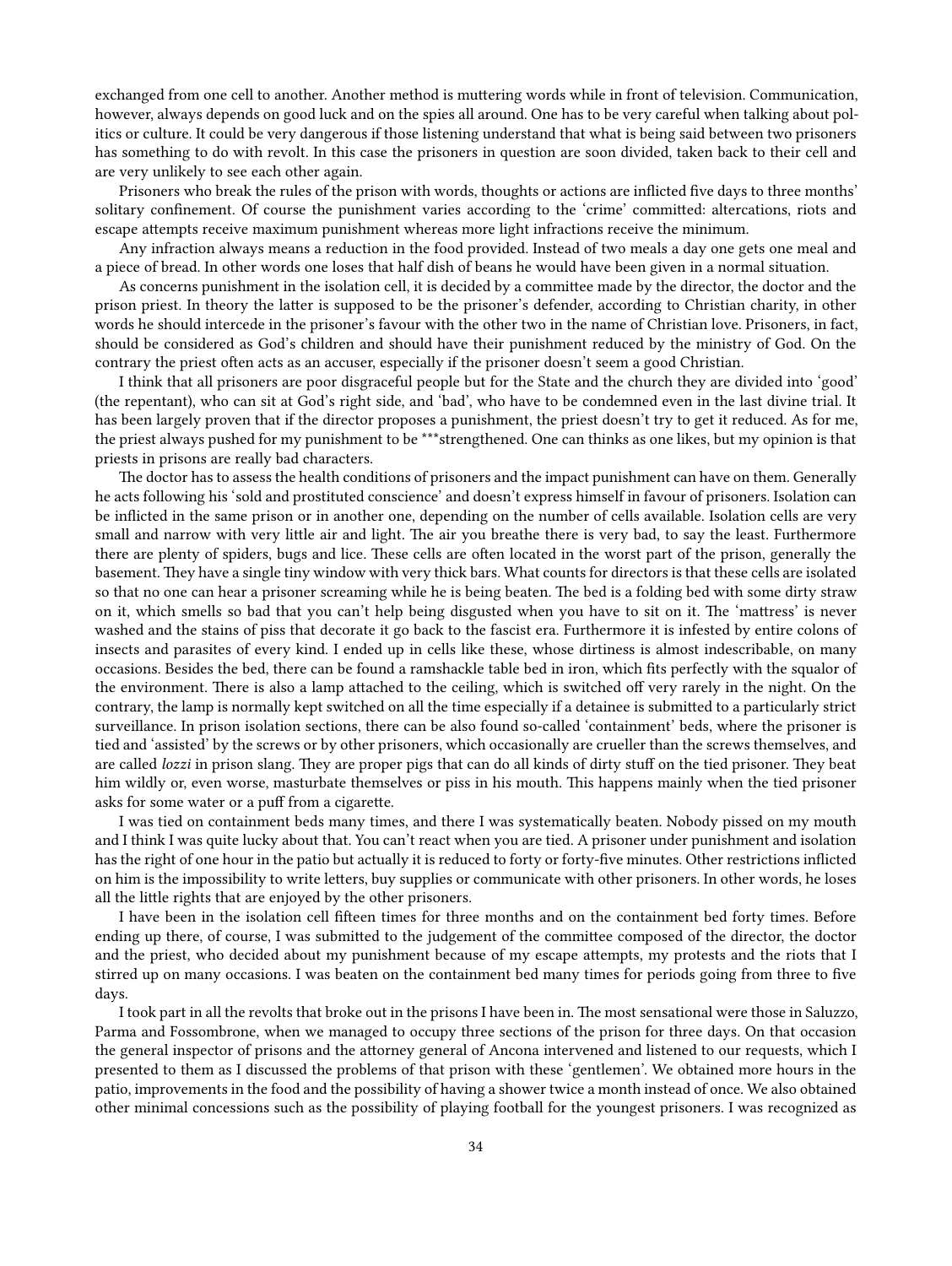the one responsible and the promoter of this revolt, so I was transferred to the prison of Porto Azzurro. I arrived there with the usual letter of the direction, which stated that I was a dangerous individual and a conspirator. Therefore I remained in the prison section where rioters were concentrated following jail protests, and stayed there for one and a half year during which time I had particularly repressive treatment inflicted on me. Thank you!

I was beaten on a great number of occasions while detained and especially, as I've said, after my escape attempts. I got my first beating in 1947 in Genoa. In 1955 I was beaten almost to death in the prison of Pianosa. There I was also put on a containment bed for three days and three nights, during which time I was not given any food or water. Any time I asked for water, I was beaten and given salt water instead. I received similar treatment after my escape attempts from the prison of Saluzzo and every time I tried to put forward requests through protests, carried out alone or with other prisoners. The most used methods against rebellious prisoners are the following. First, punches and slaps in all parts of the body (head, back, chest) that don't leave immediately visible bruises. Second, for more serious punishment, the cops beat you with little sacks of sand, which can cause severe internal damage without leaving traces outside. I know very well these little sacks, whose weight varies from one to one and a half kilo. Third, on certain occasions prisoners have their testicles punched and strangled so as to provoke the most acute pain possible. The screws do that in order to make the prisoner 'sing' or as a punishment in itself.

Of course these kinds of torture are not contemplated in any code or rule, they are unofficial actions that the State leaves to the discretion of jailers. When I attempted to escape I was beaten and tortured because they wanted to know how I got the \*\*\*handsaw, who had given it to me, who were my accomplices, etc. On the occasion of revolts, I was inflicted these special treatments because I had dared defy law, order and the prison rules. Torturers are generally professional hangmen who perform their chiefs' orders. They are ignorant, illiterate and \*\*\*unconscious evil people at the director's disposal. These mercenaries are even ready to kill if this is what the director wants. They can be distinguished in two categories: those who torture only in order to carry out an order and those, the majority, who torture because they feel pleasure in doing so. They unload in this way all their repressed cruelty and lust. I think that their ruthlessness derives from the environment they come from, an environment obviously characterized by absolute violence. These people get angry and react with the maximum fury for very little reason, as they are covered by the authorities and know they won't be punished.

The violence that made them degenerate in this way is that typical of a hierarchical and therefore inhuman society. Needless to say, violence is the cause and effect of the State, besides being its definition. Jailers are the lowest steps of the violence carried out by the State on individuals. I managed to survive in prison for so many years thanks to a saying that is valid both for those who are locked up and those who are outside:

'*Rebellion is the\*\*\* nobility of the slave'*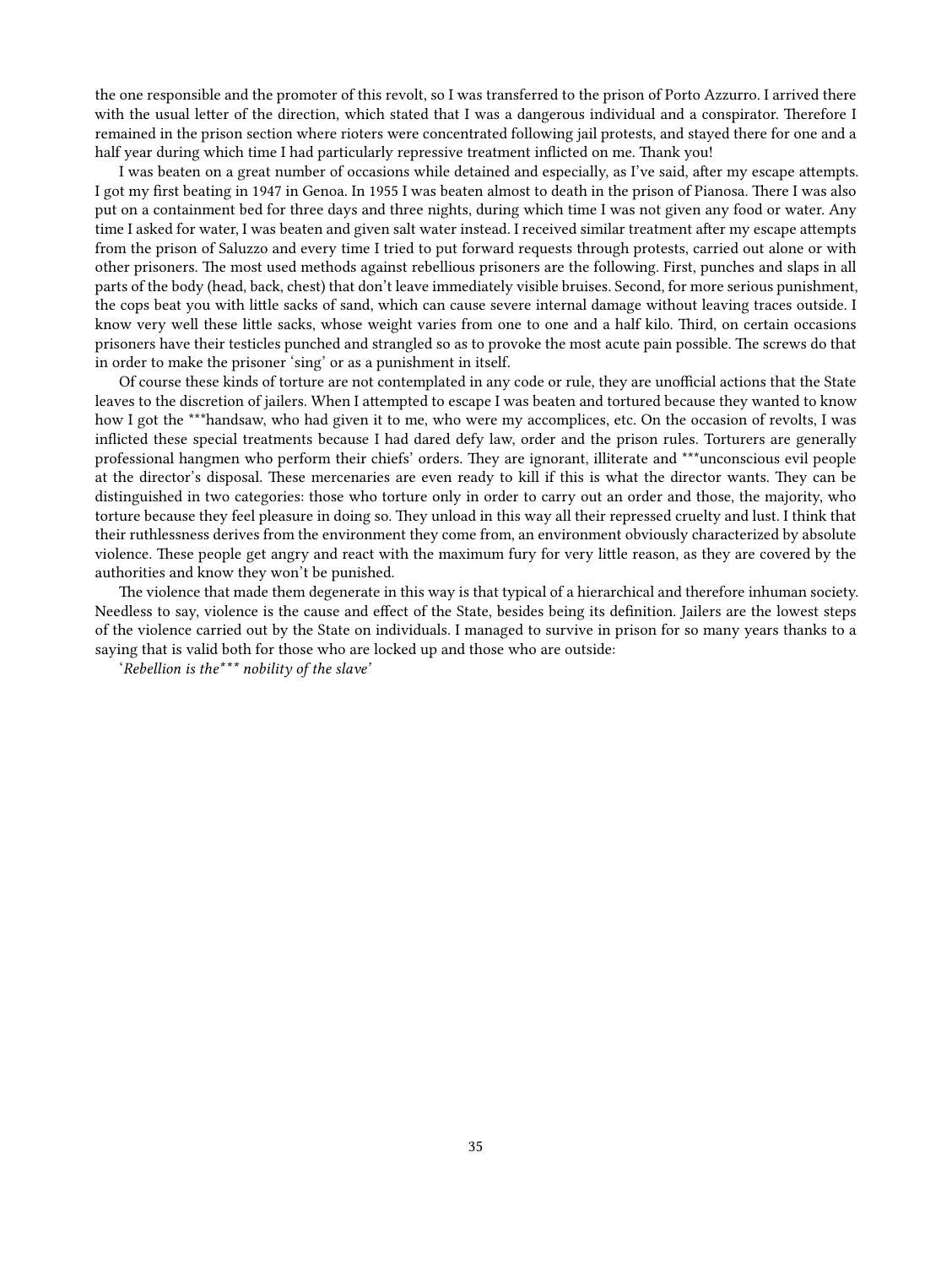## <span id="page-35-0"></span>**Chapter 13. To react in order not to die**

If you want to avoid dying 'in a civilized way' when you are facing a long sentence, or rather if you don't want your spirit to die, you have to react by reading, writing and thinking. Unfortunately libraries in Italian prisons are not that good. It is extremely difficult to find classics or scientists' biographies in them. Most of the books that can be found in jail are \*\*\*impudently fascist or clerical.

In the San Vittore prison in Milan the library is run by the prison priest, who is not very careful. Thanks to his laziness I could find books of Spencer, Darwin, Hemingway, Kant and Hegel. I reread them with great pleasure, as they even circulated during the fascist period in spite of the repression. Unfortunately I also visited other prisons.

There was nothing readable in the jails of Fossombrone, Pianosa, Parma and Castelfranco. In certain prisons I'd have even liked to find 'Pinocchio'. When I couldn't find anything to read, I reacted by thinking and reflecting. Italian prisons offer a very limited choice as concerns newspapers too. Until not long ago any rightwing daily and magazine could be found, the most 'leftwing' magazine being *Famiglia Cristiana* [Christian Family, a catholic weekly]. In spite of the fact that after 1963 socialists sat in parliament or at the government, *ABC* and \*\*\**Espresso* were never distributed in prisons. But if a prisoner wanted fascist books or newspapers he had a vast choice. I remember a prisoner asking for some old issues of *Candido* and *Il Borghese*: he was satisfied the very same day.

I wrote to the minister of justice many times in order to be allowed to read *Umanità Nova* [a weekly of the anarchist federation] and *L'Unità* [a newspaper of the communist party]. I \*\*\*obtained to read *L'Unità* after a series of protests but in thirty-two years my request as concerns *Umanita Nova* was never considered. I think the jailers knew that the latter could be too stimulating for a prisoner, whereas *L'Unità* couldn't create much trouble, as it was already quite soft at the time.

Having at my disposal only some bourgeois newspapers and a few hours in front of the TV, I had no other choice than using my brain in an autonomous way. I got used to thinking and reflecting a lot. Another method to kill the time and not get dehumanised was to revive by heart extracts from famous authors' works (poetry and prose) that I had studied as a kid. I can't say how many times I recited '*a Silvia*' [To Silvia] by Giacomo Leopardi and '*L'Inno a Satana*' [Hymn to Satan] and '*Odi barbare*' [Barbarian Odes] by Carducci. My mind often turned to the Sonzogno editions and to the popular socialist divulgation of Darwin, Keplero and Einstein's theories dating back at the beginning of the century. As concerns the history of the anarchist movement I remember reflecting a lot on certain characters, Cafiero for example, who summarized the first six volumes of Marx's 'Capital' into Italian. I questioned myself as to why he did this compendium and I found the answer in the comments of the libertarian thinkers of the time: 'To translate and divulge ideas and to make public whatever can be useful to induce the masses to reflect is always revolutionary. When a man becomes critical by reading and studying he develops automatically the sense of rebellion and the desire for revolution'.

So I spent the time of my sentences meditating and it was as if I was reading. The time to go to the patio and the time of meals arrived rapidly, and in this way entire months passed by. Most prisoners didn't pass their time in this way as their brain was empty of any idea. They didn't use to study and reflect. It must be quite sad and squalid not to have reference points or ideas to be thought about when you are condemned to forced solitude. Your brain inevitably deteriorates and you get dehumanised. After the war, literacy classes have been introduced in Italian jails, the equivalent of primary schools. Teachers are chosen very carefully by directors: I only met Christian-democrat or fascist teachers in prison. Instead of getting students, whose age varies from twenty to eighty, interested in culture, these teachers let them talk about sport all the time so that they don't learn anything. Hundreds of prisoners got primary school certificates without knowing how to make elementary calculations or apprehending the name of Garibaldi and how many wars of independence occurred in Italy.

School in prison has the mere function of 'demonstrating' to those outside that prison can rehabilitate inmates. To avoid dehumanisation and laziness, I also wrote a lot while in prison. Of course what I wrote couldn't be submitted to the judgement of literary critics. My writing was extremely personal and I've never given any importance to it. I wrote mainly poetry following the metrics of classic poets of the last century. I don't think this kind of \*\*\*metrics, which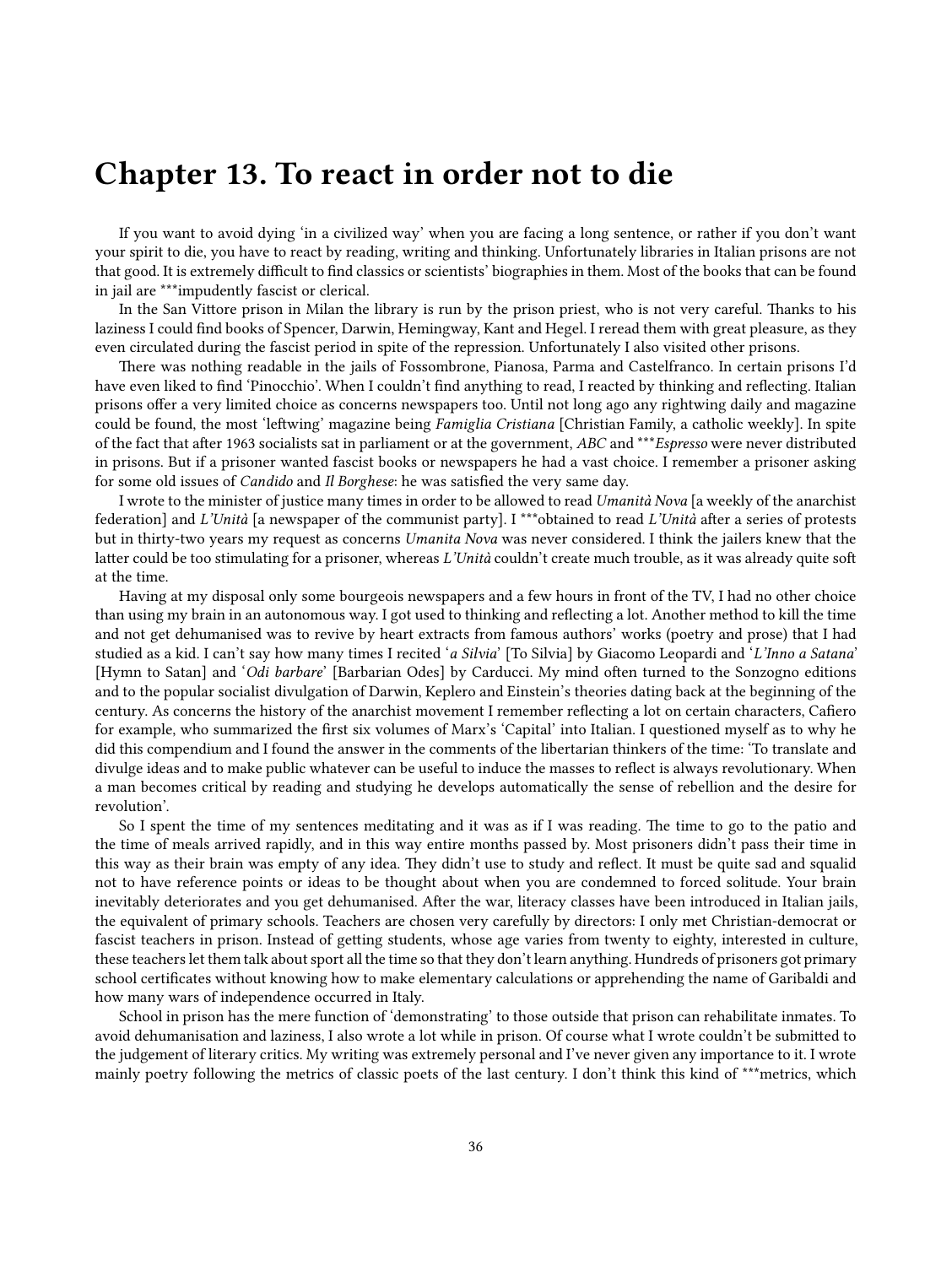once was taught in schools, is in fashion today. I treated various subjects such as the death of comrades in prison, springtime, love, nature, Pietro Nenni…

I threw out most of my scribbling after reading it to interested people. I've never thought of keeping what I wrote especially as I was never really sure that I would get out of prison alive. What is left are the pieces of paper I had in my pocket the day they opened the door to me in order to 'free' me.

Once I also attempted to write a tragedy, first writing it in poetry and then translating it into prose so as to make it more readable. The subject was the 'morti bianche' [deaths on the workplace], the tragic deaths of those who fall into the oven of a foundry or are gassed in mines. I got the idea while staying in the Sicilian jail of Ragusa in 1964 after reading the news of a similar tragedy. I had developed my tragedy following the scheme of Pietro Gori's old anarchist song entitled 'The four seasons'. Unfortunately the screws seized it during a search in my cell.

I think they destroyed it and so I lost the desire to write another one.

#### **Belgrado Pedrini**

Belgrado Pedrini's typescript finishes here. Unfortunately it is incomplete owing to his premature death.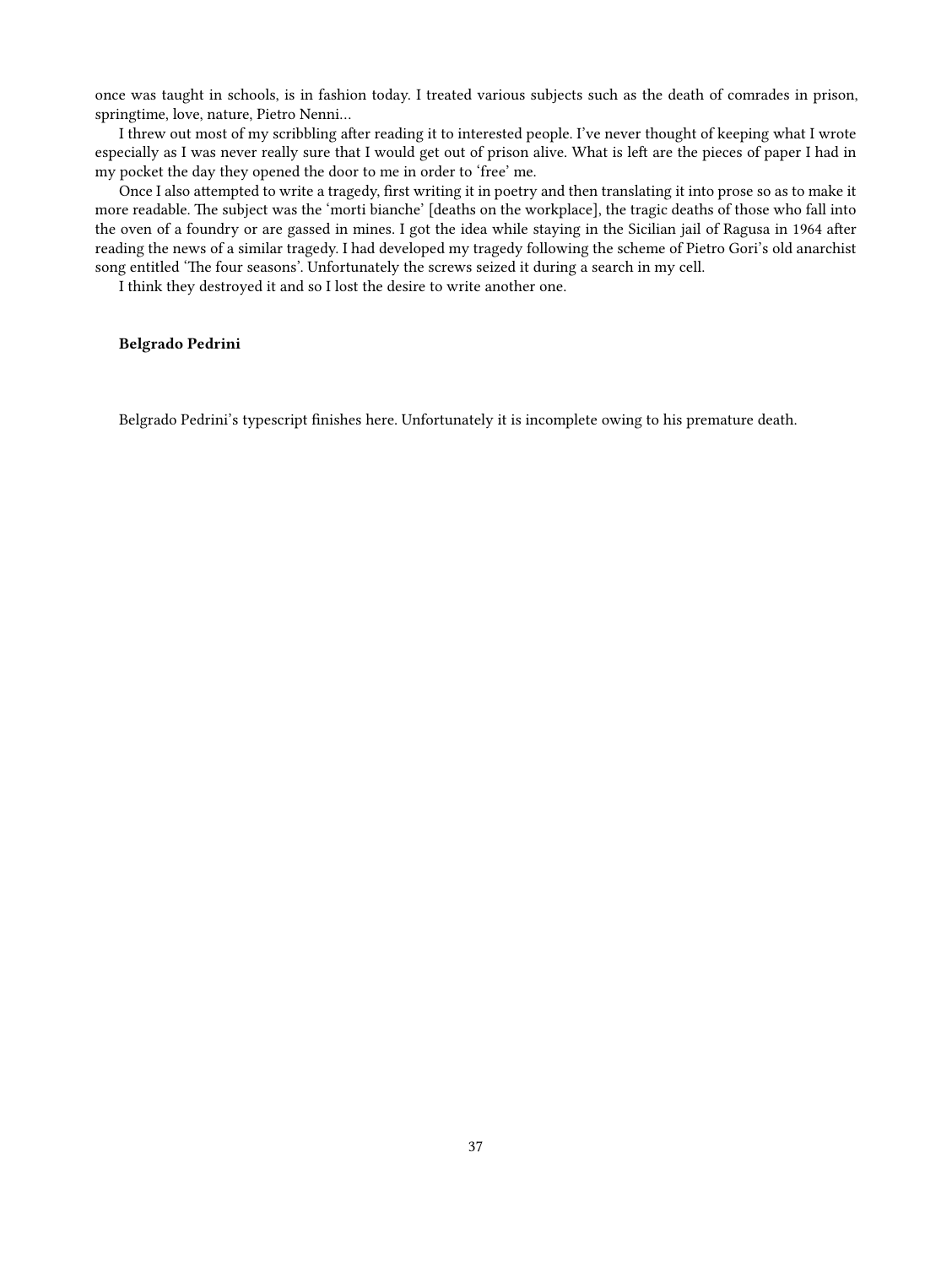# <span id="page-37-0"></span>**Extracts from 'L'Amico del Popolo' (February 1978-March 1979)**

'Friend of the people', magazine of the anarchist circle 'Bruno Filippi', Carrara.

### <span id="page-37-1"></span>**L'AMICO DEL POPOLO N. 1**

*Belgrado Pedrini's speech on the occasion of the inauguration of the anarchist circle 'Bruno Filippi'*

Greetings to all of you comrades!

The re-opening of the Anarchist Circle 'Bruno Filippi' is in my opinion a positive event, and I'm sure you agree. It is a clear sign that anarchists from Carrara want to carry on the difficult path that Bakunin showed us, that is to say the liberation of humanity from any kind of slavery, mortification and misery that has been created by States and their supporters.

Anarchists are ready for any sacrifice in order to attain this social liberation.

We know that the road we are running under \*\*\*the enemy arrows is full of obstacles and dangers, but we do not surrender as we are certain that history, science and philosophy will prove us right one day. In the long wait we will not shed tears under the enemy's blows; on the contrary, we will greet beautiful and vengeful death in the same way that he, Bruno Filippi, greeted her as he left the last breath of his young life in the \*\*\*fire.

I'll tell you a story in order to show you how strong Bruno Filippi's anarchist faith was. When a \*\*\*literate affirmed that anarchy would never be achieved, he answered: \*\*\*'Say to the swallow that flies towards springtime that she will never reach it; you'll see her sadly folding her wings. But I insist, I do not give up: I go towards anarchy because history goes toward it too. I go towards the bright anarchist springtime, which will give the oppressed and slaves all over the world joy and smile'.

From an historical point of view, Bruno Filippi does not close the circle of great anarchist heroism but \*\*\*continues the tragic path of the great iconoclasts of Anarchy unperturbed.

He was born in 1900 in Milan and collaborated with the anarchist paper 'Iconoclast' and the magazine 'Vertice', directed by Renzo Novatore. He was only 19 years old when he carried out his sensational action, which all of you know about. He fabricated and carried with him the deadly device that the nemesis of justice inspired in him. He wanted to punish the direct accomplices of the monarchy, who had turned the sea of blood shed by the Italian people and by the people of half the world into gold. That day, 7th September 1919, fat mafia men had gathered in the aristocracy club in Naples to celebrate the wealth accumulated through wars. Unfortunately they did not receive the punishment they deserved. The device exploded a few seconds earlier in the avenger's hands, and tore him to pieces. His action, however, was not in vain: murderers of people all over the world were shattered with terror. Anarchists did not shed any tears but strengthened their faith in future victories, which are revenges of justice and love.

As admirers of Bruno Filippi's revolutionary thought, we will launch from this little anarchist site our daily struggle against the oppressors and the exploiters of the world, in the same way as the flames of the greatest revolution in the world burst out of Marat's hovel. We are convinced that the anarchist circle 'Bruno Filippi', which is being born again after almost thirty years, will enjoy the solidarity and friendship of all the anarchists groups in Italy and in the world.

By concluding this modest speech I express my deep gratitude to all the comrades in Carrara and to those of the 'Francisco Ferrer' circle from Genoa, who helped us in the reconstruction of 'Bruno Filippi'. I also want to greet the comrades who came from all over the country to celebrate this beautiful day with us, while the anarchist flag flutters in honour and respect of Bruno Filippi.

Long live libertarian thought! Long live Anarchy!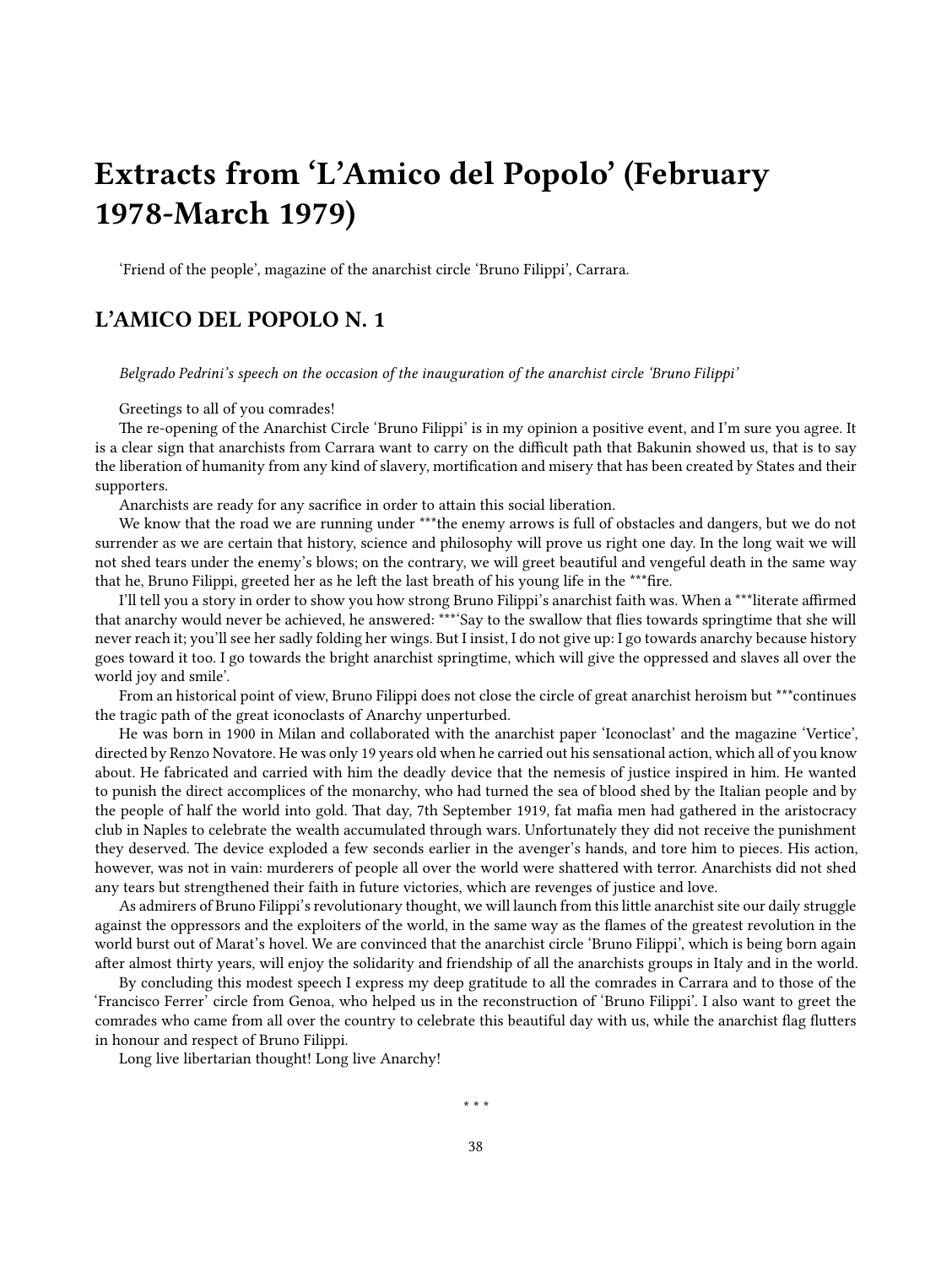### <span id="page-38-0"></span>**L'AMICO DEL POPOLO N 3**

*Anarchists of Bruno Filippi's answer to the crocodile tears of the government, the political parties and the unions.*

One of the \*\*\*main responsible for the economic and moral disaster in this whining Italy has been kidnapped as was Elena, which led to the Trojan war. Some people think that this kidnapping has not been orchestrated by young revolutionaries but by those who sit in the highest ranks and who are willing to justify a coup against proletarians. People should open their eyes on the mysteries of Italian politics, which is linked to the foreign one by shady interests.

Others think that it was Marxist revolutionaries who kidnapped \*\*\*ex-black shirt Aldo Moro, the leader of the most powerful party which is leading Italy on dirty sink water like that of \*\*\*Stinfale [check] lake.

Who did take Italy to the edge of economic collapse so that today our country must rely on foreign loans, which make the government and the people slaves of so-called allied states? Who did produce social misery, corruption, pornography, drugs, theft, fraud and scandals that are taking the highest government officials to court? Who did transfer milliards and milliards of liras born from the blood and sweat of the working class into foreign banks? Who did order the police to shoot \*\*\*on workers in Avola, Reggio Emilia, Milan, Rome and Turin? It was the same political class that has generated hundreds of Bava Beccaris in order to defend privilege and wealth. It was the ruling class supported by the counter revolutionary communist party and the unions, slaves of the system.

After generating disorder, social injustice and arrogance in all the bodies of the state, government, unions and political parties have the cynical courage to attribute to a few rebel youths the responsibility for Italy's political, economic and social defeat. And why didn't these thieves shed a tear when they robbed and tortured young women of the poor class? Or when they killed Pinelli and Serantini?

You authoritarian people, do you cry only when the sword strikes your flesh of the privileged of capital? Do you think you are invincible and superior even before death? This is the anarchists of the BrunoFilippi's answer: put your heads in the ashes and admit you are guilty.

\* \* \*

We wish you were all kidnapped and thrown in the Tiber along with all your strongboxes.

<span id="page-38-1"></span>**L'AMICO DEL POPOLO N 11**

#### WORKERS!

Did you notice how the crocodile tears of the government and the communist party on Aldo Moro's grave soon disappeared in the soporific atmosphere of the electoral campaigns?

The two political crocodiles are right when they both proclaim themselves winners. In fact they still coexist in perfect harmony thanks to the dullness of the Italian people. The party of the dead Moro and that of the dead Berlinguer (in the political sense) keep on their electoral farces and get fat on the workers' shoulders, who still believe in the 'marvellous and progressive destiny' announced by the false apostles of the church and by the false followers of Marx. The Christian Democrats exult as they got a bunch of votes more than the communists did, but the workers must have noticed that not a single ounce of extra bread has entered their bags after these electoral victories because 'the wolf is hungrier after its meal'.

Workers! The anarchists of Bruno Filippi want to suggest to you the only wise thing that can be done: DO NOT VOTE FOR ANY POLITICAL PARTY. Give a kick in the arse to professional politicians, get rid of the bosses who suck your blood, be the masters of social life because you are FREE MEN AND NOT HUMBLE SERVANTS!

You can do that with the only possible means: THE LIBERTARIAN AND SOCIAL REVOLUTION, which is the grave of all the vampires of the earth.

\* \* \*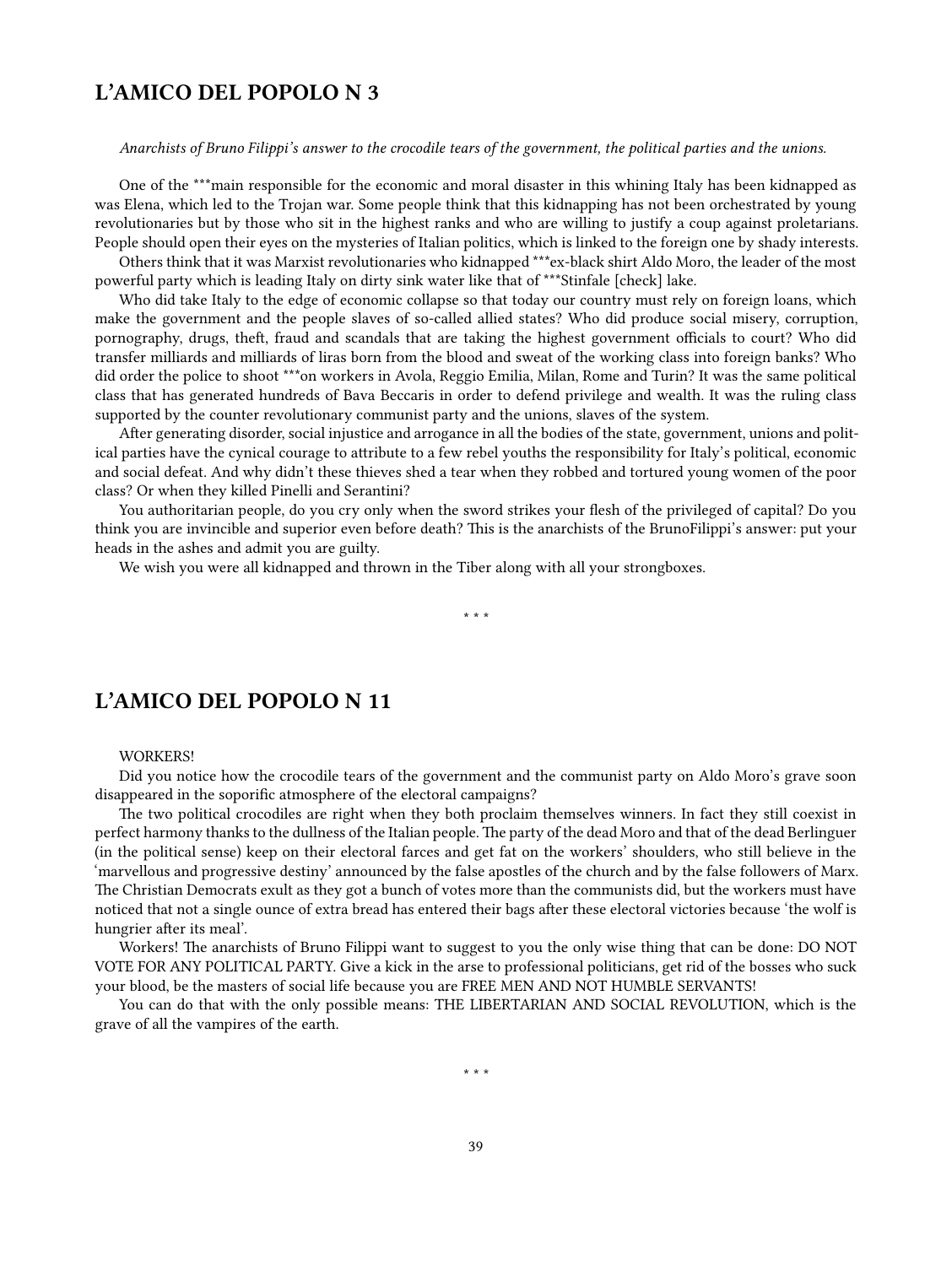### <span id="page-39-0"></span>**L'AMICO DEL POPOLO N 12**

Communist workers!

We anarchists are wondering why you still believe in the internationalist and revolutionary communism of the so-called Soviet Union. Let's forget Italian communism, whose ideological death is more than certain. On its corpse the pope of Rome, who substitutes God on earth, has already issued a death certificate: 'dead for excess of historical compromises. Now it can enter heaven'. Maybe you communists also believe in this death but you still have hope in so-called soviet communism. And maybe you dream of a column of red tanks that will free you. If we didn't care about you we would wish you \*\*\*saw this fatal soviet march to Italy so that you would become aware of the blood and tears implied in soviet communism. Luckily for you, this unexpressed hope of yours won't see the light.

Anarchists did not only study Bakunin and Malatesta, they also studied Marx and Lenin and they can tell you that the doctrines of the latter have never been realized and that State communism is the negation of freedom and social equality.

The Soviet Union does not recognize the Marxist 'historical and dialectical materialism' because this doctrine implies philosophical atheism and economic equality. To achieve the latter it is necessary to abolish money, to recognize the principle 'to each according to his/her needs' and the extinction of the State.

As Saturn devoured his children, so the Soviet Union devoured all the theoretical premises of Marxism, starting from the supposed workers' power. Ask Breznev whether it is him or the working class who governs his 'socialist' country! He is the last devourer of Marxism as he was preceded by Lenin and Trotsky in taking political power away from the soviets. The Italian communist workers must know that Russia is an imperialist State whose rules are not those indicated by Marx and Lenin but by Bismark and Machiavelli, so they don't have to wait for Russia to help them in bringing socialism to Italy.

Real communism will be implemented by the people once they are tired of traitors and swindlers.

LONG LIVE THE ANARCHIST SOCIAL REVOLUTION!

\* \* \*

### <span id="page-39-1"></span>**L'AMICO DEL POPOLO N 15**

Citizens,

You are once again being asked to vote by the usual thieves of the State and political parties, by now strictly linked to each other by common anti-proletarian interests.

Anarchists, who don't pretend to be on your side because they are there for real, tell you once again that your vote doesn't express your will. On the contrary it is the will of politicians who induce you into voting through \*\*\*captious speeches that forge your political awareness.

First of all you should consider that when they issued the laws that today they put \*\*\*under your judgement following their own interests, they didn't ask you if you agreed with those laws. They went on without your approval and paid no attention to your political will.

Secondly you should consider that every time you have to vote it is you who pay for it and not the vampires of the State and of political parties.

Now reflect on the two laws you are asked to abrogate or to confirm. As for the law regulating the financing of political parties they ask you whether or not you want to be robbed with your consensus, of which they are sure anyway. The other referendum asks you if you accept to be accomplices of the 'war law' of so-called republican minister, who proposed and issued it without listening to your opinion, so that his weapon suppliers could put down in a bloodbath any attempt of rebellion against the capitalist and clerical state, which he loves so much!

We can understand ex-Stalinist Luigi Longo when he asks you to empty your pockets and fill those of his party; but we can't help being indignant at his new communism when he asks you, without showing any ideological shame, to confirm the infamous Reale law, which is already bleeding with workers' blood. Reale created his law in order to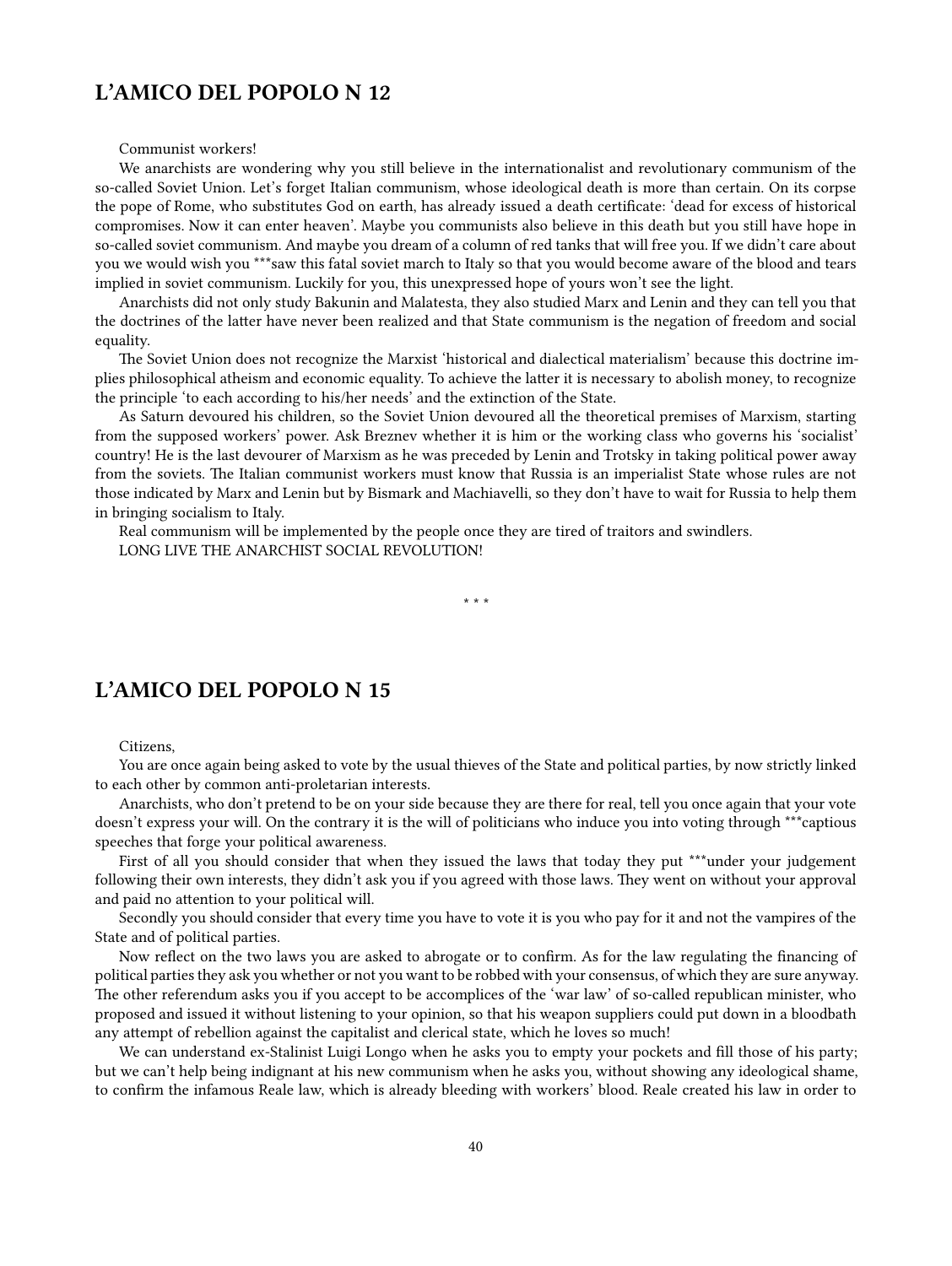save the institutions of the bourgeois republic, and also his farms full of chickens and turkeys. 'Republic' means 'public thing' but he only wanted to safeguard his \*\*\*things.

For this reason, we place minister Reale among the grey mullets of Mazzini's ideal and Luigi Longo among the invertebrates of Marxism-Leninism.

It would be great if, after Moro, these two Italian profiteers also disappeared!

Anarchists don't vote following their ideology; but the people who still are engulfed in the electoral swindle should do the right thing and refuse the two laws for which they are asked to vote 'yes'.

It would be even better if you set the electoral \*\*\*sites of Italy on fire and started waging social revolution along with us.

\* \* \*

### <span id="page-40-0"></span>**L'AMICO DEL POPOLO N. 16**

#### *XV and XVI century*

Citizens,

we want to give you an idea of the infamous 'Quemadero' that was built in Tablada (Spain) on orders of the catholic monk Thomas Torquemada (Tommaso TorreQuemada), founder and leader of the Spanish Holy Inquisition, which later spread all over catholic Europe and was responsible for the most cruel murders carried out in the name and glory of God.

The great inquisitor, minister and devout servant of queen Isabella the Catholic, a thief and murderer, wanted to fight against heresy, that is to say against different religious faiths. In this way the political and economic hegemony of the catholic church and the monarchy would be kept intact, right when Martin Luther in Germany and John Calvin in Switzerland were threatening to expand religious reforms. The Catholic Church was not worried about religious unity but about its huge political and economic interests, which it had conquered with the powerful help of religion. The latter nurtured and still nurtures the resignation and slavery of the people.

In order to repress political and religious thought, Torquemada helped the Spanish monarchy and church with surly fanaticism and also with lucid political calculation and cold determination. In this way he killed with iron and fire millions of heretics and served not only his religious cause but also the throne and the Catholic Church, which was intolerant towards any other faith and sworn enemy of free thought.

Millions of human beings guilty of being supporters of sciences or philosophies considered dangerous by the Catholic Church were burnt to death on the 'Quemadero'.

The accusation of heresy advanced by the inquisitors meant death by fire of the 'guilty' and the confiscation of all their wealth, which was the main concern of the church.

Condemnation was even inflicted on the forefathers of so-called heretics, so that their bones were exhumed and burnt on the same fire.

Never had such a ferocious battle against freedom like that of the 'Holy catholic Inquisition' been seen in the world.

\* \* \*

### <span id="page-40-1"></span>**L'AMICO DEL POPOLO N. 30**

Citizens,

after hearing the major of Carrara's and of senator Pecchioli's speeches about the Resistance, we want to tell you something on the same subject. As ex-partisans we think we have the right to do so.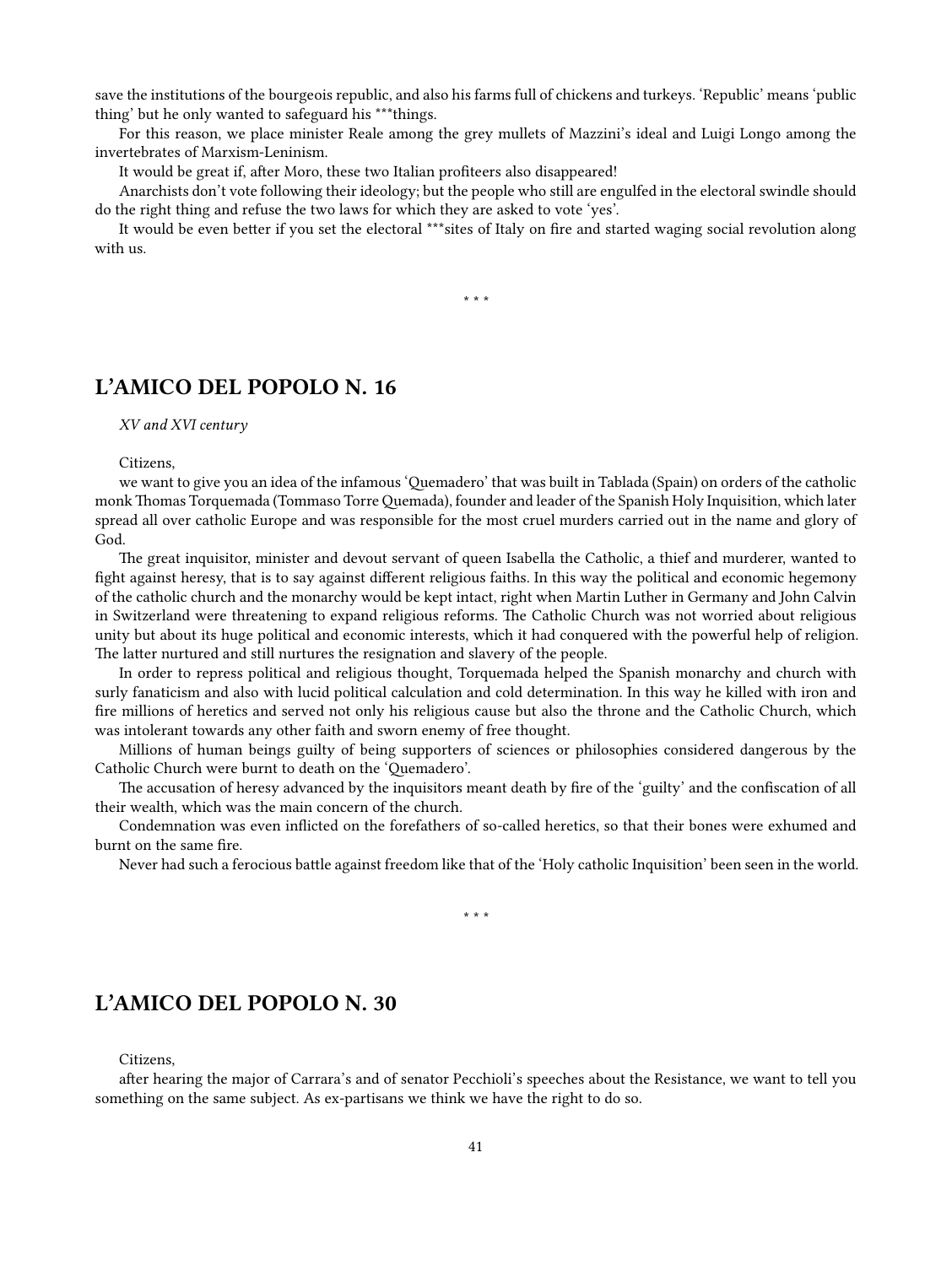When politicians talk about the liberation of Carrara or about the liberation of Italy in general, they use a ridiculous euphemism in order to avoid saying that Italy only changed bosses: it was fascist capitalism before while now it is fascist-friendly capitalism. Yesterday people were slaves trembling with fear and now they are slaves rippling with enthusiasm. They are slaves not only of the rich but also of their servants, like those who gave \*\*\*lectures in the Ambrosi theatre.

The senator even told us that the Resistance has not been betrayed but no one could ask him what he means by Resistance. The men of his party who along with anarchists played a role in the liberation of Italy wanted freedom and also social and economic justice, without which there cannot be freedom. Today we see them prostate in worship of the pope and of the capitalist State that pays them so that they are on its side. They are humble servants of the same clerical-capitalist State that they wanted to destroy once upon a time. Nevertheless the senator came to Carrara to tell us that the Resistance, intended as a struggle against all social injustice, has not been betrayed! See the coherence of the communist senator! He obviously learned something from the Catholic Church, which claims that the Christian ideal was not betrayed with Torquemada, the persecution of Giordano Bruno and the catholic Inquisition! Furthermore the senator \*\*\*boasts against the terrorism of 'subversive people' but he doesn't spend a word on the terrorism of the bourgeois State, from which, as a logical reaction, comes the terrorism of those who want to put an end to capitalism and social injustice. The senator shoots arrows at the rebels generated by the rotten womb of an exploiting State, which he wants to defend at all costs, but he doesn't say anything about the more and more numerous and despicable murders committed by the political class so that the republic is pushed into a sea of mud and the fascist State is restored.

Senator Pecchioli doesn't see that millions of workers are unemployed and millions of mothers are looking for a house, that there are people who live in hovels and youths who take drugs because they don't have any hope. Pecchioli doesn't see the thefts that make the rich richer and the poor poorer. Most importantly, he doesn't see the military 'bayonets' in defence of the people's exploiters.

According to Pecchioli, Spartacus did wrong when he stirred the slaves against the imperial oppressors, he should have waited peacefully for Roman law to realize pacific justice and political progress through the work of its senators!

And according to Pecchioli, Carlo Pisacane did wrong when he liberated the prisoners of Ponza and when he tried to free the slaves of Sapri. He should have stayed quiet waiting for legal justice!

So let's all keep quiet, waiting for Pecchioli, the pope and his priests to realize social justice!

But, honourable senator, we want to tell the people that rebellion is the \*\*\*nobleness of the slave!

\* \* \*

### <span id="page-41-0"></span>**L'AMICO DEL POPOLO N. 33**

*To the know-all of the bourgeois press*

As the Italian capitalist press indulges in talking about injustices committed in other countries, especially the eastern ones, to such a point that it seems delighted in describing concentration camps, ghettos and forced labour camps as if it was imitating Dostoiesky and Tolstoy, we ask leftist and rightist scribblers a precise question. You know Solgenitzin's tragic story about the archipelagos of death by heart, but have you ever been in those Italian concentration camps called mental asylums, located right in the country of Beccaria and Lombroso? No? Well, you'd better go there and then you will lose the courage to be indignant at the mental asylums of other countries, where brains are washed with the regime's acid until the last cell of free thought disappears. We have known about such horrible places since 1918, but you ignore or pretend to ignore what happens in the mental asylums of our beautiful country, where brains are not washed but are smashed with batons and limbs are broken on \*\*\*containment beds while so-called patients scream and agonize in the name of the 'psychiatric science' of the Christian regime, and are inflicted torture until death like in the times of Alessandro Borgia and Clemente VII. Have you ever heard about the infamous Saporiti, Amati and Raguzzini, directors of the judicial mental asylum in Aversa? Maybe not. Then try to attend the lessons that these unrepentant followers of Lombroso's criminology give to the ferocious guards of their mental asylum, all of them illiterate louts from southern Italy. They say: 'You are the guards of congenital delinquents, as you can see from their features: big forehead, protruding cheekbones and jaws, floppy ears, arms like those of monkeys and a crooked walk. The cause of their being criminals is of a psycho-physic nature and derives from a gland hidden underneath their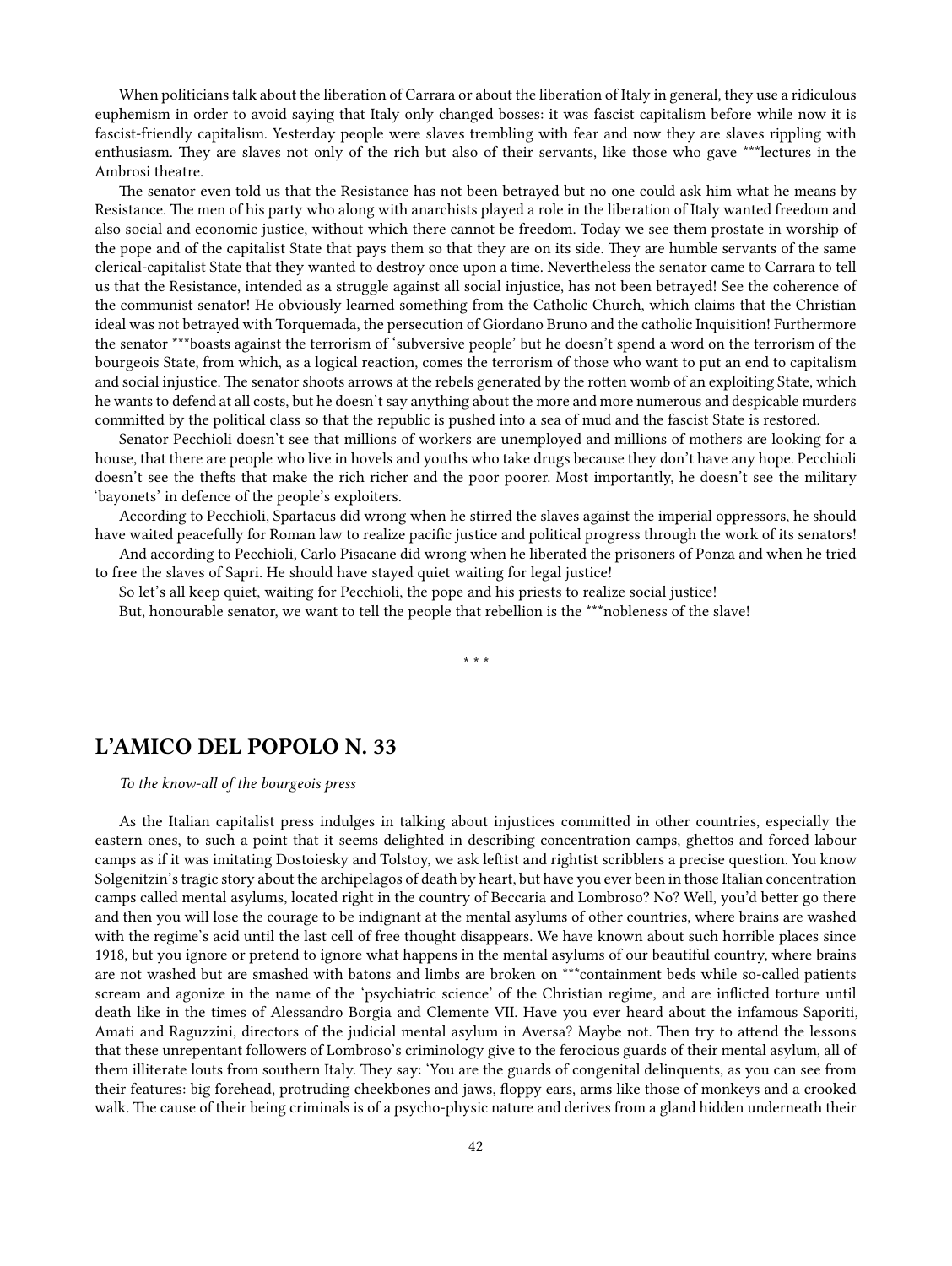skull. They commit crimes following biological necessity and they are therefore irresponsible from a penal point of view. But society must defend itself and so it locks them up in mental asylums for an unlimited period of time. Social opportunity suggests they have to be eliminated according to science without thinking about it too much. There also exist criminals who don't have floppy ears but they are all the same irresponsible and mad and must be tamed with whips and containment beds. The sooner they disappear the better for the society we defend'. Now imagine what can happen to the unfortunate people trapped in this concentration camp 'of good health' after such lessons are given to ferocious and ignorant guards. Much worse than \*\*\*'Archipelago Gulag'! Try to smell the shit of your country, you who sell your pen to those who offer the best wages!

\* \* \*

### <span id="page-42-0"></span>**L'AMICO DEL POPOLO N. 36**

#### *The truth about Asinara special prison*

For those who don't know it, Asinara is a small island near Porto Torres in Sardinia and is just a little bigger than Piazza Alberica and Piazza Farini put together. There stands the special prison that has been the subject of debate over the last few days, which watchdog general Dalla Chiesa also took part. Let's forget for the moment this potential Bava Beccaris ready to shoot at the slaves in chains who scared the State, a State that is not based on rights but on the most merciless social injustice defended by troops of hungry soldiers without any social conscience. Scribblers of various kinds, specialised in telling lies at the service of the State, also participate in this debate. Among them there are social democrat deputies Costantino Belluscio and Terenzo Magliano, who visited Asinara prison and established that guards working there are doing very badly… whereas the prisoners live as if they were in heaven where they have everything even including hen's milk!

We affirm that quite the opposite is true and we are claiming this on the basis of irrefutable observation. Guards are doing very well as they get wages that are far higher than those that workers are paid, and they will be also granted generous pensions, even if they produce only chains and tears. Political prisoners, on the contrary, are doing very badly thanks to general Dalla Chiesa, who thinks he can destroy young rebels' revolutionary spirit with hunger and whips.

During Mussolini's regime \*\*\*Abyssinian Ras were imprisoned in Asinara prison and they were starved to death besides being beaten to death too, whereas the guards enjoyed money and parcels stolen from those poor unfortunates.

History is repeating itself as the current detainees in that jail are hungry and are beaten every time they attempt even the smallest protest. They are held naked in disgusting cells and are lashed by those guards who 'are doing very badly' and for whom the State has destined millions of liras so that they can carry on their work of ferocious hangmen with more enthusiasm.

We want to say to general Dalla Chiesa\* to come to Ponte Baroncino in Carrara, where he will receive all the spits he deserves.

If this murderer is offended by our affirmations we are ready to defy him at a duel with guns or swords, as he likes. Otherwise he is the cowardly killer we think he is.

\* \* \*

### <span id="page-42-1"></span>**L'AMICO DEL POPOLO N. 38**

*Section 7 of the judicial mental asylum in Aversa*

The press in the service of the State thunders against terrorism and the atrocities committed in other countries as if the cleric-capitalist Italian government was extraneous to any form of cruelty perpetrated both openly and in the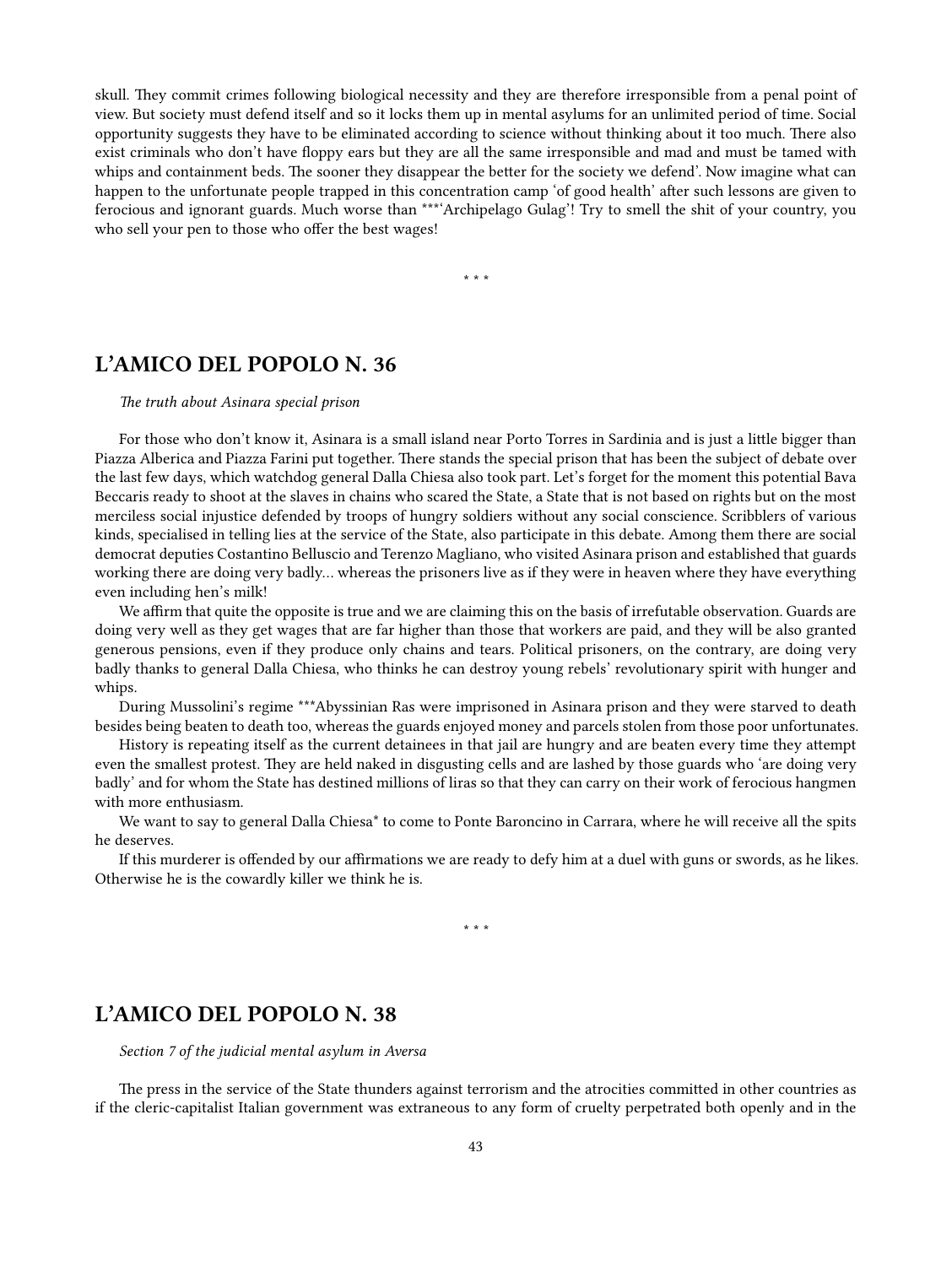closeness of prison cells and judicial mental asylums, about which we have already spoken. As our public denunciation was totally ignored by the State, here we are once again denouncing jails and mental asylums, which the scribblers euphemistically call 'mental health houses'.

The design reproduced here illustrates one of the 'curative' methods adopted in the infamous section 7 of the judicial mental asylum of Aversa, where prisoners considered mentally ill are imprisoned. Generally these poor people are left rotting in dirty rooms from which they are kicked out every morning by guards beating them with belts and pushed by force in a courtyard. As the prisoners oppose resistance, horrific screams can be heard all around. Then the doctors, all of them Lombroso's followers, smell the bodies of these disgraceful people and order them to go to collective showers administered through 'healthy' pipes… so healthy that the bodies washed in this way are left drying in the sun or in the wind as if they were rags.

Sometimes the so-called mad react with violence and turn the courtyard into a bullfight camp where punches, kicks and butts are hurled in any directions without any precise targets amid screams, spouts of water and guttural curses. On those occasions the guards run on the scene and compel the poor mad in containment beds where the latter are 'calmed down' under blows of belts and batons.

This is sufficient to make tamer general Dalla Chiesa proud of himself even though he does even more horrible things in the\*\*\* sites of his exclusive dominion.

We are going to tell you the rest about prisons in the following issues of the 'Bruno Filippi'.

### <span id="page-43-0"></span>**BELGRADO PEDRINI'S SPEECH AT THE VII CONGRESS OF F.I.A.P. [Italian federation of Partisan Associations] IN MODENA**

Dearest members,

We have just heard a member urging us to act so that F.I.A.P is joined by youths. Well said! But in order to prevent Partisans Associations from becoming laurel wreaths to be handed down to posterity in praise of the partisan era, which we have lived to the full, it is necessary to engage in concrete initiatives, that is to say in a social struggle in support of workers. We can become involved in problems such as housing, law wages, pensions, grants for poor students and other related issues that workers are particularly interested in. In this way only will many youths join our glorious ranks, as this assembly seems to want.

Dearest members, let me recall the kind lady who preceded me on the microphone to remember republican combatants: Mazzini, Garibaldi and others.

I must say I was very happy about this because we, anarchist members, pay great respect to all those who fought for social justice and freedom. The lady, however, could have also remembered Felice Orsini, who lost his life while struggling against Louis Napoleon's dictatorial imperialism, or Pisacane and Cavallotti. And as we are mentioning martyrs and combatants, let me remember ours, who fell in many arenas of the world for the liberation of the entire humanity. I want to mention Francisco Ferrer, Bresci, Caserio, Passanante, Acciarito, Angiolillo, Sbardellotto, Schirru, Ravachol, Emile Henry, Sacco, Vanzetti, Lucetti, Pinelli, Serantini, the martyrs of Chicago, and many others. This demonstrates that we anarchists also have martyrs.

Dear members, we have heard a jubilant voice in this hall: that of a socialist member who has foreseen an avalanche of proletarian votes, which will be able to submerge the corrupt regime of the Christian Democrats.

Very well! We anarchists want them to fall too, and we also want the fall of whatever regime, especially the dictatorial ones. But let's be careful! Are you sure that freedom and justice will come after the current government falls? Or perhaps will other guns be drawn, like those that murdered thousands of anarchists in Moscow in 1918? Or will other tanks, armoured vehicles, and scaffolds come along to massacre those who really love freedom and justice?

History is not always progressive: sometimes it goes back and takes us to the darkness of dictatorship. I give you an example: after the Greek and Roman republics fell, there was not more justice or freedom, but ferocious dictatorships, slavery and blood.

After Negrin's republic fell, there was no dawn of a better world but the cruel dictatorship you all know.

An avalanche of votes! This sentence just upsets me. Are you sure this avalanche of paper won't turn into a bloodbath of the Italian people? We anarchists don't believe in the \*\*\*thaumaturgic power of electoral ballots. To believe in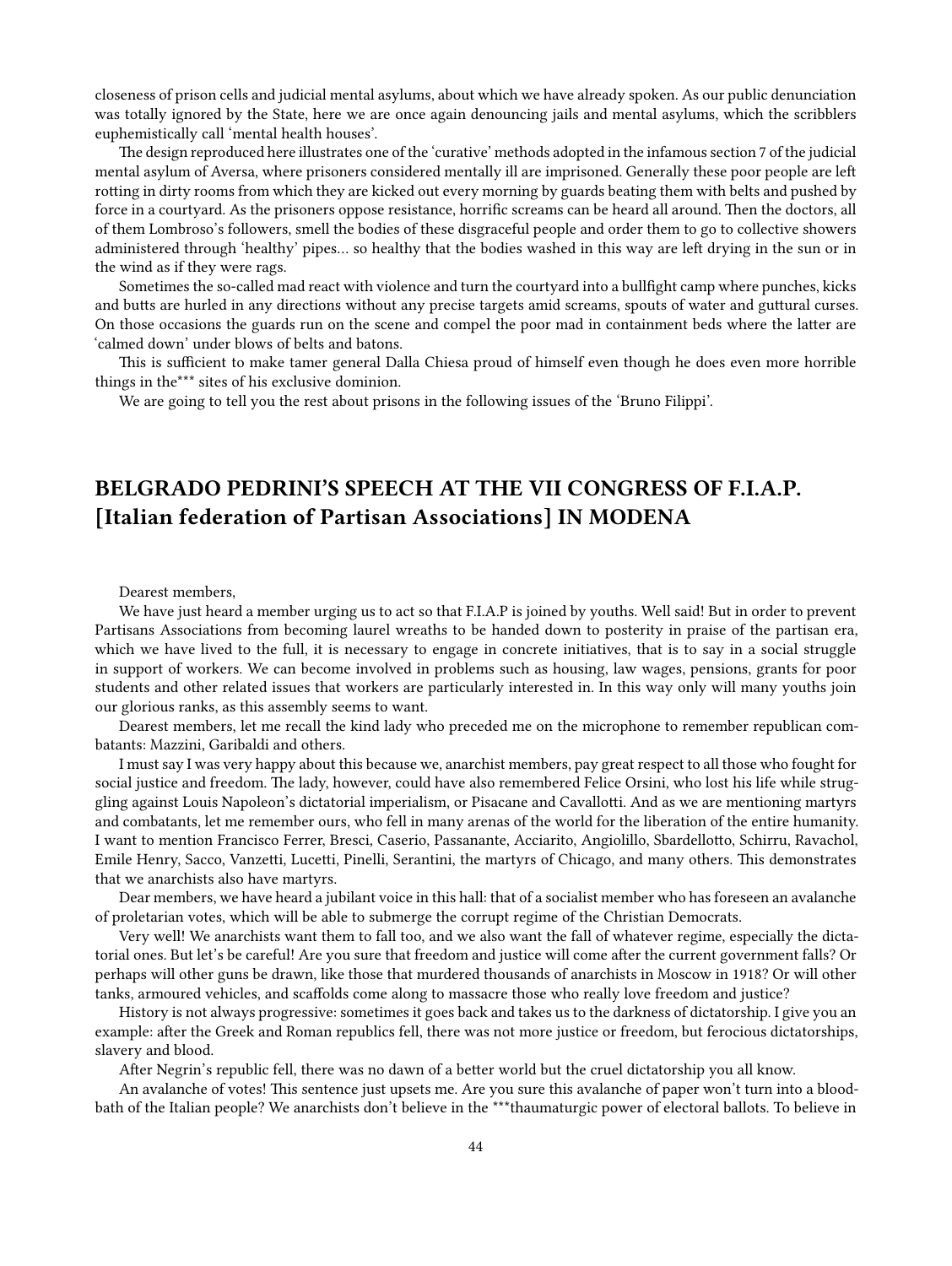this kind of victory means not to understand the immutable nature of capitalism; it means not taking the recent example of Chile into account. I don't want to prophesy the apocalypse now. On the contrary I wish a pacific progress for the Italian people but we must stay united, and be prepared for the worst. We must also make sure that our ideological differences don't provoke discord among us, for if we are not united we will be surely defeated.

We heard prophecies of an imminent coup d'état from this microphone. I don't know if this can be true but if this should happen we anarchists will be always ready, with you, to defend the last piece left of freedom. A few words and then I'll finish my speech.

Someone said here that many partisans, in those terrible years, later joined fascist organizations, Black Brigades, etc.

This is not true! Those villains were not partisans, they were gangs of hungry people ready to sell their conscience for a piece of bread.

\* \* \*

### <span id="page-44-0"></span>**SOLIDARITY TO THE YOUNG SQUATTERS OF THE MONTECATINI PLANT**

The anarchists of 'Bruno Filippi' in Carrara express their solidarity to the squatting of the above mentioned plant, carried out by groups of youths in order to create, with juvenile zeal and hard work, a 'Social Centre', where interesting initiatives can be carried out, such as those the youths themselves list:

'A centre for counter-information, cultural discussions, music, political and social discussions, and against the use of drugs'.

This is enough to make these willing youths proud as they try to contribute to the cultural development of our town.

They want to call those youths who feel alone and lost because they don't have ideals that give them a strong moral sense for their lives.

We anarchists of the 'Bruno Filippi' are very interested in these juvenile initiatives. We want to say to these little heralds of cultural thought, who have squatted the abandoned Montecatini plant, that we offer them our support and solidarity, and that we will be with them if despicable emergencies occur.